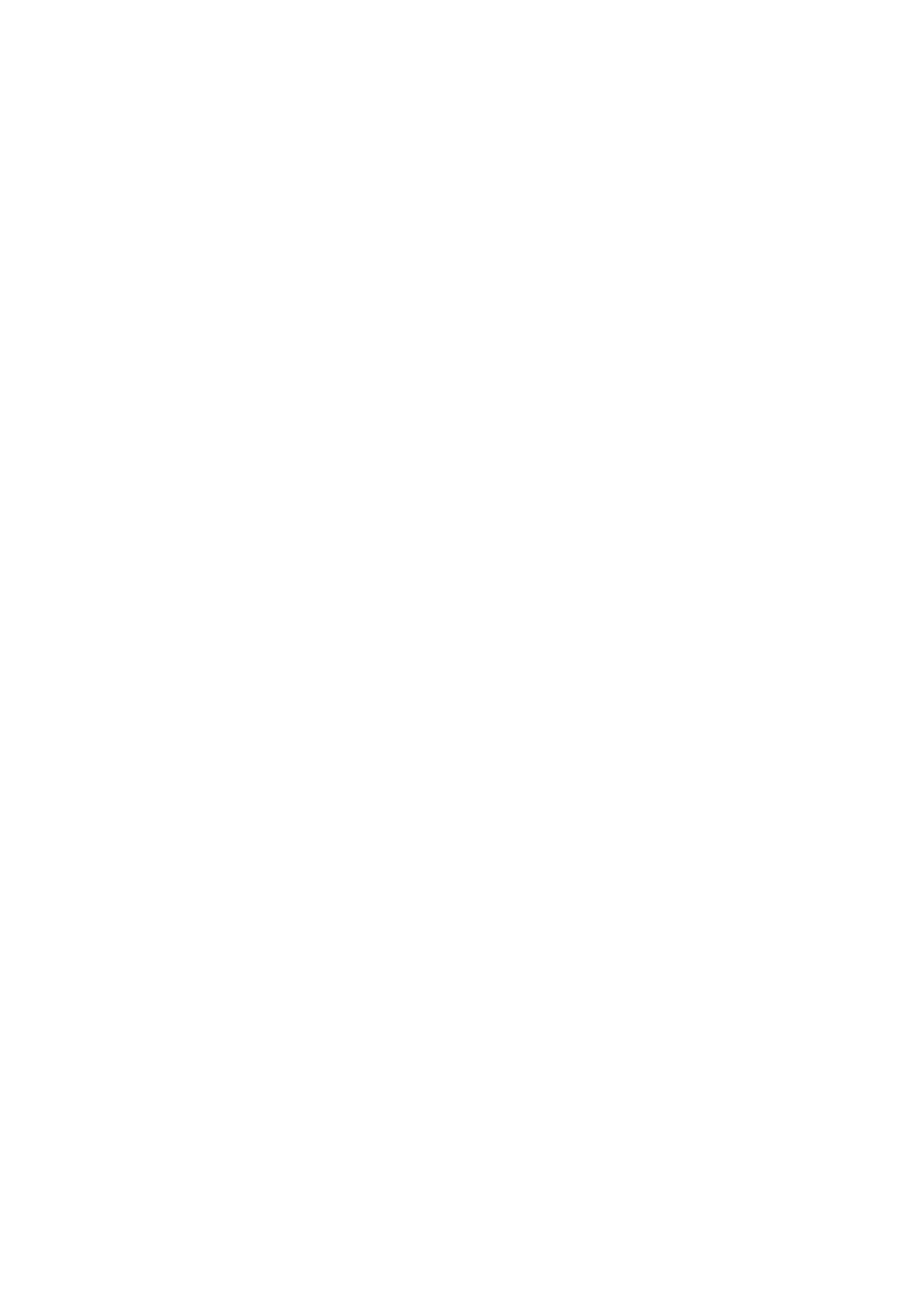Copies of publications are available from:

Bank for International Settlements **Communications** CH-4002 Basel, Switzerland

E-mail: publications@bis.org

Fax: +41 61 280 9100 and +41 61 280 8100

This publication is available on the BIS website [\(www.bis.org\)](http://www.bis.org/).

© *Bank for International Settlements 2010. All rights reserved. Brief excerpts may be reproduced or translated provided the source is cited.* 

ISBN 92-9131- 839-6 (print) ISBN 92-9197- 839-6 (online)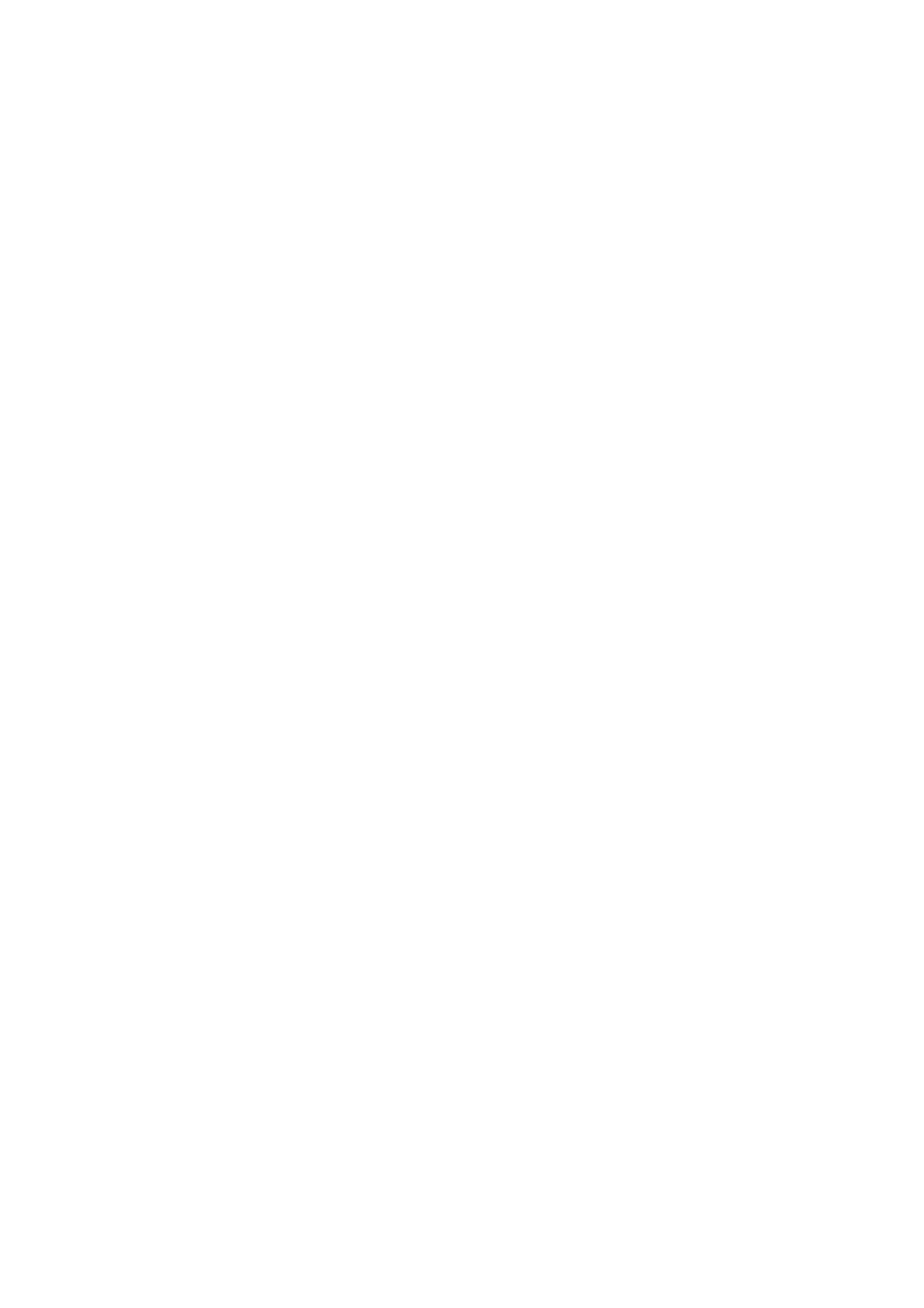# **Contents**

| Guidance on applying the Basel Core Principles to depository microfinance 2          |  |
|--------------------------------------------------------------------------------------|--|
|                                                                                      |  |
|                                                                                      |  |
|                                                                                      |  |
|                                                                                      |  |
|                                                                                      |  |
| PART I - Guidance on Applying the Basel Core Principles to Depository Microfinance13 |  |
| PART II - Range of Practice in Microfinance Supervision and Regulation 32            |  |
|                                                                                      |  |
| 1.                                                                                   |  |
| 2.<br>Arrangements for ongoing supervision and supervisory tools 41                  |  |
| 3.                                                                                   |  |
| 4.                                                                                   |  |
|                                                                                      |  |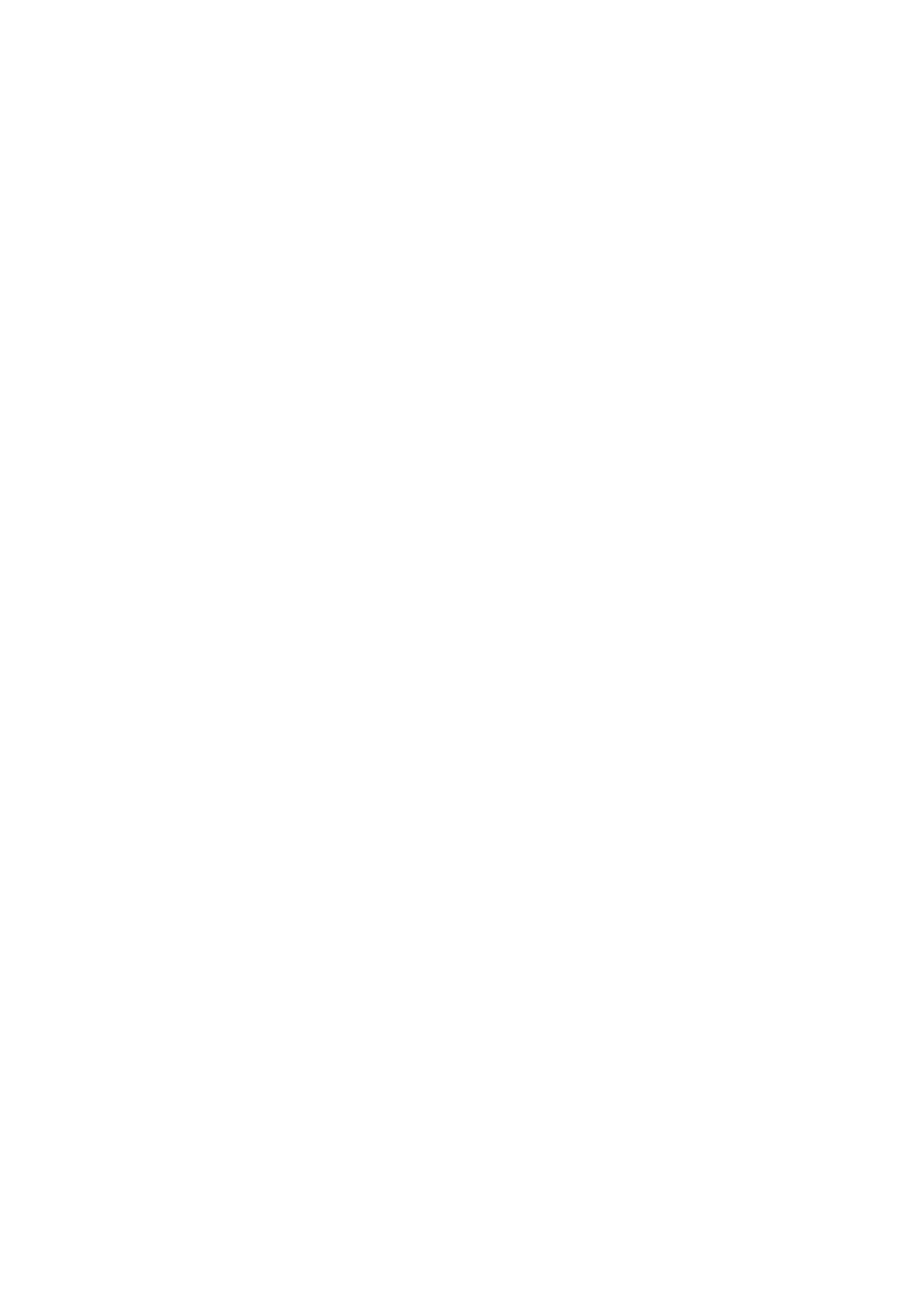## **Microfinance Activities and the Core Principles for Effective Banking Supervision**

## <span id="page-6-0"></span>**Executive Summary**

Microfinance – the provision of financial services in limited amounts to low-income persons and small, informal businesses – is increasingly being offered by a variety of formal financial institutions, including banks and non-banks, either as their core business or part of a diversified portfolio. As recommended in the Core Principles for Effective Banking Supervision, non-banks that mobilise deposits from the public should be subject to regulation and supervision commensurate to the type and size of their transactions.<sup>[1](#page-6-1)</sup> In general, microfinance oversight, whether over banks or other deposit taking institutions, should weigh the risks posed by this line of business against supervisory costs and the role of microfinance in fostering financial inclusion. To assist countries in developing a coherent approach to regulating and supervising microfinance, the Microfinance Workstream of the Basel Committee on Banking Supervision<sup>[2](#page-6-2)</sup> has developed guidance for the application of the Core Principles to microfinance activities conducted by depository institutions in their jurisdictions.

Following an **Introduction** briefly describing the distinctiveness of microfinance business lines and risks, **Part I** (Guidance) of this report provides guidance on applying the Core Principles to depository microfinance – the result of an analysis of the key issues and challenges faced by supervisors of deposit taking institutions engaged in microfinance.<sup>[3](#page-6-3)</sup> The Guidance is not a summary of best practices, $4$  nor does it propose new principles or revisions to the Core Principles; it is intended to highlight the key differences between the application of each Core Principle to conventional retail banking and microfinance in banks and nonbanks, pointing out areas that may require tailoring.

The Guidance is followed by **Part II** (Range of Practice), which summarises the outcome of a survey undertaken by the Microfinance Workstream to identify the range of practice on regulating and supervising microfinance in deposit taking and non-depository institutions. The survey targeted the most significant risks in microfinance and the systems and processes used to manage and supervise these risks. Respondents comprise all geographic regions and income levels, although a few major countries were not able to participate. The survey results were supplemented by secondary research to provide an enhanced picture of current practices and incorporate experience beyond the responding countries. The Range of

 $\overline{a}$ 

<span id="page-6-3"></span>3 Several aspects of the Guidance, such as those related to customer due diligence and credit risk, may also be relevant for non-deposit taking institutions engaged in microfinance.

<span id="page-6-1"></span><sup>1</sup> BCBS 2006a (Footnote 11)

<span id="page-6-2"></span> $\overline{2}$  The Basel Committee on Banking Supervision is a committee of banking supervisory authorities which was established by the central bank Governors of the Group of Ten countries in 1975. It consists of senior representatives of bank supervisory authorities and central banks from Argentina, Australia, Belgium, Brazil, Canada, China, France, Germany, Hong Kong SAR, India, Indonesia, Italy, Japan, Korea, Luxembourg, Mexico, the Netherlands, Russia, Saudi Arabia, Singapore, South Africa, Spain, Sweden, Switzerland, Turkey, the United Kingdom and the United States. It usually meets at the Bank for International Settlements (BIS) in Basel, Switzerland, where its permanent Secretariat is located.

<span id="page-6-4"></span><sup>4</sup> Moreover, the Workstream recognises that a variety of supervisory and regulatory practices across different jurisdictions may produce equally sound approaches that, depending on the context, may diverge somewhat from certain elements of the Guidance. The Guidance does not seek to reduce or supersede the discretion of national supervisors to act in a manner that is consistent with their unique regulatory approach and their broader policy goals.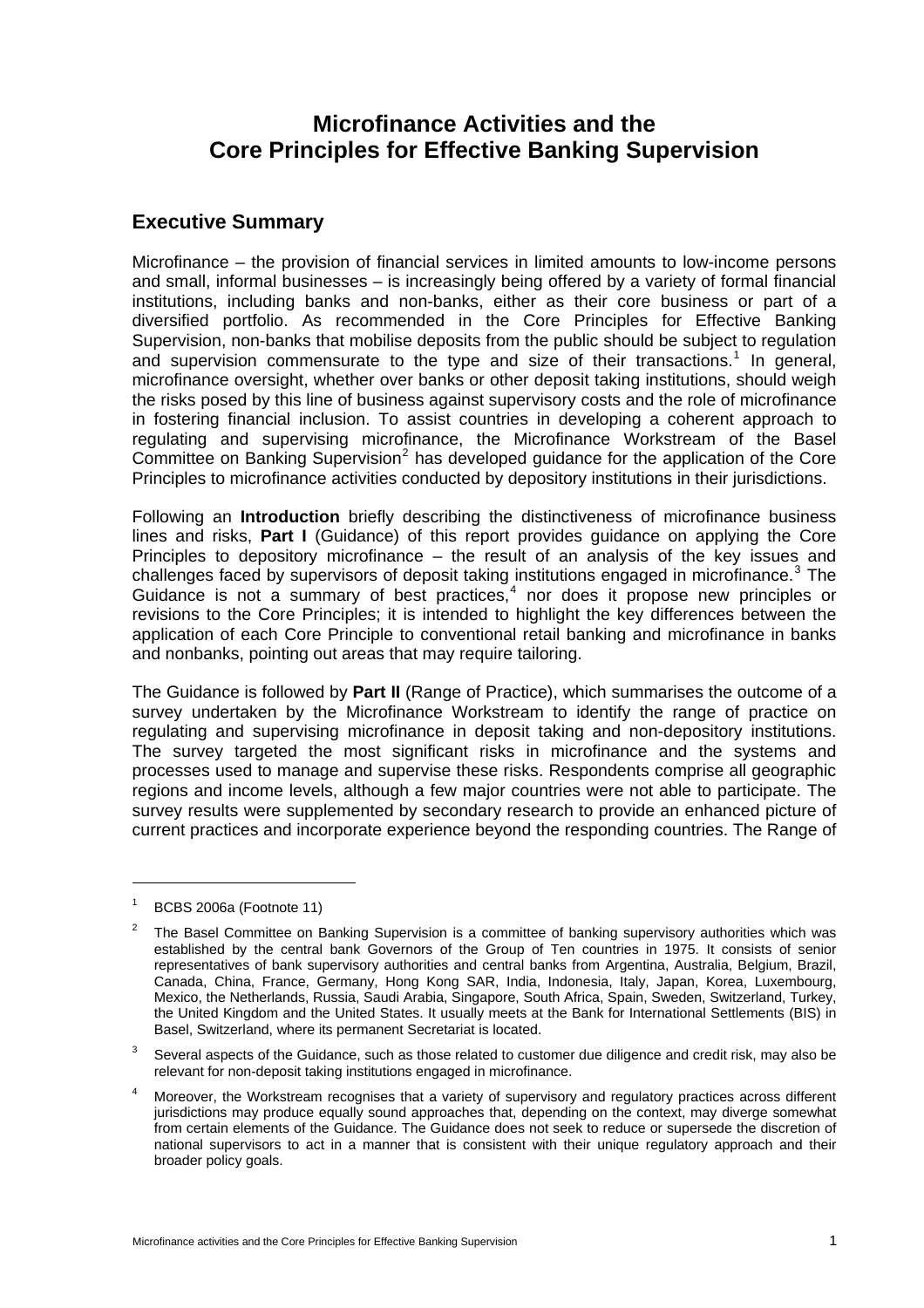Practice also does not constitute a summary of best practices, being no more than a portrait of regulatory and supervisory approaches being adopted at the time of the survey, conducted to provide background information to the analyses carried out in developing the Guidance.

## <span id="page-7-0"></span>**Guidance on applying the Basel Core Principles to depository microfinance**

While the Core Principles generally offer a suitable framework for supervisors of depository microfinance activities, four consistent themes with regard to their implementation emerged throughout in the analysis, indicating the need for microfinance supervisors to: i) allocate supervisory resources efficiently, especially where depository microfinance does not represent a large portion of the financial system but comprises a large number of small institutions; ii) develop specialised knowledge within the supervisory team to effectively evaluate the risks of microfinance activities, particularly microlending; iii) recognise proven control and managerial practices that may differ from conventional retail banking but may suit the microfinance business both in small and large institutions, specialized or not in microfinance; and iv) achieve clarity in the regulations with regard to microfinance activities, particularly the definition of microcredit,<sup>[5](#page-7-1)</sup> and specify which activities are permitted to different institutional types, while retaining some level of flexibility to deal with individual cases.

## *Core Principles that apply equally to banks and other deposit taking institutions engaged in microfinance*

Some Principles will apply equally to banks and other deposit taking institutions (ODTIs) engaged in microfinance regardless of the nature of microfinance activities, or complexity and size of supervised ODTIs. These are **Principle 1** (Objectives, independence, powers, transparency and cooperation), **Principle 4** (Transfer of significant ownership), and **Principle 5** (Major acquisitions). Three other Principles would also apply equally, but the present state of development of most microfinance markets render the applicability of such Principles very limited. These are **Principle 12** (Country and transfer risk); **Principle 24**  (Consolidated supervision); and **Principle 25** (Home-host relationships).

## *Core Principles requiring a tailored approach*

Most Principles, however, require some degree of tailoring in their implementation compared to conventional retail banking. This approach would incorporate the need for specialised knowledge of supervisors to identify and measure risks that are specific to microfinance, particularly to microcredit; additional effort to allocate supervisory resources efficiently; as well as a proportional regulatory and supervisory framework that does not add significant costs to microfinance activities across different institutional types, and that is also suitable for small microfinance institutions.

**Principle 2** (Permissible activities) and **Principle 3** (Licensing criteria), for instance, should be tailored to ODTIs engaged in microfinance in a manner that is commensurate with the type and size of their transactions, which may differ from banks. The types of permissible microfinance activities, including microcredit and microsavings and microinsurance, should be clearly defined in laws or regulations and tied to the size of the institution and its ability to manage risks inherent with such products and clients. Permission to engage in sophisticated

<span id="page-7-1"></span><sup>5</sup> The definition of microcredit for prudential purposes may differ from or not be appropriate for other purposes (eg defining the scope of permitted lending activities for non-profit tax-exempt MFIs).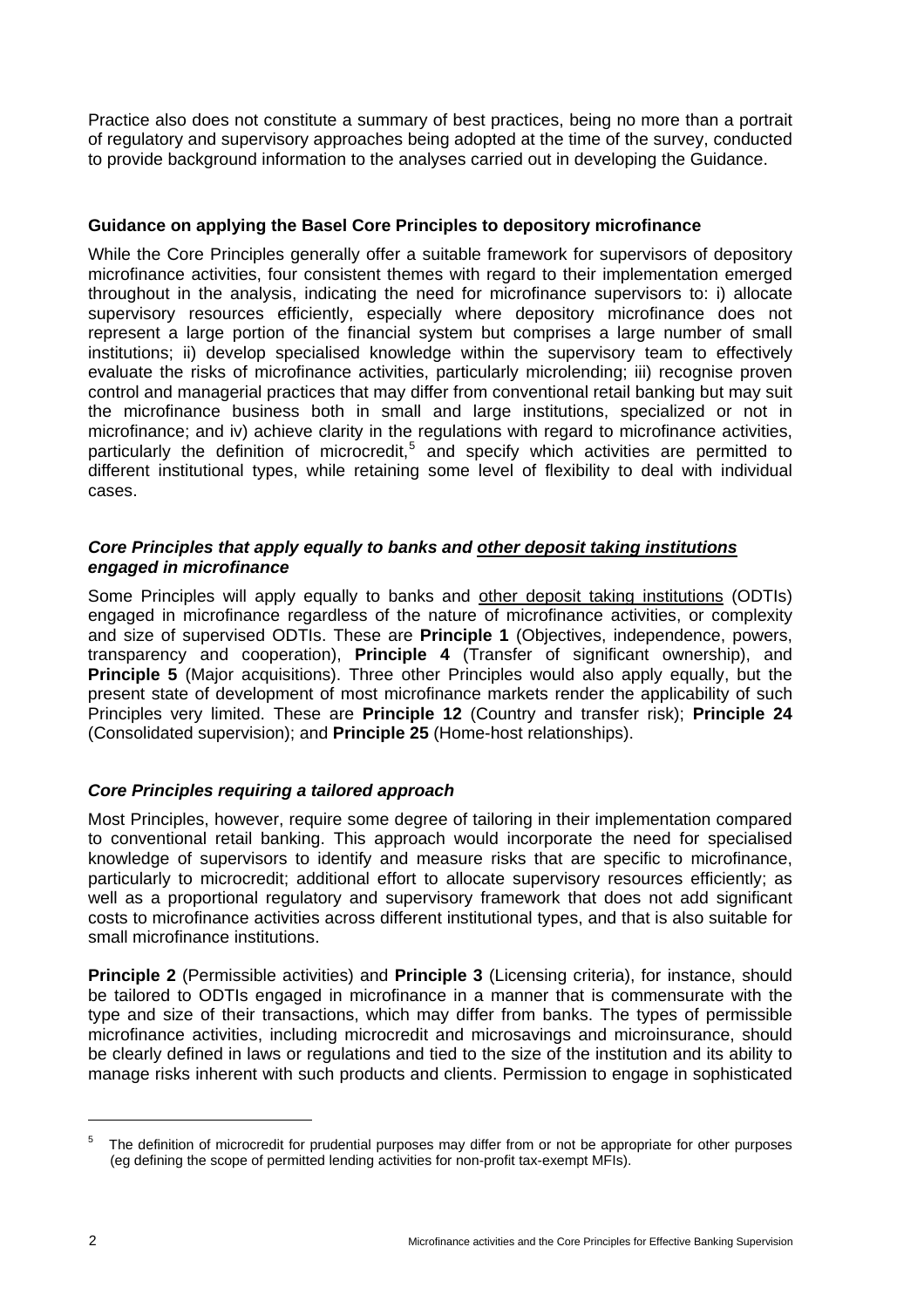activities should be substantiated by management's experience and ability to identify, control and mitigate more complex risks. Also, the supervisory or licensing authority should maintain and publish a current list of licensed/supervised ODTIs, and remain alert to and have the authority to deal with the illicit provision of financial services.

Lower initial capital requirements for ODTIs may be appropriate given the limited complexity, scope and size of their operations, especially in rural areas. However, the threshold should be high enough to discourage unviable candidates and yield a manageable number of institutions to supervise. In exchange for lower initial capital, supervisors should limit the kinds of activities permitted to ODTIs. Ongoing monitoring and surveillance may be used to identify when certain players or sectors become systemically significant or begin using new technologies (eg mobile phones and non-bank agents) that require different supervisory approaches.

A similar degree of tailoring is appropriate for applying **Principle 6** (Capital adequacy)*,* as capital adequacy requirements should relate to (i) the nature of microfinance risks for all institutional types, and (ii) the size and constituents of capital of specialized ODTIs. Defining regulatory capital for cooperative ODTIs is particularly challenging, since capital invested by members may be generally withdrawn if the member decides to leave the cooperative. Also, where ODTIs have fewer options to raise capital compared to banks, or exhibit a more pronounced risk profile, a proportionately higher capital adequacy ratio (CAR) may be warranted.

To implement **Principle 7** (Risk management process) effectively – that is, identify, measure and manage microfinance risks – supervisors need to develop specialised knowledge and tailor supervisory techniques to risks in microloan portfolios and other products such as microsavings and microinsurance, for both banks and ODTIs. With respect to microfinance institutions, supervisors should focus on credit risk, as the loan portfolio is their main asset, although other risks can be equally significant some situations. They also need to take into consideration the relative significance of microfinance within a diversified institution; that is, where microfinance is one of many lines of business in a diversified financial institution, risks may be more easily mitigated. Supervisors must also be aware of potential differing governance weaknesses in ODTIs compared to banks and implement regulation and supervisory practices to mitigate them. Further, as microfinance is often a rapidly growing and dynamic sector, supervisors need systems to track and respond to changing risks in ODTIs and in the microfinance sector as a whole.

Given the distinctive features of microcredit products, client profile and loan underwriting methodology, managing credit risks is significantly different in the microfinance business. Implementation of **Principle 8** (Credit risk) should be carefully tailored to the particular risks of microlending. It should also take into account the context in which microlending occurs, ie as a business line within a large diversified bank versus, for example, a small microfinance organisation in which microloans comprise the main asset class. A clear regulatory definition of microcredit distinguishing it from other loan types is necessary for adequate supervisory oversight of credit risk. Further, specialised knowledge of characteristically labour-intensive microlending methodologies and an appropriate degree of flexibility from supervisors are imperative for assessing asset quality and risks. For example, supervisors should set loan documentation standards that are efficient and feasible to maintain relative to the nature of the customers and their businesses, which may differ from those of conventional retail lending.

In applying **Principle 9** (Problem assets, provisions and reserves)*,* supervisors should adjust provisioning and classification requirements to the unique risks of microcredit compared to other loan types. To allow for specialized treatment of problem assets, provisions and reserves, the regulation should clearly define microcredit versus other loan types. The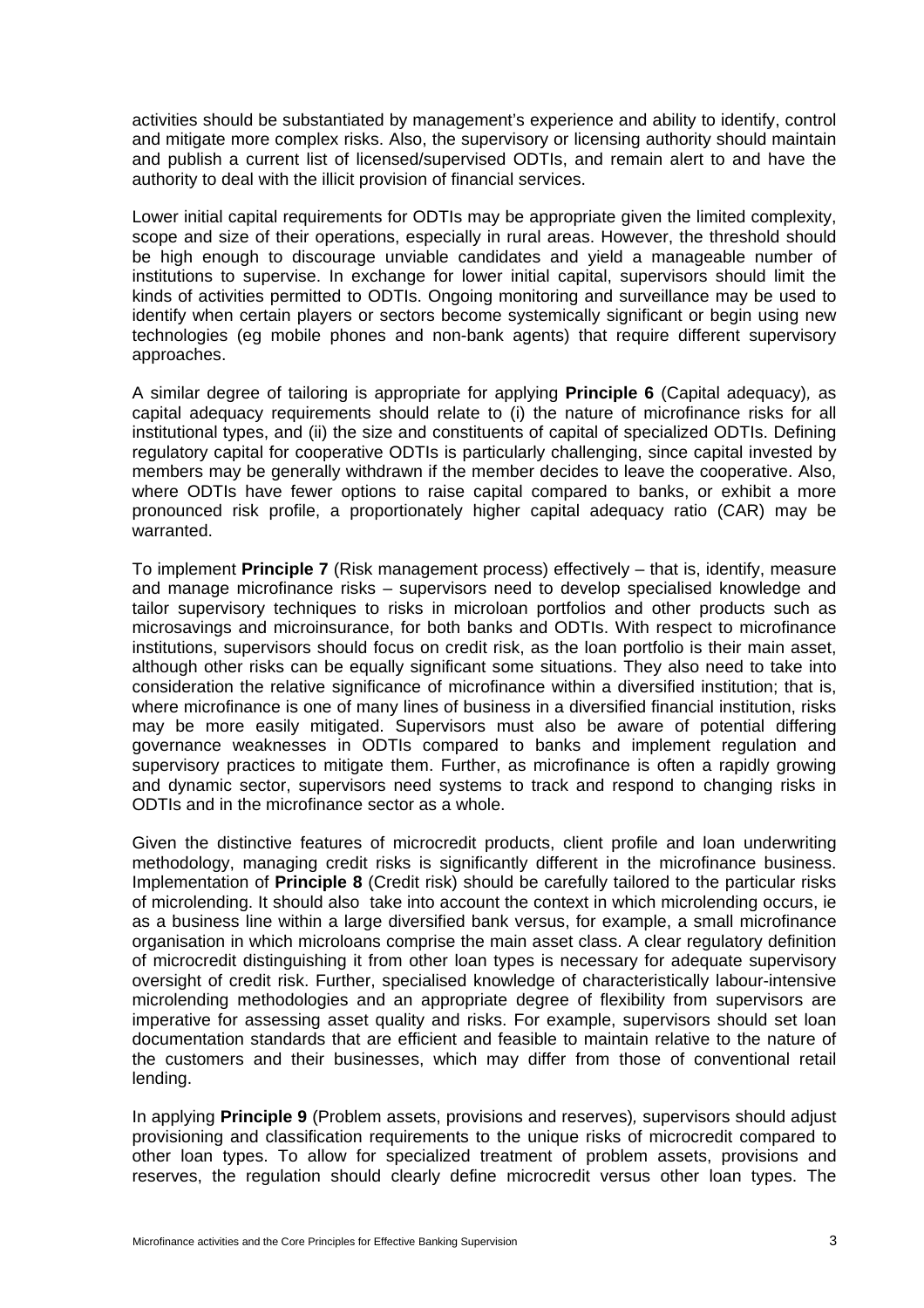regulatory framework should also compel financial institutions to recognise the risk posed by past due microfinance loans quickly and accurately, and provide the supervisor with flexibility to deal with unique situations, as necessary. Regulatory limitations on exposures dealt with in **Principle 10** (Large exposure limits) should also be tailored to the distinctive risks in geographic or sector concentrations often observed in microloan portfolios and across different institutions, without unduly penalising otherwise sound practices.

Not only credit risk requires specific knowledge and supervisory tools. In applying **Principle 13** (Market risks) supervisors should pay particular attention to sources, risks and concentrations in ODTI foreign currency borrowings. The application of **Principle 14** (Liquidity risk) and **Principle 16** (Interest rate risk in the banking book) should take into account the unique features of microfinance assets and funding liabilities, particularly in microfinance institutions compared to those of a diversified commercial bank.

Implementation of **Principle 15** (Operational risk) should be tailored to the differing risks, practices and trends in microfinance operations – including outsourcing and the typical decentralised and labour-intensive microcredit methodology, which, although important to contain credit risk, has significant implications for operational risk management in comparison with retail banking, as well as for the evaluation of internal controls put in place by the institution, as described by **Principle 17** (Internal control and audit). The implementation of these Principles must take into account that microlending methodologies, as well as other lines of business such as microsavings, may require different organisational arrangements and controls from those of conventional retail banking. Requirements should be strict while at the same time accommodating proven practices.

The application of **Principle 11** (Exposures to related parties) should be tailored to ODTIs engaged in microfinance. Where governance of microfinance institutions is weak, supervisors may enhance restrictions or prohibitions to avoid abuse. Conversely, memberowned institutions that are very widely held may warrant a more flexible treatment for loans to non-management members.

Supervisors should adopt a risk-based approach to the implementation of **Principle 18** (Abuse of financial services), which should be tailored to the risks posed by low-value microfinance operations undertaken by banks and ODTIs. Such a risk-based approach better aligns crime prevention concerns and the rational use of supervisory resources, and is consistent with the goal of financial inclusion (which in turn serves law enforcement objectives as well by reducing informality).

Implementing **Principle 19** (Supervisory approach) and **Principle 20** (Supervisory techniques) in a microfinance context requires specialised knowledge and customised supervisory methodologies, particularly with regard to the evaluation of microcredit portfolios, ownership and funding structures, both in diversified banks and microfinance institutions. The supervisor should have the power to use a mix of off-site surveillance and on-site inspections for both banks and ODTIs. Supervisors must be trained and have comprehensive knowledge of the differences between microfinance and traditional banking and the particularities of microfinance institutions, to set up and consistently apply tailored supervisory tools and measures to identify and address weaknesses. Given the characteristics of microfinance and microfinance institutions, some techniques used to supervise conventional retail banking activities are not appropriate. Cost and feasibility considerations may allow for alternative supervisory arrangements to cover small, numerous institutions that pose low systemic risk in some jurisdictions. However, delegated/auxiliary supervision is not without its own risks and practical challenges.

The effectiveness, timeliness, quality and costs of off-site surveillance and on-site inspections will depend on the implementation of **Principle 21** (Supervisory reporting), which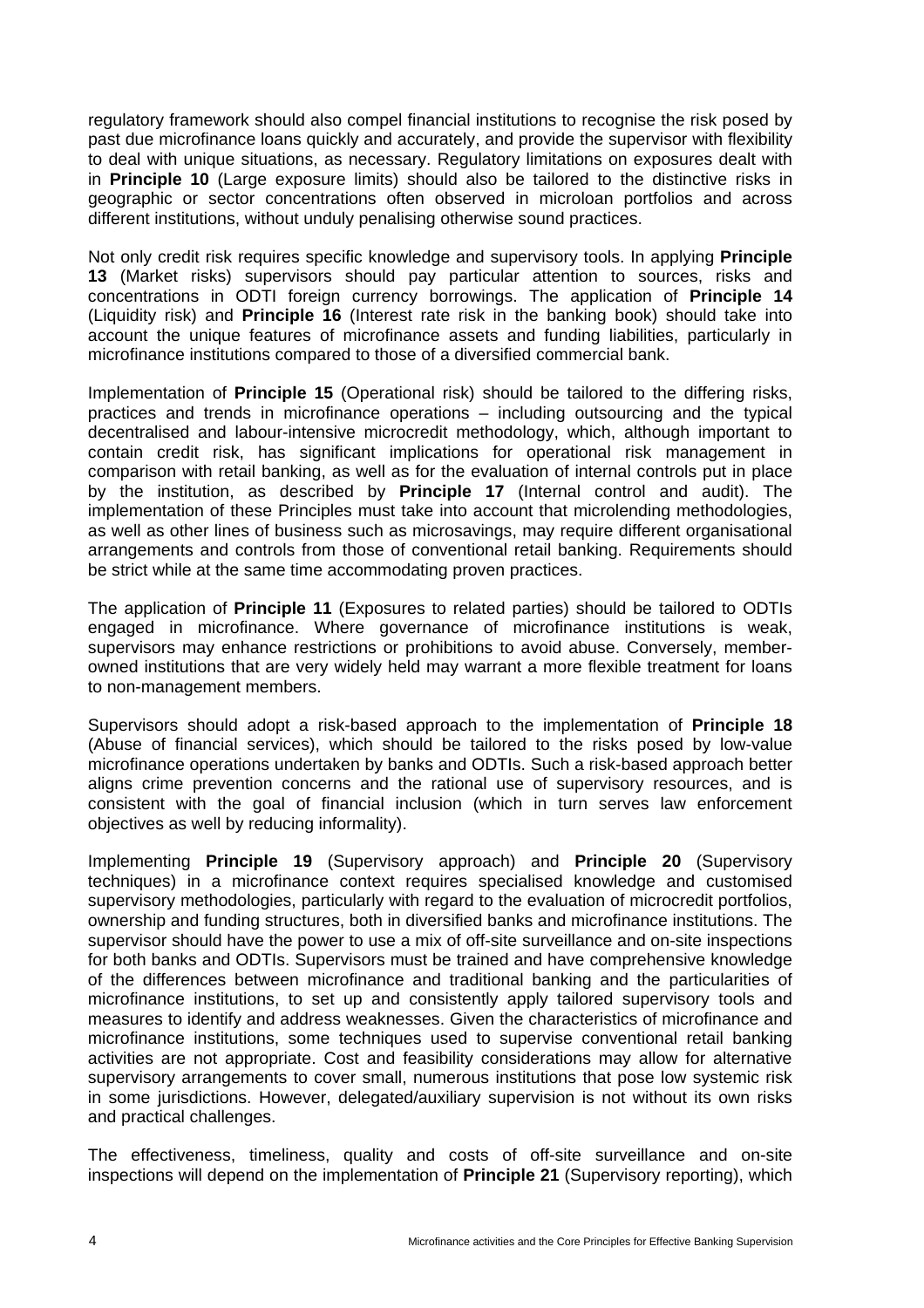should be tailored to ODTIs in a manner that is commensurate with the type and size of their transactions, as well as to banks engaged in microfinance in a way that requirements do not unduly increase costs of microfinance activities in both institutional types. The content of reports and their frequency must be strictly aligned to the specialised analyses that are needed for effective supervision. Participation in credit bureaus should be required of all supervised microfinance providers, if relevant data for microfinance borrowers is available.

**Principle 22** (Accounting and disclosure) should also be tailored so that disclosure requirements for small ODTIs engaged in microfinance are based on supervisory cost-benefit considerations. To fulfil their responsibilities, external auditors must have sufficient expertise in microfinance. Supervisors and accounting standard setting bodies should cooperate where possible to ensure accounting rules and principles are aligned with safety and soundness objectives in microfinance, although allowing for some discretion to whether apply international financial reporting standards to microfinance activities, in particular to specialized microfinance institutions.

Last, to implement **Principle 23** (Corrective and remedial powers of supervisors), supervisors should tailor corrective measures typically used in commercial or conventional retail banking to be effective in microfinance institutions and even for microfinance activities in banks. The supervisor should have powers, policies and procedures to address supervisory concerns in a variety of situations, including the orderly resolution of problem ODTIs, application of fines, and revocation of licenses when ODTIs engage in unsafe or unsound practices, or do not otherwise observe prudential standards.

## <span id="page-10-0"></span>**Range of practice in regulating and supervising microfinance**

The survey attempted to incorporate as many countries with significant microfinance activity by deposit taking institutions as possible, although some major countries were not able to participate and some regions rendered a higher response rate than others. As such, the Range of Practice presented in this report should not be considered exhaustive or globally representative. Notwithstanding this limitation, there were sufficiently robust trends revealed in the survey responses and the literature review to provide background information for the development of the Guidance presented in this report. For the most part, these trends centre on the need to calibrate regulation and supervision of deposit taking institutions engaged in microfinance so that this line of business is conducted in a safe and sound environment without hurting financial inclusion objectives and optimising allocation of supervisor resources. Key findings of the Range of Practice include:

## *Permissible activities and licensing (CP 2, 3)*

Virtually all countries surveyed have ODTIs, mostly financial cooperatives although some jurisdictions also have non-bank depository institutions that are not cooperatively owned, such as specialised microfinance institutions for example. The range of permitted activities varies by country but generally is more restrictive for ODTIs compared to banks.

Most respondents that license and supervise ODTIs use similar criteria as for banks, although requirements may be streamlined for lower-risk institutions, such as small microfinance institutions.<sup>[6](#page-10-1)</sup> Large cooperatives, those that do business with non-members, and ODTIs that are not cooperatively-owned are usually licensed by the same authority that

<span id="page-10-1"></span><sup>6</sup> Not all types and sizes of ODTI are subject to licensing, regulation and supervision in all countries.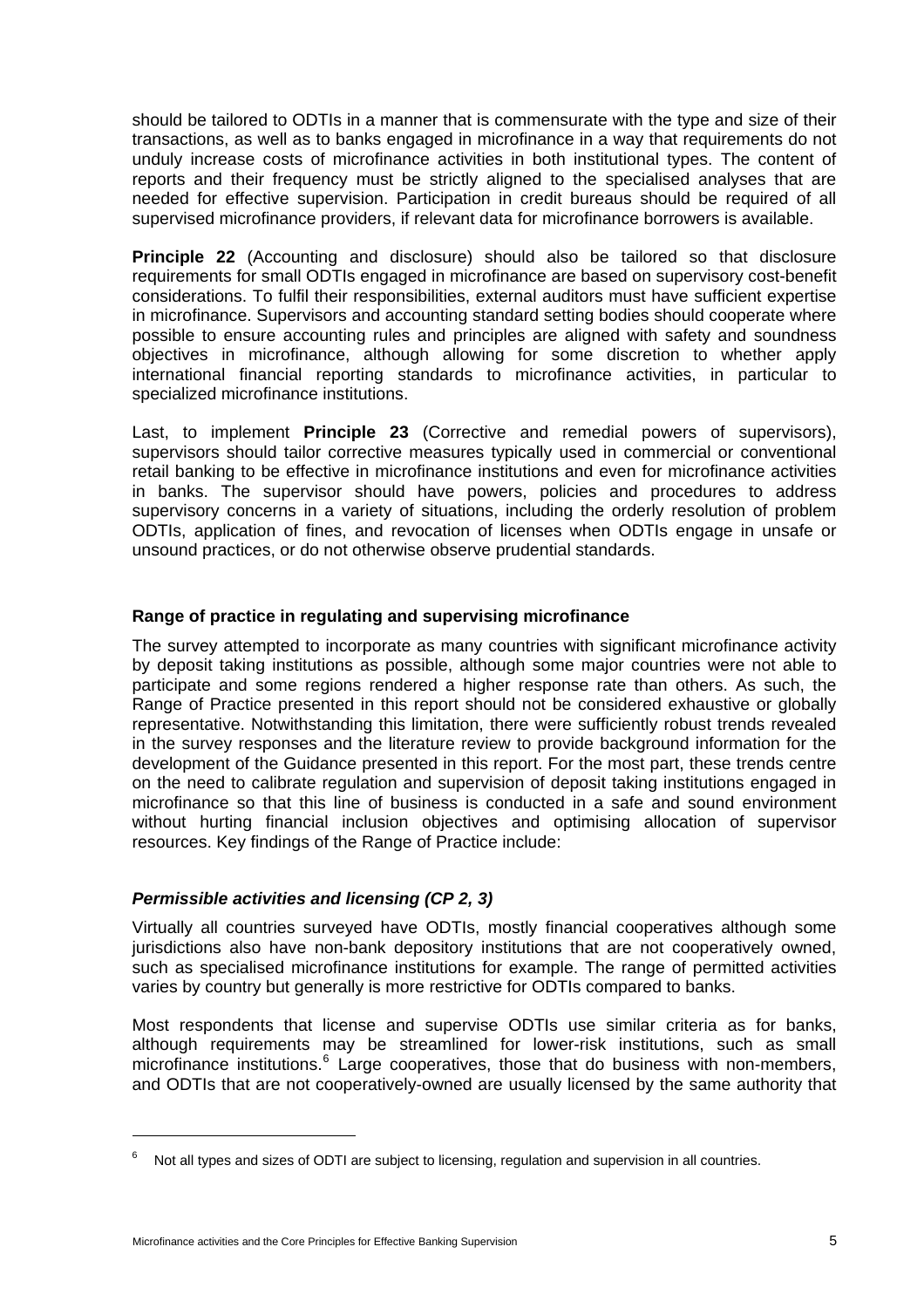grants banking licenses. Small financial cooperatives are sometimes licensed under a special cooperatives law and supervised by an agency that also supervises non-financial cooperatives.

Some countries may create a tiered framework to encourage previously unregulated microfinance institutions to gradually upgrade the quality of their management, governance and operations to allow for participation in the formal financial sector. Such frameworks attempt to align permitted activities – for example, from lending only to deposit taking – with licensing and regulatory requirements. Tiered frameworks have had mixed results, since in some countries there are either too many or too few qualifying entities to justify the resources expended to license and oversee them.

Very few surveyed countries regulate and supervise microfinance as a business line that cuts across institutional types including banks. Where microfinance is defined by law or regulation, it usually denotes specialised microfinance institutions under different regulatory regimes, or specific features of a product (ie loan size, repayment source, target customer).

The survey and secondary research show that ODTIs are generally subject to lower initial capital requirements than banks, in some cases significantly lower. Most countries apply fit and proper requirements and other criteria during the licensing process, but only a few surveyed countries apply explicit exemptions to licensing requirements for non-bank institutions under a certain size, or with limited scope of operations.

## *Capital adequacy (CP 6)*

Several respondents use the Basel capital framework to define and calculate CARs for ODTIs, including those that are cooperatively owned. There seems to be consensus in literature and among survey respondents that member shares should not be considered a part of high-quality regulatory capital unless withdrawal of shares is restricted. CARs applied to ODTIs vary greatly, but generally are higher than for banks in the surveyed countries and other countries described in secondary research. Cooperatives also may have a higher CAR requirement than other types of ODTIs in the same country.

## *Risk management process (CP 7)*

Most supervisors who responded to the survey require banks and ODTIs to establish risk management processes, but ODTIs are less often subject to this requirement than banks. The emphasis is on general risk management, and credit, market and operational risks. Where risk management policies and processes are required from supervised entities, a plan for this area must be provided as part of the licensing procedures although some countries are less strict in the evaluation of these plans for small entities.

## *Credit risk (CP 8, 9, 10)*

While most countries require regulated ODTIs and banks to adopt and maintain policies and procedures for the approval of new credit exposures or the renewal and refinancing of existing exposures, very few have differentiated requirements for microfinance loans, such as credit administration policies and loan documentation. Regulations usually outline criteria for classifying loans in banks and ODTIs, although in the vast majority of surveyed countries loan classification rules apply equally to conventional retail loans and microcredit, regardless of institution type.

The jurisdictions that have specific criteria for classifying microcredit usually use these criteria to determine provisions and credit impairment. Where there is special regulatory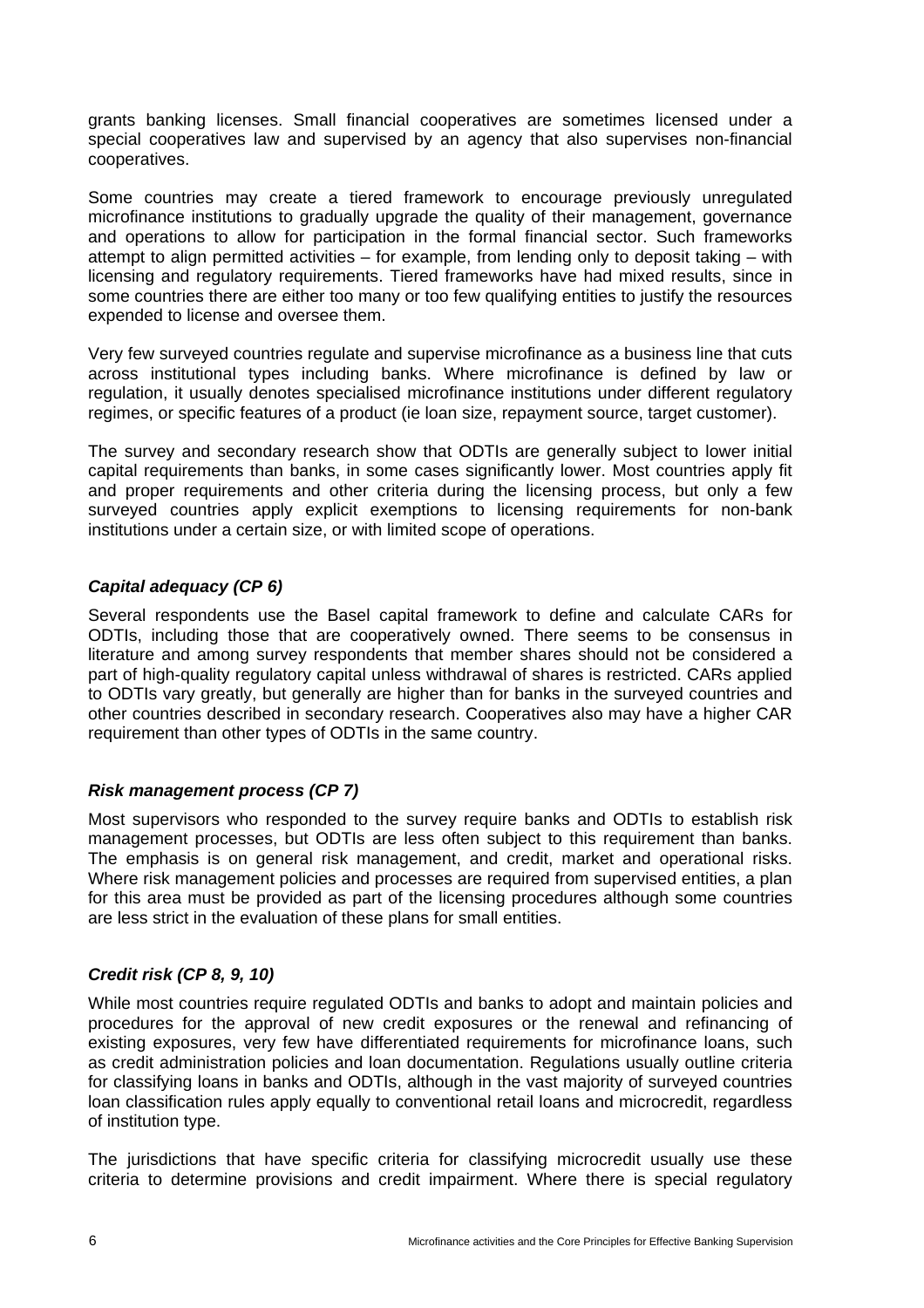treatment of microcredit, provisioning usually starts earlier than conventional retail lending; the loan migrates faster to higher risk levels and is considered overdue earlier. The survey responses on exposure or concentration limits also suggest the presence of stricter rules for ODTIs than for banks.

## *Abuse of financial services and related party exposures (CP 11, 18)*

Supervisors in the surveyed countries permit related party transactions for banks more often than ODTIs. When ODTIs are permitted related party transactions, they may be subject to lower limits per transaction. ODTIs are less frequently subject to anti-money laundering and combating the financing of terrorism (AML/CFT) rules than banks, and very few countries have undertaken a formal AML/CFT risk assessment to define low-risk operations, clients, or institutions.

## *Market, liquidity, and interest rate risks (CP 13, 14, 16)*

Most respondents require a risk management process for market risks in banks, but about half as many require this of ODTIs. The majority of survey respondents require ODTIs to have a liquidity management strategy and contingency plan. Most apply the same standards to banks and ODTIs, and half set and review limits on the size of cash flow mismatches for foreign currencies. Few reported having regulations regarding diversification of ODTI funding sources. Most countries responding to the survey require by regulation an interest rate risk management process for banks, but fewer require this of ODTIs.

## *Operational risk, internal control and audit (CP 15, 17)*

Most of the sampled countries have regulations requiring supervised institutions, including ODTIs, to have policies and procedures to control operational risk, and require ODTIs to comply with standards regarding internal control, segregation of duties, internal audit and compliance functions. With few exceptions these requirements and supervisory review of them were designed for commercial banking and do not consider the specificities of microfinance risks nor the size and complexity of microfinance operations.

## *Supervisory approaches and tools (CP 19, 20, 21, 22, 23)*

In countries which responded to the survey, cooperatives that lend to and take deposits from non-members, as well as ODTIs that are not cooperatively-owned, are normally prudentially regulated and supervised by the banking supervisor. A few respondents also regulate and supervise cooperatives that lend to and take deposits only from members. Some countries in the survey have recently created new regulatory windows for specialised microfinance institutions, with the intent to attract previously unregulated entities or newly formed microfinance institutions.

The survey and secondary research suggest a need for supervisors to accumulate additional expertise in supervising microfinance. Some supervisors, even in countries with sizeable supervised deposit taking microfinance institutions may lack specialised personnel, processes and methodologies to develop and maintain a thorough understanding of the risk profile of microfinance in individual institutions and the microfinance industry as a whole. According to the survey, authority to conduct on-site inspections in ODTIs is also lacking in some jurisdictions where ODTIs are regulated and supervised.

Supervisors in the respondent countries use a range of data sources for off-site monitoring of ODTIs, but most do not have specialised techniques for analysing them. Many authorities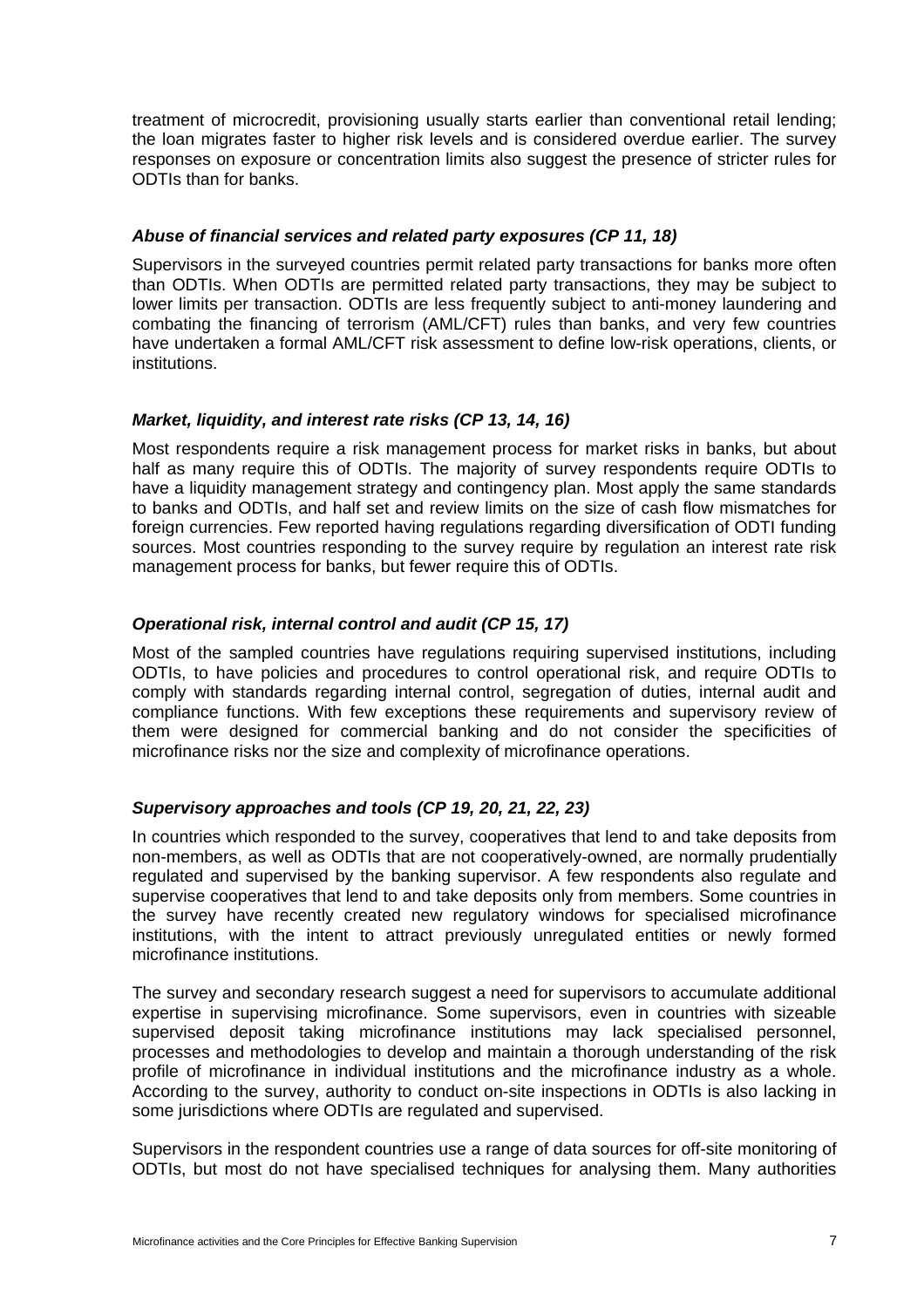reduce the frequency of required reports for ODTIs compared to banks, however. Most supervised ODTIs in the countries surveyed are subject to similar accounting, auditing and disclosure standards as banks, whether local or international standards.

Most supervisors in the sample have a similar range of tools and procedures to require prompt correction of problems and weaknesses in banks and ODTIs. However, the survey suggests that there is not enough legal or regulatory clarity in all countries on the circumstances in which the supervisor can impose administrative sanctions and apply for criminal sanctions with respect to ODTIs.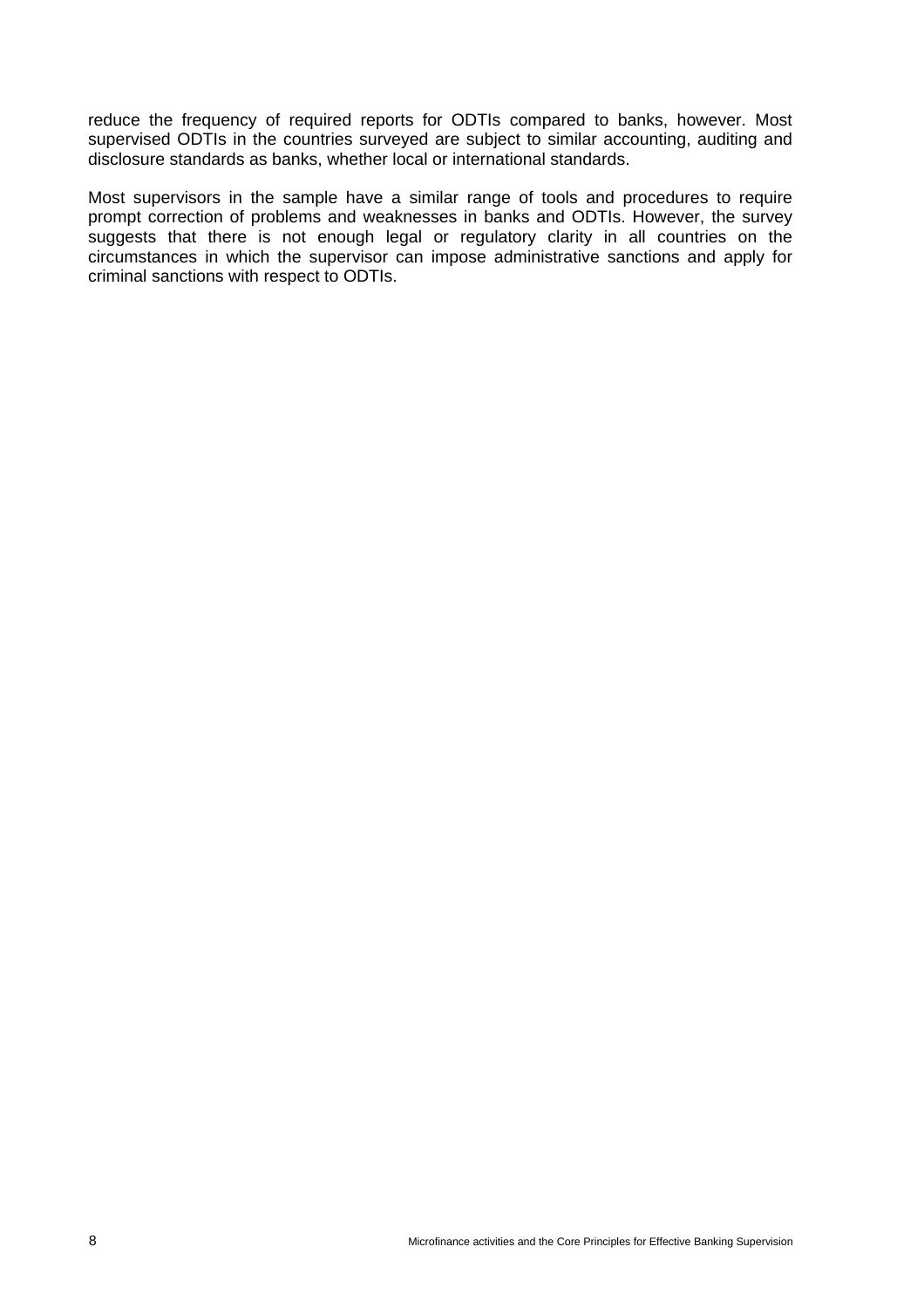## <span id="page-14-0"></span>**Introduction**

## <span id="page-14-1"></span>**Background**

In many countries, microfinance – the provision of financial services in limited amounts to low-income persons and small, informal businesses – is increasingly being offered by formal financial institutions, either as their core business or as part of a diversified portfolio. Although banks dominate deposit taking activity in most countries, other types of financial institutions (eg microfinance institutions, financial cooperatives) that take deposits may be significant providers as well. According to conservative estimates, other deposit taking institutions (ODTIs), including cooperatives, hold some 5% of deposit accounts in the developing world.<sup>[7](#page-14-2)</sup> Further, while these institutions typically take deposits in small increments, the proportion of citizens they serve may be significant in some jurisdictions. In Rwanda, for example, ODTIs hold 10% of the amount of deposits but serve nearly 40% of depositors.<sup>[8](#page-14-3)</sup> Similarly, the number of loans from regulated non-banks may surpass those granted by banks in some markets. For example, recent figures from Bangladesh show microcredit providers hold nearly 7 million outstanding loans compared to 4.4 million in banks, while Zambian microcredit providers have three times as many borrowers as commercial banks.<sup>[9](#page-14-4)</sup>

ODTIs should be subject to regulation and supervision commensurate to the type, complexity and size of their transactions.<sup>[10](#page-14-5)</sup> In addition to protecting depositor funds, official oversight may enhance access to financial services by increasing public confidence in microfinance providers, improving their operational standards and setting a level playing field for both banks and non-banks. However, compliance with prudential rules and other requirements can be costly for both supervised institutions and supervisors relatively to the risks posed by this line of business. Thus, microfinance oversight, whether over banks or ODTIs, should weigh the risks posed by this line of business against supervisory efforts that are necessary to monitor and control those risks and the role of microfinance in fostering financial inclusion. This calls for a coherent regulatory and supervisory approach, tailored to the unique features of microfinance as compared with conventional retail banking, in particular the distinctiveness of microlending and microfinance institutions.

Well-established guidance has been available for banking supervisors for over a decade. The *Core Principles for Effective Banking Supervision* developed by the Basel Committee on Banking Supervision in cooperation with fellow supervisors, have become the *de facto* standard for sound prudential regulation and supervision of banks. The Core Principles, along with the *Core Principles Methodology[11](#page-14-6)*, are intended to help countries assess the quality of their supervisory systems and provide input into their reform agendas. The vast majority of countries have endorsed the Core Principles and have declared their intention to implement them. The Basel Committee believes that implementation of the Core Principles by all countries would be a significant step towards improving financial stability domestically and internationally, and provide a good basis for further development of effective supervisory systems.<sup>[12](#page-14-7)</sup> This paper attempts to provide additional guidance for the implementation of the

- <span id="page-14-3"></span>8 Survey data
- <span id="page-14-4"></span>9 CGAP 2009
- <span id="page-14-5"></span> $10$  BCBS 2006a (Footnote 11)
- <span id="page-14-6"></span>11 BCBS 2006a
- <span id="page-14-7"></span>12 BCBS 2006

<span id="page-14-2"></span><sup>7</sup> CGAP 2009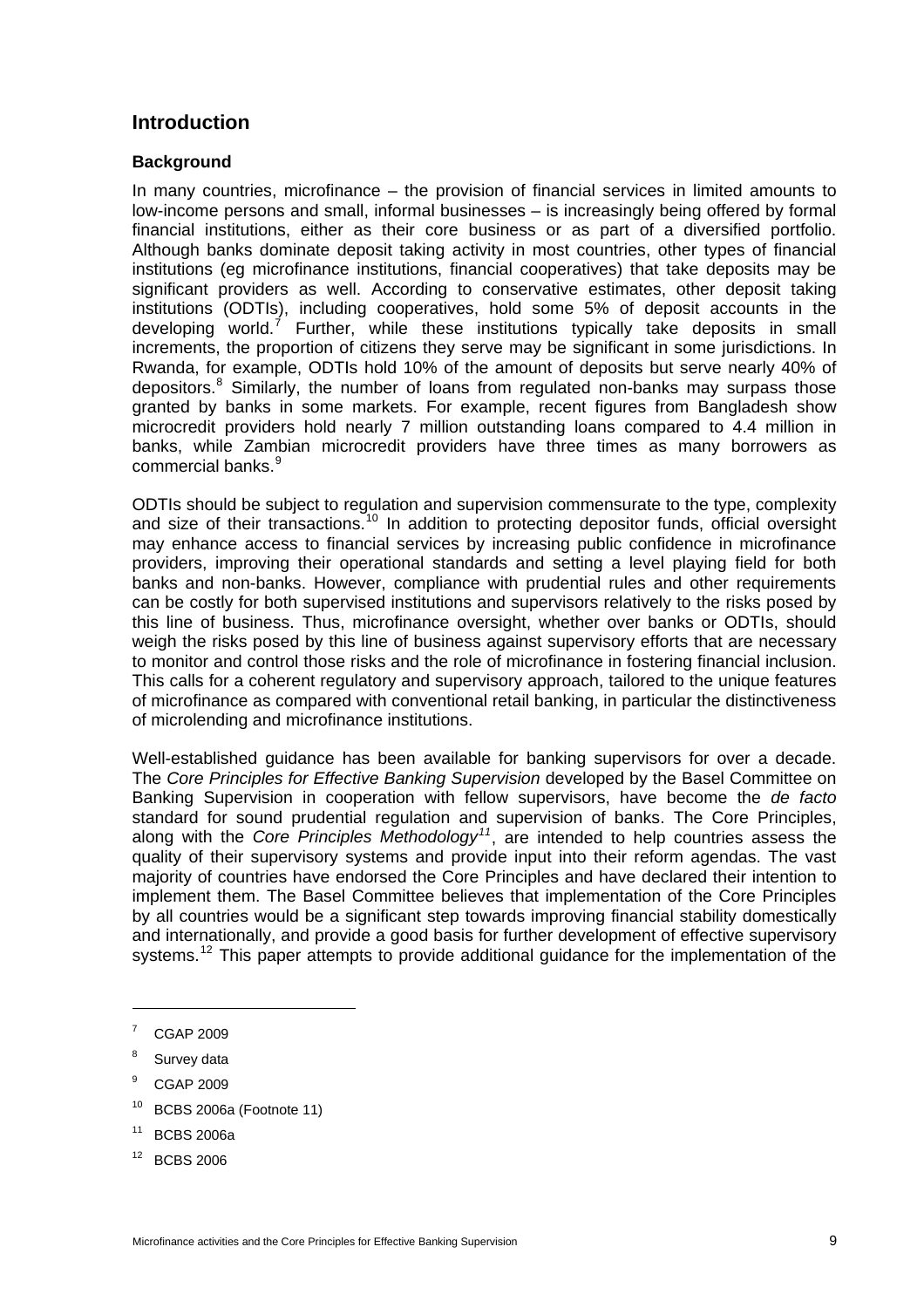Core Principles to the supervision of microfinance activities conducted by banks and ODTIs.[13](#page-15-1)

## <span id="page-15-0"></span>**Distinctive features of the business of microfinance**

Microcredit is at the heart of many microfinance business models, and has a number of distinctive features.[14](#page-15-2) Product design, client profile and labour-intensive underwriting methodologies give microcredit a unique risk profile. Effective credit risk management thus requires different tools and analyses than for conventional retail lending. Some of the more distinctive features of microcredit include:[15](#page-15-3)

- (a) *Microborrowers.* A microcredit provider usually caters to low-income clients, both the underemployed and the entrepreneur with an often informal family business (eg petty traders). Borrowers are typically concentrated in a limited geographic area, social segment or entrepreneurial undertaking.[16](#page-15-4) Loans are usually very small, short term, and unsecured, with more frequent repayments and higher interest rates than conventional bank loans. Many providers require higher interest rates to offset higher operational costs involved in the labour-intensive microlending methodology.<sup>[17](#page-15-5)</sup>
- (b) *Credit risk analysis.* Loan documentation is generated largely by the loan officer through visits to the borrower's business and home. Borrowers often lack formal financial statements, so loan officers help prepare documentation using expected cash flows and net worth to determine the amortisation schedule and loan amount. The borrower's character and willingness to repay is also assessed during field visits. Credit bureau data are not always available for low-income clients or for all types of microfinance providers, but when they exist, are used as well. Credit scoring, when used, complements rather than supplants the more labour-intensive approaches to credit analysis.
- (c) *Use of collateral.* Microborrowers often lack collateral traditionally required by banks, and what they have to pledge is of little value for the financial institution but are highly valued by the borrower (eg TV, furniture). Where the lender does take some sort of collateral, it is for leverage to induce payment rather than to recover losses. In the absence of collateral, underwriting depends on a labour-intensive analysis of the household's repayment capacity and the borrower's character.

<span id="page-15-1"></span> $13$  Several aspects of the Guidance, such as those related to customer due diligence and credit risk, may also be relevant for non-deposit taking institutions engaged in microfinance.

<span id="page-15-2"></span><sup>14</sup> Jansson et al 2004 and Christen et al 2003

<span id="page-15-3"></span> $15$  The regulatory definition of microcredit for prudential purposes may not include all features that characterize the microlending methodology, and may differ from definitions used for other purposes, such as defining the permitted activities of a non-profit tax-exempt MFI..

<span id="page-15-4"></span><sup>&</sup>lt;sup>16</sup> Concentrations may be required by socially motivated investors that have a special interest in targeting a given region or social segment, such as women.

<span id="page-15-5"></span>High interest rates for sustainable microcredit are also the result of the fact that a portfolio of very small loans are usually more costly than the same total value of lending in larger amounts, as not all costs vary in direct proportion to the amount lent.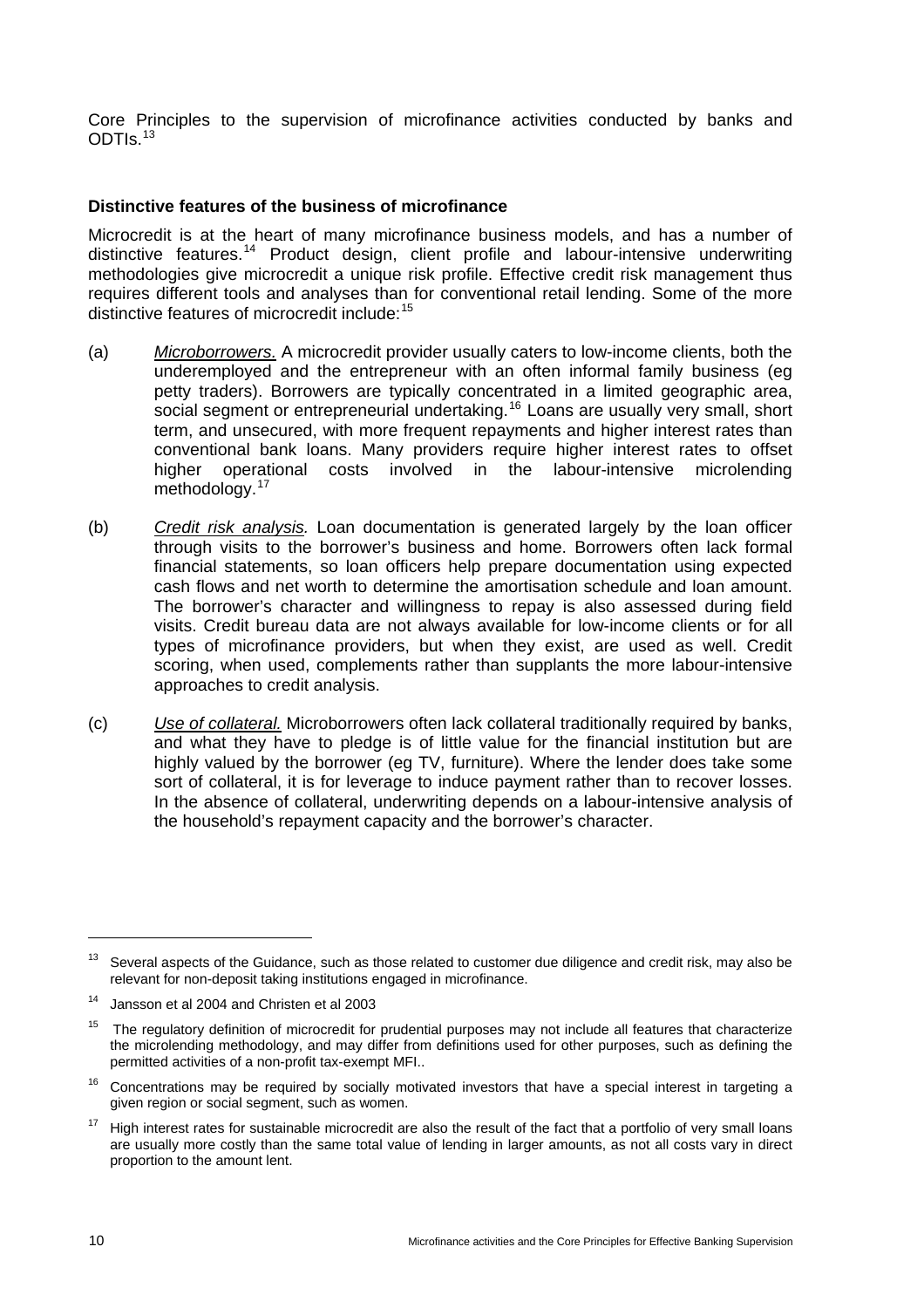- (d) *Credit approval and monitoring.* Because microlending tends to be a highly decentralised process, credit approval by loan committees depends heavily on the skill and integrity of loan officers and managers for accurate and timely information.
- (e) *Controlling arrears.* Strict control of arrears is necessary given the short-term nature, lack of collateral, high frequency of payments (eg weekly or bi-weekly), and contagion effects (see h. below) of microloans. Traditionally, monitoring is primarily in the hands of loan officers as the knowledge of the client's personal circumstances is important for effective collections.
- (f) *Progressively increasing lending.* Customers who have limited access to other financing are usually dependent upon ongoing access to credit.<sup>[18](#page-16-0)</sup> Microlending uses incentive schemes to reward good borrowers with preferential access to future, larger loans (sometimes with favourable repayment schedules and lower interest rates), which raises the risk of over-indebtedness, particularly where credit information systems are absent or deficient. This feature also affects interest rate risk management, as microfinance customers expect rates to decline as the customer's track record grows, regardless of changes in the general level of interest rates.
- (f) *Group lending.* Some microlenders use group lending methodologies, where loans are made to small groups of people who cross guarantee other members of the group. Peer pressure also helps to ensure high repayment levels, as the default of one group member could adversely affect the availability of credit to others.
- (h) *Contagion effects.* Tight control of arrears and peer pressure has driven traditionally sound repayment rates in most jurisdictions to date. However, the quality of individual loan portfolios can deteriorate quite rapidly, due in part to the unsecured or under-secured nature of microloans as well as so-called contagion effects, where borrowers who notice increasing delinquency in the institution may stop paying if they believe the institution will be less likely to offer future loans due to credit quality problems.
- (i) *Currency-related risks.* Occasionally microlenders lend in a currency other than that of a borrower's repayment source (eg sale of goods or services), so foreign currency fluctuations may affect the borrower's ability to repay. While not unique to microcredit, microborrowers may be less able to appreciate the nature of this exposure, much less take measures to mitigate it.
- (j) *Political influences.* Microcredit, and microfinance in general, may be seen as a political tool in some countries, tempting politicians to demand forbearance or forgiveness of loans to poor customers during times of economic stress. This might affect repayment culture of microfinance borrowers.

The dynamics of microfinance assets and liabilities also differ from those of commercial banking, affecting liquidity and interest rate risk management. On the asset side, loan repayment is often driven by expectations of repeat loans over time, transforming short-term loan portfolios into long-term, fixed-rate assets. Illiquidity of such assets is heightened by the fact that there are few established securitisation markets available for microcredit portfolios. Microfinance institutions also tend to grow rapidly, particularly in their early stages. In this

 $\overline{a}$ 

<span id="page-16-0"></span> $18$  Interesting evidence that poor people have active financial lives  $-$  including significant borrowing and high savings relatively to their income – exactly because they are poor is presented by Collins et al 2009.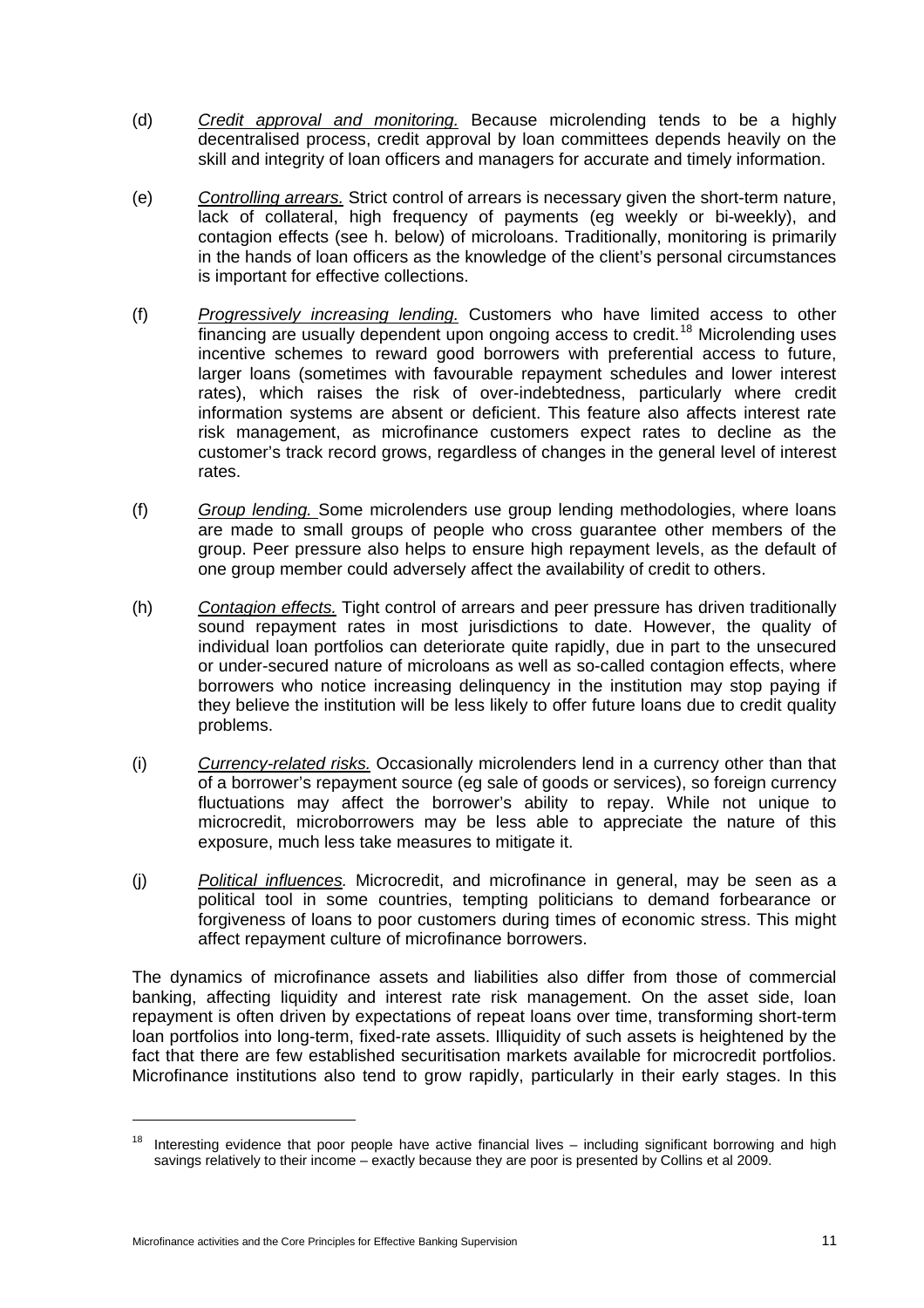situation, they may lack a cushion of unencumbered, high-quality liquid assets to enable them to withstand a range of stress events, since most funds are designated to support loan growth.

On the liability side, data on the historical volatility of deposits in ODTIs may not be available to allow for meaningful gap analysis. In addition, ODTIs tend to have less certain access to backup sources of liquidity from local banks, although lack of bank liquidity lines may be mitigated by the existence of a local wholesale lender or government program set up to provide funding to the microfinance sector. ODTIs are also vulnerable to disruptions in commercial borrowings due to delays or changes in policies of public (government) and private (donors and lenders) funders. Nonetheless, borrowing from international lenders may be a stable source of liquidity depending on individual relationships and contract terms.

## <span id="page-17-0"></span>**Purpose and structure of the report**

The Basel Committee asked its Microfinance Workstream to identify the relevant Basel Committee standards for microfinance activities and develop additional guidance for supervisors. **Part I** of this report provides such **Guidance,** which is the result of an analysis of the key issues and challenges faced by supervisors of deposit taking institutions engaged in microfinance, either banks or nonbanks. The Guidance is not a summary of best practices, nor does it constitute new principles or revisions to the Core Principles; it is intended to highlight the key differences between the application of each Core Principle to conventional retail banking and microfinance, pointing out areas that may require tailoring, including for supervision of microfinance entities. Similarly, the Guidance does not seek to reduce or supersede the discretion of national supervisors to act in a manner that is consistent with their unique regulatory approach and their broader policy goals.

The analyses conducted to develop the Guidance greatly benefited from the findings of the **Range of Practice** described in **Part II** of this report, which provides background information on supervisory issues, practices and trends for the regulation and supervision of microfinance in different jurisdictions. The Range of Practice is, in its majority, the result of a survey conducted with supervisors from all geographic regions by the Microfinance Workstream (although some major countries were not able to participate). Nonetheless, it was complemented by secondary sources and a review of the existing literature.<sup>[19](#page-17-1)</sup> The secondary sources were an important means to expand on issues of interest not covered by the primary research, and highlight practices in countries that did not respond to the survey, including significant countries with large microfinance sectors. Although a significant amount of primary and secondary data was accumulated, the Range of Practice is not intended to be considered globally representative. Also, it does not constitute a summary of best practices, being no more than a portrait of regulatory and supervisory approaches being adopted at the time of the survey, which was conducted mainly to provide background information for the development of the Guidance. The Range of Practice section of this report follows headings used in the survey instrument: Permissible Activities and Licensing, Arrangements for Ongoing Supervision and Supervisory Tools, Risk Management, and Capital Adequacy.

<span id="page-17-1"></span><sup>&</sup>lt;sup>19</sup> Main secondary sources are CGAP 2009, Christen et al 2003, Jansson et al 2004, IMF 2008, the Microfinance Regulation and Supervision Resource Center, and websites of the supervisory agencies. Other relevant literature is highlighted throughout the report.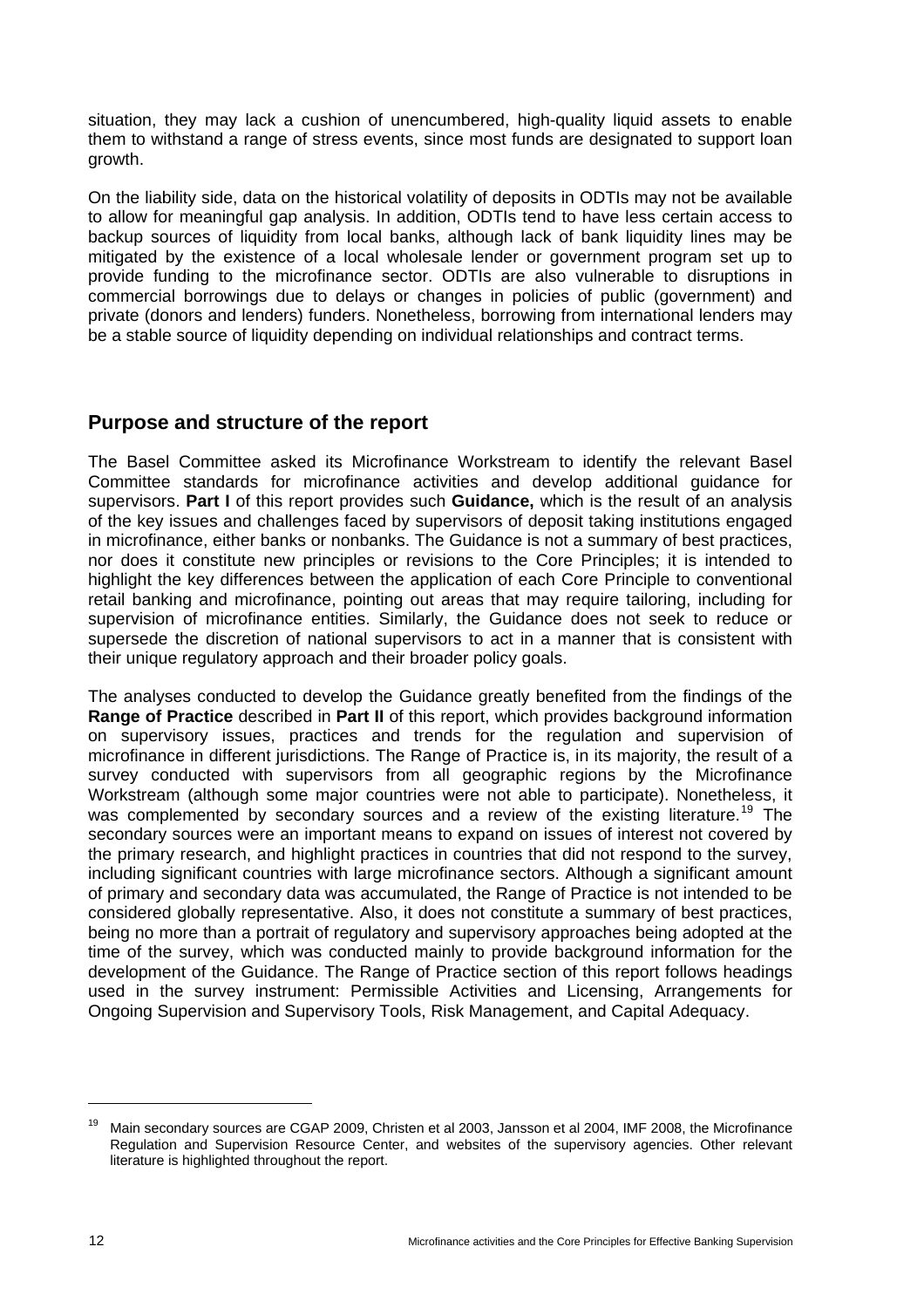## <span id="page-18-0"></span>**PART I - Guidance on applying the Basel Core Principles to depository microfinance**

This section is designed to help supervisors tailor the Core Principles to microfinance activities conducted by deposit takers in their jurisdictions, making use of the Principles' flexibility and adaptability. Special attention is given to the supervision of deposit takers other than banks (ie ODTIs) where practices and techniques typically differ from conventional retail banking. Each Principle is cited below along with guidance as to its applicability. Where relevant, a brief discussion follows describing the distinctive features and risks of microfinance and specialised deposit taking microfinance institutions that may warrant a tailored approach. Principles not addressed in the background survey<sup>[20](#page-18-1)</sup> are discussed as well. Although this Guidance focuses on supervision of deposit taking institutions, some aspects may also have relevance to credit-only microfinance institutions, such as Credit Risk (Principle 8) and abuse of financial services (Principle 18).

While the Core Principles generally offer a suitable framework for supervisors of depository microfinance activities, four consistent themes with regard to their implementation emerged throughout in the analysis, indicating the need for microfinance supervisors to: i) allocate supervisory resources efficiently, especially where depository microfinance does not represent a large portion of the financial system but comprises a large number of small institutions; ii) develop specialised knowledge within the supervisory team to effectively evaluate the risks of microfinance activities, particularly microlending; iii) recognise proven control and managerial practices that may differ from conventional retail banking but may suit the microfinance business both in small and large institutions, specialized or not in microfinance; and iv) achieve clarity in the regulations with regard to microfinance activities, particularly the definition of microcredit, $^{21}$  $^{21}$  $^{21}$  and specify which activities are permitted to different institutional types, while retaining some level of flexibility to deal with individual cases.

Some Principles will apply equally to banks and ODTIs regardless of the nature of microfinance activities, or complexity and size of supervised ODTIs. Most Principles, however, require some degree of tailoring in their implementation compared to conventional retail banking. This approach would incorporate the need for specialised knowledge of supervisors to identify and measure risks that are specific to microfinance, particularly to microcredit; additional effort to allocate supervisory resources efficiently; as well as a proportional regulatory and supervisory framework that does not add significant costs to microfinance activities across different institutional types, and that is also suitable for small microfinance institutions.

## **Principle 1 – Objectives, independence, powers, transparency and cooperation**

*An effective system of banking supervision will have clear responsibilities and objectives for each authority involved in the supervision of banks. Each such authority should possess operational independence, transparent processes, sound governance and adequate resources, and be accountable for the discharge of its duties. A suitable legal framework for banking supervision is also necessary, including provisions relating to authorisation of banking establishments and their ongoing supervision; powers to address compliance with* 

 $\overline{a}$ 

<span id="page-18-1"></span><sup>&</sup>lt;sup>20</sup> Specifically, CP 4, 5, 10, 12, 13, 24 and 25.

<span id="page-18-2"></span> $21$  The definition of microcredit for prudential purposes may not be appropriate for other purposes (eg defining the scope of permitted lending activities for non-profit tax exempt MFIs).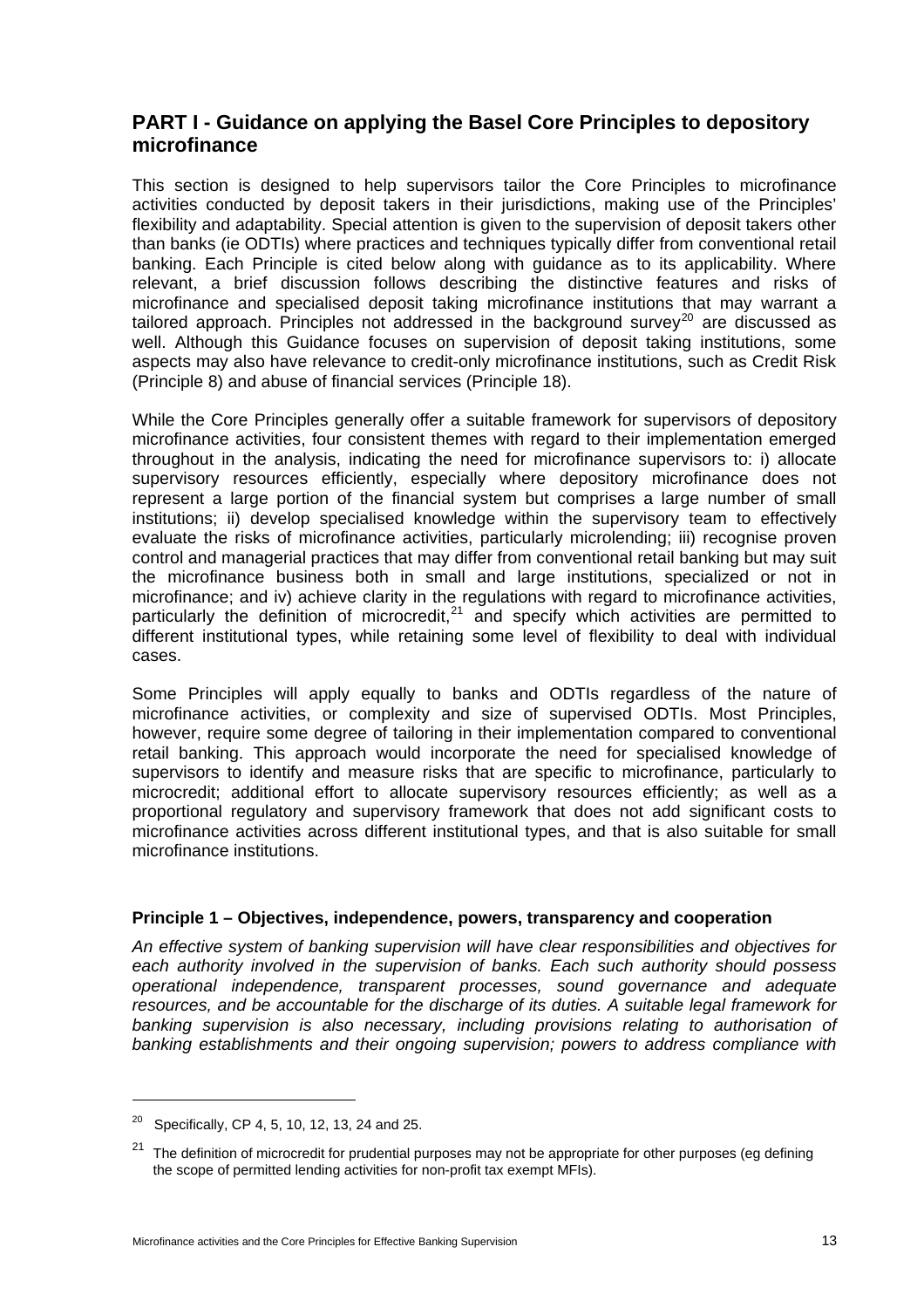laws as well as safety and soundness concerns; and legal protection for supervisors. *Arrangements for sharing information between supervisors and protecting the confidentiality of such information should be in place.* 

## **Principle 1 applies equally to supervisors of banks and ODTIs engaged in microfinance.**

Supervisors of ODTIs engaged in microfinance require the same clarity of mandate, independence, accountability, transparency, legal foundation, legal powers, and interagency/ministry cooperation as supervisors of commercial banks. The banking supervisor – or other authority with similar skills, expertise, resources and credibility – is normally the most appropriate supervisory body for ODTIs of sufficient significance<sup>[22](#page-19-0)</sup> to warrant prudential oversight, leveraging on its existing skills and infrastructure and ensuring a level playing field. Further, non-financial authorities rarely have the resources, expertise, and independence to deal with these intermediaries effectively. Where multiple agencies are involved in the supervisory process, they should ensure that there is sufficient coordination, cooperation and information sharing necessary for the discharge of their duties. However, it is very important that the authorities charged with microfinance supervision develop specialized expertise in this area and exercise a fair level of coordination to avoid distortions stemming from conflicting approaches.

## **Principle 2 – Permissible activities**

*The permissible activities of institutions that are licensed and subject to supervision as banks must be clearly defined and the use of the word "bank" in names should be controlled as far as possible.* 

#### **Principle 2 should be tailored to ODTIs engaged in microfinance in a manner that is commensurate with the type and size of their transactions, which may differ from banks.**

The types of permissible microfinance activities, including microcredit and microsavings, $^{23}$  $^{23}$  $^{23}$ but also potentially payments, remittances and other money transfer services, and microinsurance, $24$  should be clearly defined in laws and regulations and tied to the size of the institution and its ability to manage risks inherent with such products and clients. Certain activities, such as offering checking accounts or engaging in foreign trade financing, may be

<span id="page-19-0"></span><sup>&</sup>lt;sup>22</sup> See CP 3 and 19 for further discussion of issues related to supervising large numbers of small institutions. Further guidance with regard to the assessment of systemic importance of financial institutions has been recently developed by staff of the BIS, the International Monetary Fund, and the Financial Stability Board for submission to the G20 Finance Ministers and Governors. See "Guidance to Assess the Systemic Importance of Financial Institutions, Markets and Instruments: Initial Considerations."

<span id="page-19-1"></span><sup>&</sup>lt;sup>23</sup> Typically the permitted retail deposit mobilization activities of banks and ODTIs engaged in microfinance are not limited as to amount or customer profile, though there may be limitations on other product features. One Asian survey respondent, for example, only permits newly licensed specialized microfinance depository institutions to issue term savings products until the licensee has established a track record with the asset/liability management challenges of retail deposit taking generally.

<span id="page-19-2"></span>The survey did not seek information on permitted activities of either banks or ODTIs with respect to payment and settlement services or the sale or underwriting of microinsurance. The regulatory and supervisory issues associated with these services fall outside of the scope of this report. For further reference on these topics, see the General Principles for International Remittances Services, of the Committee on Payments and Settlement Systems, and Issues on Regulation and Supervision of Microinsurance, of the International Association of Insurance Supervisors.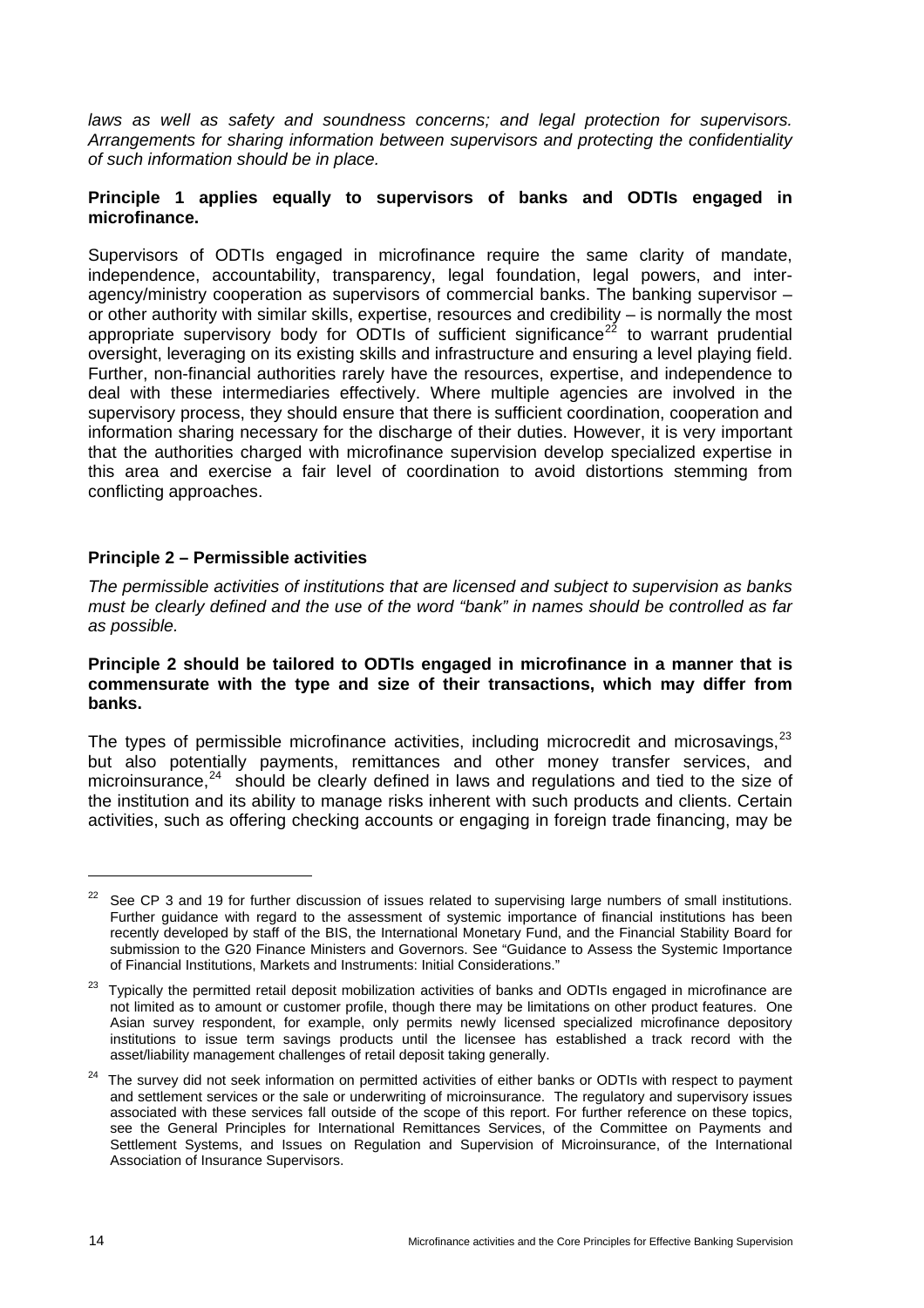beyond the managerial resources or expertise of smaller or less seasoned ODTIs. Permission to engage in sophisticated activities should be substantiated by management's experience and ability to identify, control and mitigate more complex risks.

Microfinance activities permitted to be conducted by ODTIs and banks should be clearly defined in laws or regulations, including the array of products permitted such as microsavings and perhaps other products such as microinsurance. Of particular importance is the definition of microcredit, which may include loan amount, term, frequency of payments, underwriting methodology and other criteria.<sup>[25](#page-20-0)</sup>

Defining microfinance as one institutional form may curb competition, encourage regulatory arbitrage, or hinder formalisation and integration of unregulated or informal providers into the regulated financial sector. This may impact other areas of regulatory concern, such as the ability to control financial crimes, when a number of unregulated financial services providers are outside the supervisory fold.

Regardless of the regulatory and supervisory framework in place, microfinance customers must have a means to verify whether their institution is regulated and/or supervised by the banking or other financial authority. Authorities should maintain and publish a current list of licensed and supervised ODTIs and require them to prominently disclose their status, so that the public is able to differentiate supervised from unsupervised providers. The public often relies on regulators and supervisors to avert pyramid schemes or other illegal deposit taking, so even when countries choose to not oversee some providers for cost-benefit considerations, supervisors must remain alert to and have the authority to deal with the illicit provision of financial services nonetheless.

Microcredit providers may require cash collateral to demonstrate a borrower's ability (and provide an additional incentive) to make payments and to serve as security for the loan. These are frequently termed "compulsory savings." These funds are sometimes deposited in a third-party bank or kept in low-risk securities, so as not to be intermediated by the microfinance institution. As long as the loan balance exceeds the amount of cash collateral, and the collateral is not intermediated, there is no risk to the "depositor" and this activity should not trigger prudential oversight. Further, in situations where the cash collateral exceeds the loan balance temporarily, the costs to prudentially regulate and supervise such exposures would likely outweigh the risks, although supervisors should continue to monitor the level and materiality of these exposures in their jurisdictions to avoid undue risk to customer funds.

ODTIs may offer ancillary services in addition to traditional financial intermediation, such as business skills training to micro-entrepreneurs. Non-financial services should be conducted in a separate entity and ring-fenced from the activities of the financial institution to minimise conflicts of interest and risk to the bank's or ODTI's safety and soundness.

## **Principle 3 – Licensing criteria**

*The licensing authority must have the power to set criteria and reject applications for establishments that do not meet the standards set. The licensing process, at a minimum, should consist of an assessment of the ownership structure and governance of the bank and* 

<span id="page-20-0"></span> $25$  The regulatory definition of microcredit for prudential purposes may not include all features that characterize the microlending methodology, and may differ from definitions used for other purposes, such as defining the permitted activities of a non-profit tax-exempt MFI.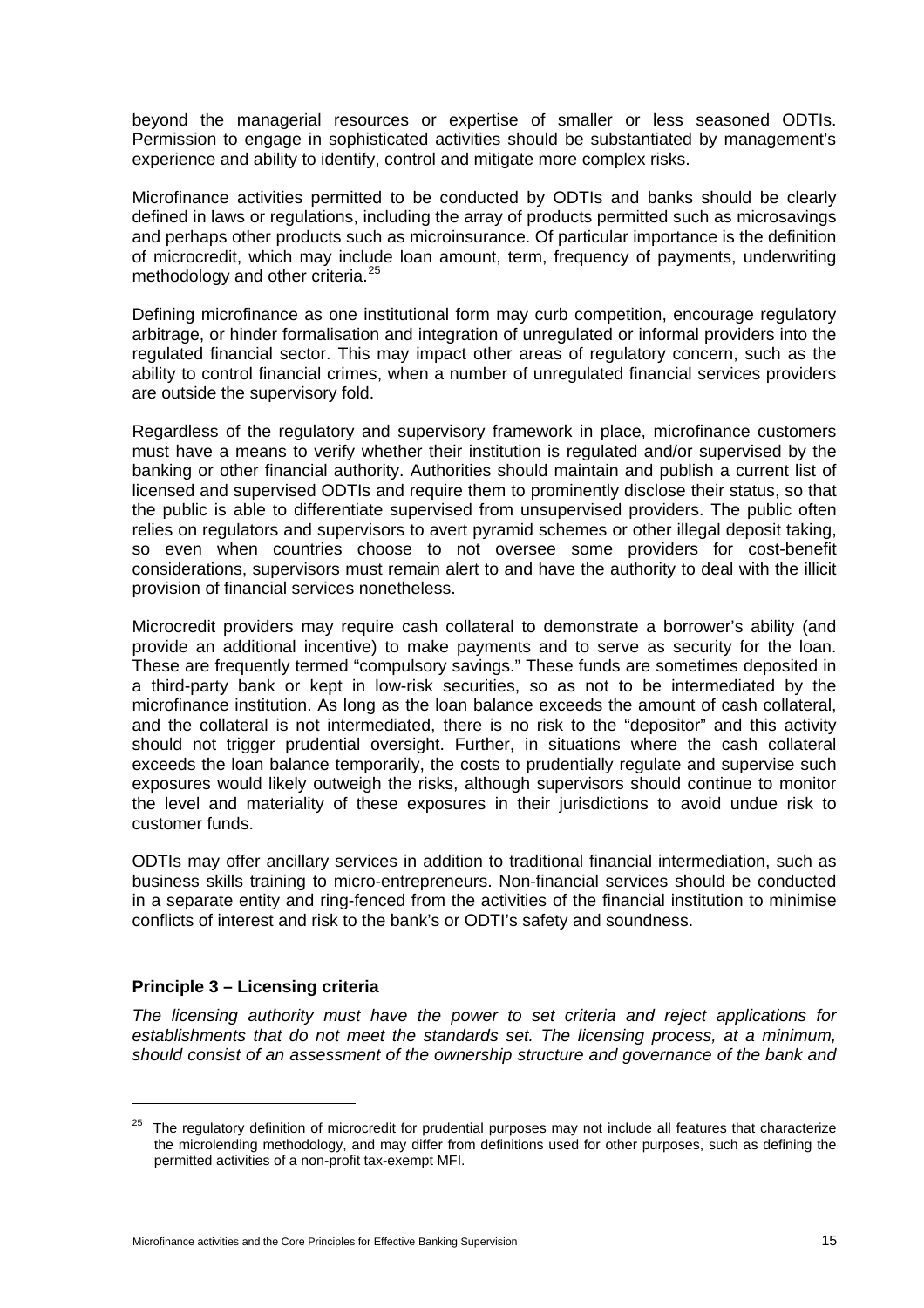*its wider group, including the fitness and propriety of Board members and senior management, its strategic and operating plan, internal controls and risk management, and its projected financial condition, including its capital base. Where the proposed owner or parent organisation is a foreign bank, the prior consent of its home country supervisor should be obtained.* 

**Principle 3 should be tailored to ODTIs engaged in microfinance in a manner that is commensurate with the type and size of their transactions, which may differ from banks.** 

## *Licensing frameworks*

Where systemic significance is minimal, a risk-based approach to licensing (which may mean applying different licensing standards) allows countries to reduce the burden on supervisory resources without undue risk to the financial system or depositors. However, monitoring and surveillance are still needed to identify when certain players or sectors grow to such an extent that the risks become systemically significant, requiring a different approach. With new technologies (eg mobile phones and the use of non-bank agents) being increasingly deployed by financial institutions to serve low-income customers who were previously excluded from formal financial systems, the speed with which risk grows or concentrates in individual institutions may be different from that historically observed in conventional retail banking.

Countries may implement a tiered framework to allow previously unregulated credit-only microfinance institutions such as  $NGOs<sup>26</sup>$  $NGOs<sup>26</sup>$  $NGOs<sup>26</sup>$  to gradually upgrade the quality of their management, governance and operations to allow for participation in the formal financial sector under flexible entry rules. The tiered licensing framework attempts to align permitted activities with licensing and operating requirements – for example, from credit only to deposit taking, from non-prudential to prudential regulation. This approach is not without challenges and to ensure its objectives are achieved, supervisors should make certain that a sufficient yet manageable number of qualified entities exist to justify the resources expended to license and oversee them. To the extent possible, they should monitor the unregulated market for signs of undesirable business practices that could hamper regulated entities, by means of unfair competition and deterioration of overall credit discipline. The tiered approach should be reviewed in such cases.

The wide variety of institutional forms and approaches to licensing and supervising microfinance means in some jurisdictions the licensing and supervisory authorities may not be the same. In such a situation, the supervisor's prior consent should be obtained on each specific licensing application and there should be an adequate level of information sharing and coordination between the different authorities. Licensing authorities should also have sufficient knowledge of the microfinance business.

## *Legal forms*

NGOs or other ownerless entities should not be allowed to operate as deposit taking institutions<sup>[27](#page-21-1)</sup> given their lack of shareholders to infuse new capital in the event that the

<span id="page-21-0"></span><sup>&</sup>lt;sup>26</sup> Non-profit organisations are typically referred to as "non-governmental organisations" or "NGOs" among practitioners of microfinance, which is not a legal term in most jurisdictions, but rather covers a number of different types of ownerless legal entities.

<span id="page-21-1"></span><sup>&</sup>lt;sup>27</sup> This would not preclude the acceptance of cash collateral (aka mandatory savings) described previously.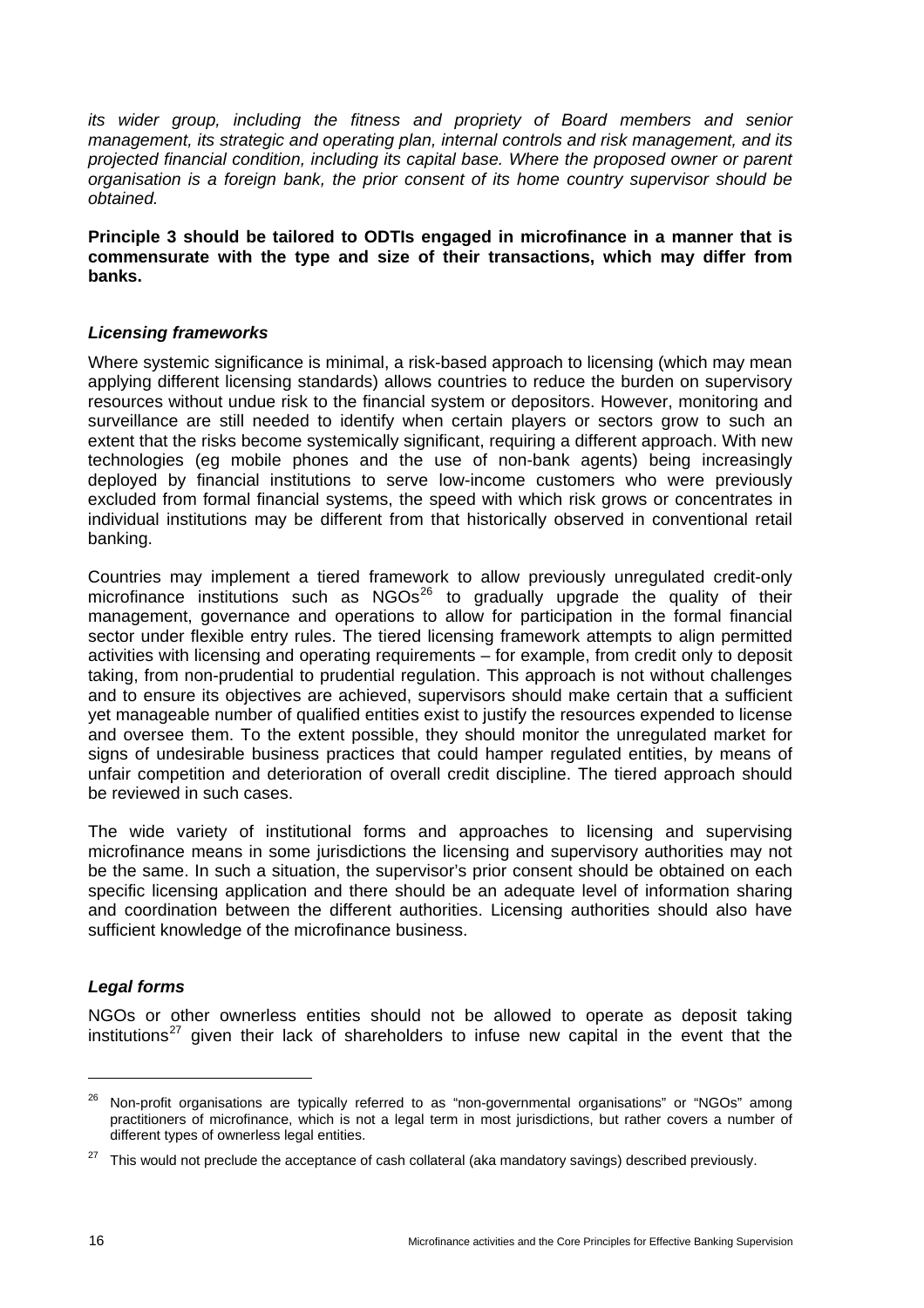institution's solvency is threatened. An increasing number of NGO microfinance institutions are converting to for-profit companies such as regulated financial firms, including deposit taking institutions. This institutional "transformation"<sup>[28](#page-22-0)</sup> may be driven by an NGO's need for additional sources of capital; desire to offer services such as deposits that are restricted to licensed and supervised institutions; or to comply with newly-adopted regulation or legislation designed to formalise and consolidate the microfinance sector.

Supervisors should construct a coherent regime for processing applications from "transformed" microfinance institutions, including (1) standards for NGO and foreign ownership; (2) acceptable non-cash capital contributions (eg loan portfolio), where desired; and (3) strong corporate governance rules.<sup>[29](#page-22-1)</sup>

Newly-organised for-profit microfinance institutions may propose having non-profit investors as well as for-profit investors. The latter may have, in most cases, greater financial resources and incentives to monitor management decisions, although not all private investors are alike: specialised investors such as development financial institutions may also have weaker incentives to monitor the risk-taking behaviour of management compared to conventional bank shareholders. Regulation and supervisory practices should therefore be sufficiently flexible to consider on a case-by-case basis the shareholder suitability and diversification requirements of ODTIs as well as differing governance issues that may arise when there is a mix of non-profit and for-profit owners. There may be room for discretion regarding the proposed ownership structure of such applicants in the short-term, while requiring in the medium-term owners that will best ensure adequate capitalisation, good governance and a sufficient degree of monitoring over the management of the institution.

## *Other licensing criteria*

The basic licensing criteria for prudentially regulated ODTIs should not vary materially from that of banks – eg suitability of shareholders and management, capital, governance, risk management – although some tailoring will be necessary so that the criteria are feasible in relation to the institution's size, complexity, structure and operations, and justify the amount of effort put into licensing procedures. This requires a good level of understanding of microfinance and microfinance institutions by the licensing authority. Given the importance of loan officers for soundness of the microfinance business, the licensing authority should also request and assess proposed loan officer compensation schemes and training policies, to ensure that they both discourage excessive risk taking behaviour and do not weaken governance.

Lower initial capital for ODTIs may be appropriate given the limited complexity, scope and size $30$  of their operations, especially in rural areas, provided the threshold is high enough to (1) discourage unviable candidates and (2) yield a manageable number of institutions to

<span id="page-22-0"></span> $28$  In the microfinance lexicon, "transformation" often refers to a transaction in which a microfinance business is transferred from one institution to another, usually by an ownerless NGO to a new or existing for-profit company. For example, an NGO may transfer its loan portfolio and other assets, liabilities, and employees to a new company in exchange for shares in the new company and/or other remuneration. See Lauer 2008 for discussion of the legal and ownership issues surrounding such activities.

<span id="page-22-1"></span><sup>29</sup> Lauer 2008

<span id="page-22-2"></span> $30$  It is important to note that microfinance does not only attract small institutions. There are large financial institutions that are specialised in microfinance as well, and even some large international banks have been offering microcredit in their local markets.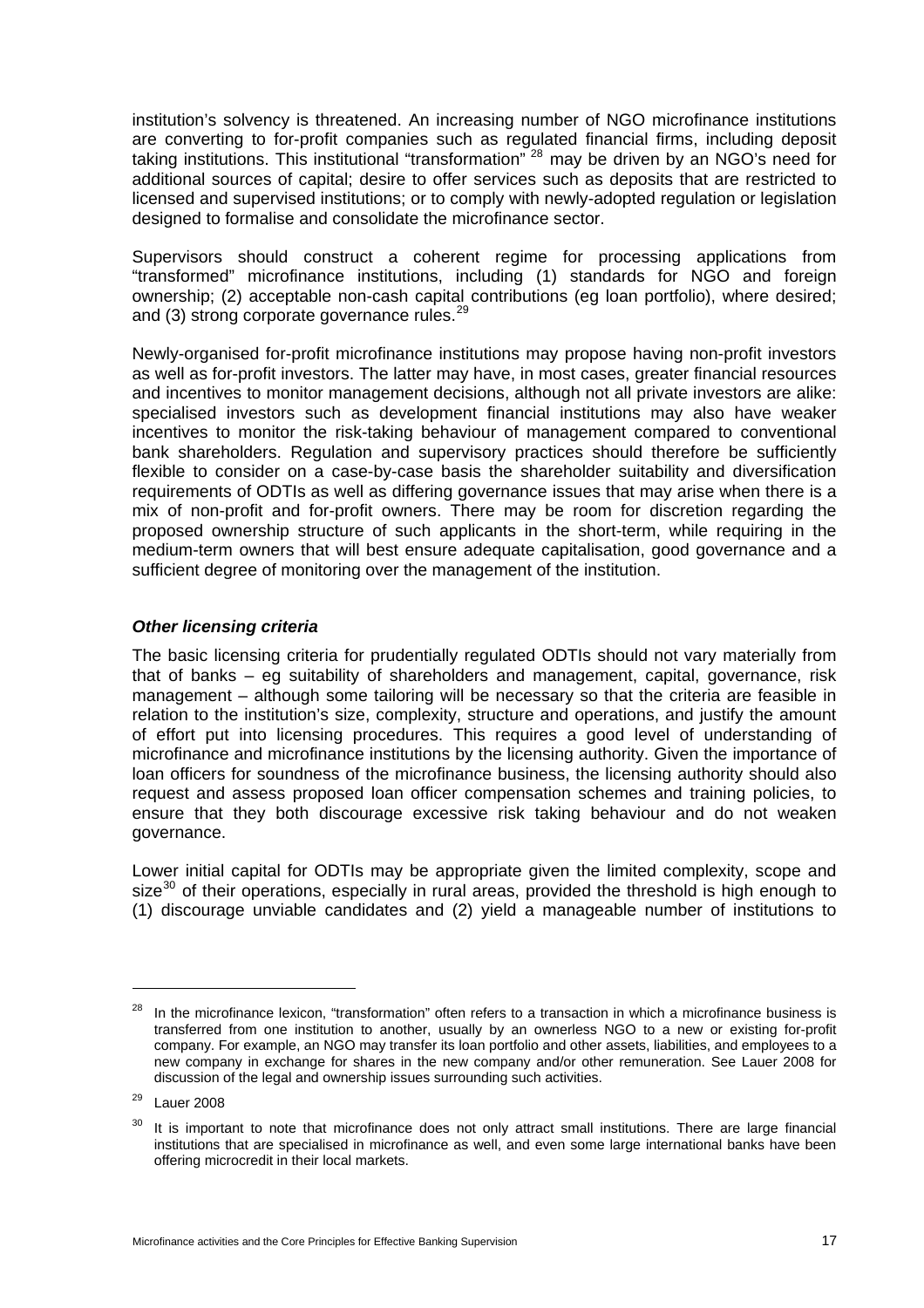supervise. In exchange for lower initial capital, supervisors should limit the kinds of activities permitted to such institutions. Minimum initial capital for ODTIs should at least:

- support the basic infrastructure needed to operate profitably, taking into account higher overall operating costs of microfinance providers compared to commercial banks;
- cover the cost of fixed assets plus operating losses projected for the first few years of operations, taking into account the comparatively fewer alternative sources of capital support than commercial banks; and
- ration the number of financial licenses that will require supervision while not posing an undue barrier to entry for otherwise qualified organisers who want to establish or transform to a regulated, deposit taking institution.

In defining initial minimum capital of supervised cooperative entities, particular attention should be given to regulatory or statutory restrictions (or lack of thereof) on withdrawal of member shares.<sup>[31](#page-23-0)</sup> Start-up requirements for cooperatives may also include minimum thresholds such as maximum number of members and geographical scope.

## **Principle 4 – Transfer of significant ownership**

*The supervisor has the power to review and reject any proposals to transfer significant ownership or controlling interests held directly or indirectly in existing banks to other parties.* 

## **Principle 4 applies equally to banks and ODTIs engaged in microfinance.**

There are no issues specific to microfinance.

## **Principle 5 – Major acquisitions**

*The supervisor has the power to review major acquisitions or investments by a bank, against prescribed criteria, including the establishment of cross-border operations, and confirming that corporate affiliations or structures do not expose the bank to undue risks or hinder effective supervision.* 

## **Principle 5 applies equally to banks and ODTIs engaged in microfinance, with isolated situations warranting a tailored approach.**

Major acquisitions by ODTIs, including cross-border operations, occur but are still relatively uncommon. At least two types of acquisitions by ODTIs may warrant a tailored supervisory approach: (1) acquisition by one ODTI of the assets and liabilities of a competing microfinance provider as part of merger/consolidation, particularly where each has a different form of ownership (eg one stock, one NGO); and (2) acquisition of an entity that provides non-financial services related to microfinance, such as ancillary social services for clients (eg medical services). In addition to ensuring such acquisitions pose no undue risks, treatment should be consistent with other Principles, such as permissible activities (CP 2), licensing (CP 3) and operational risk (CP 15).

<span id="page-23-0"></span> $31$  An extended discussion of issues around cooperative capital is included in Core Principle 6.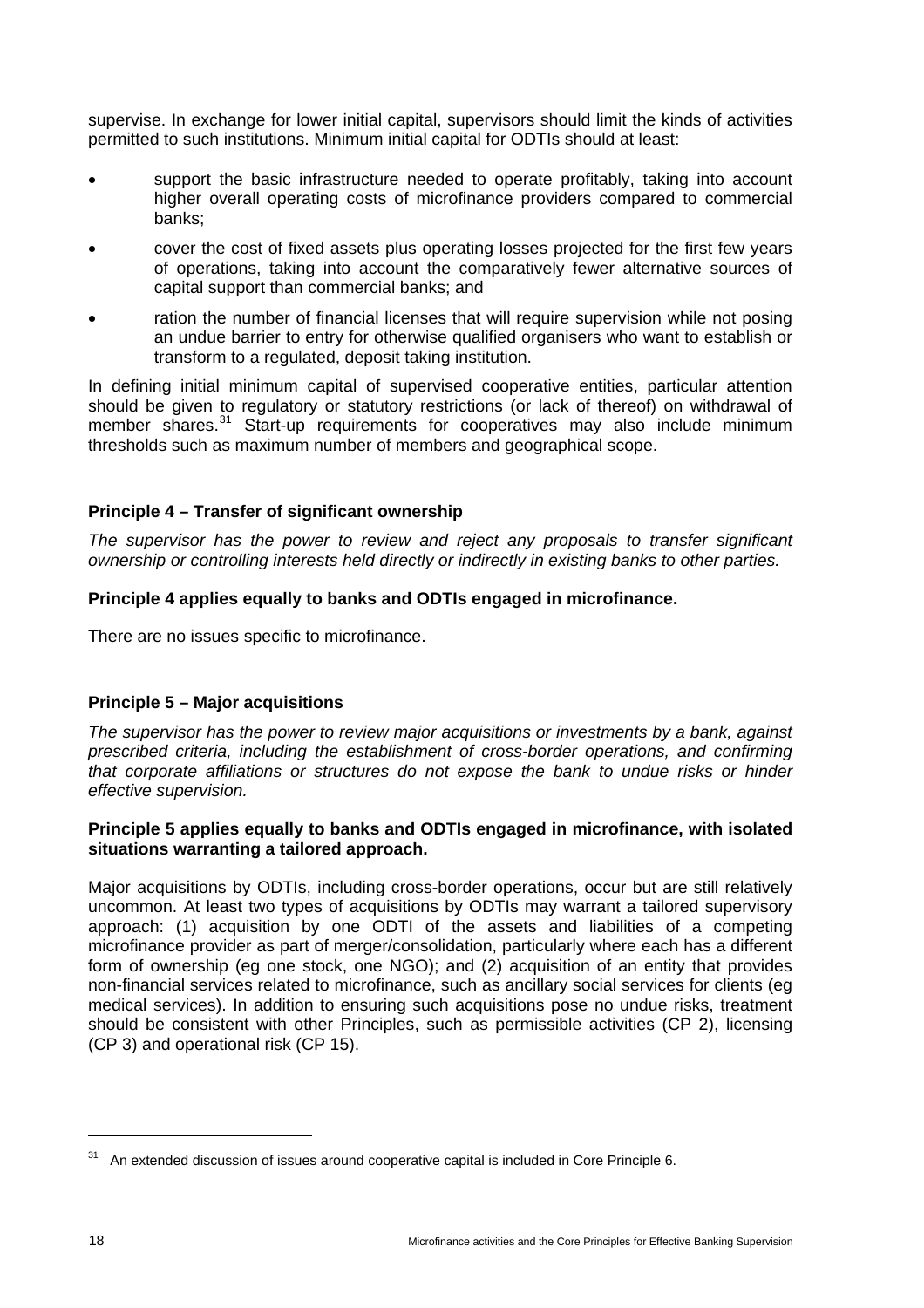#### **Principle 6 – Capital adequacy**

*Supervisors must set prudent and appropriate minimum capital adequacy requirements for*  banks that reflect the risks that the bank undertakes, and must define the components of *capital, bearing in mind its ability to absorb losses. At least for internationally active banks, these requirements must not be less than those established in the applicable Basel requirement.* 

**Principle 6 should be tailored to (a) the nature of microfinance risks for all institution types, and (b) the size and constituents of capital of ODTIs engaged in microfinance.** 

## *Definition and calculation of regulatory capital*

Where supervisors choose to align ODTI capital requirements with Basel II standards, the Standardised or Simplified approaches are most appropriate, as compliance with more advanced measurement techniques may be beyond the resources or expertise of many ODTIs or even banks specialized in microfinance. Under the Basel II framework, microloans are usually categorised as "Other Retail Exposures" across different institutional types, based on a presumption that microloans exhibit similar characteristics to a large pool of small, diversified loans that have lower volatility in relation to macroeconomic events than larger exposures.<sup>[32](#page-24-0)</sup> However, so called "contagion effects" may result in a higher proportion of defaults if a relatively small number of loans go bad, so there is less granularity than that of Other Retail Exposures. Also, while microloans have historically shown a lower correlation to country level macroeconomic shocks compared to commercial loans, losses may be linked more strongly to localised events, given the high degree of interdependency of low-income borrowers. Selecting an appropriate level of regulatory capital requires a clear regulatory definition of microfinance products, particularly microcredit. Additionally, adequacy or leverage standards should be over the minimum liquidity ratios or reserves.

Defining regulatory capital for cooperative ODTIs is particularly challenging, since capital invested by members can generally be withdrawn if the member decides to leave the cooperative. There is a general consensus<sup>[33](#page-24-1)</sup> that the definition of higher-quality capital for cooperative financial institutions should focus on accumulated earnings plus reserves that are not earmarked for specific expenditures. Unless regulation imposes restrictions on the withdrawal of share capital, member shares should not be considered a part of higher-quality regulatory capital.<sup>[34](#page-24-2)</sup>

## *Capital adequacy ratios*

Where ODTIs have fewer options to raise additional capital compared to banks, or exhibit a more pronounced risk profile,<sup>[35](#page-24-3)</sup> a higher CAR may be warranted. Specifically:

<span id="page-24-0"></span> $32$  This paper also recognizes that some countries may offer alternative mechanisms to protect the safety of savings collected by some ODTIs, such as guarantee schemes and restrictions on investment of depositor's funds. In principle, such schemes would not substitute for prudential standards applicable to similar institutions in a given jurisdiction.

<span id="page-24-1"></span><sup>&</sup>lt;sup>33</sup> See Range of Practice 1 (c) and 4.

<span id="page-24-2"></span> $34$  This issue is under discussion in conjunction with the evolution of international capital standards. National regulators are encouraged to use their discretion to adjust their own cooperative capital rules to align with emerging guidance and sound practice.

<span id="page-24-3"></span> $35$  See Jansson et al 2004 and Christen et al 2003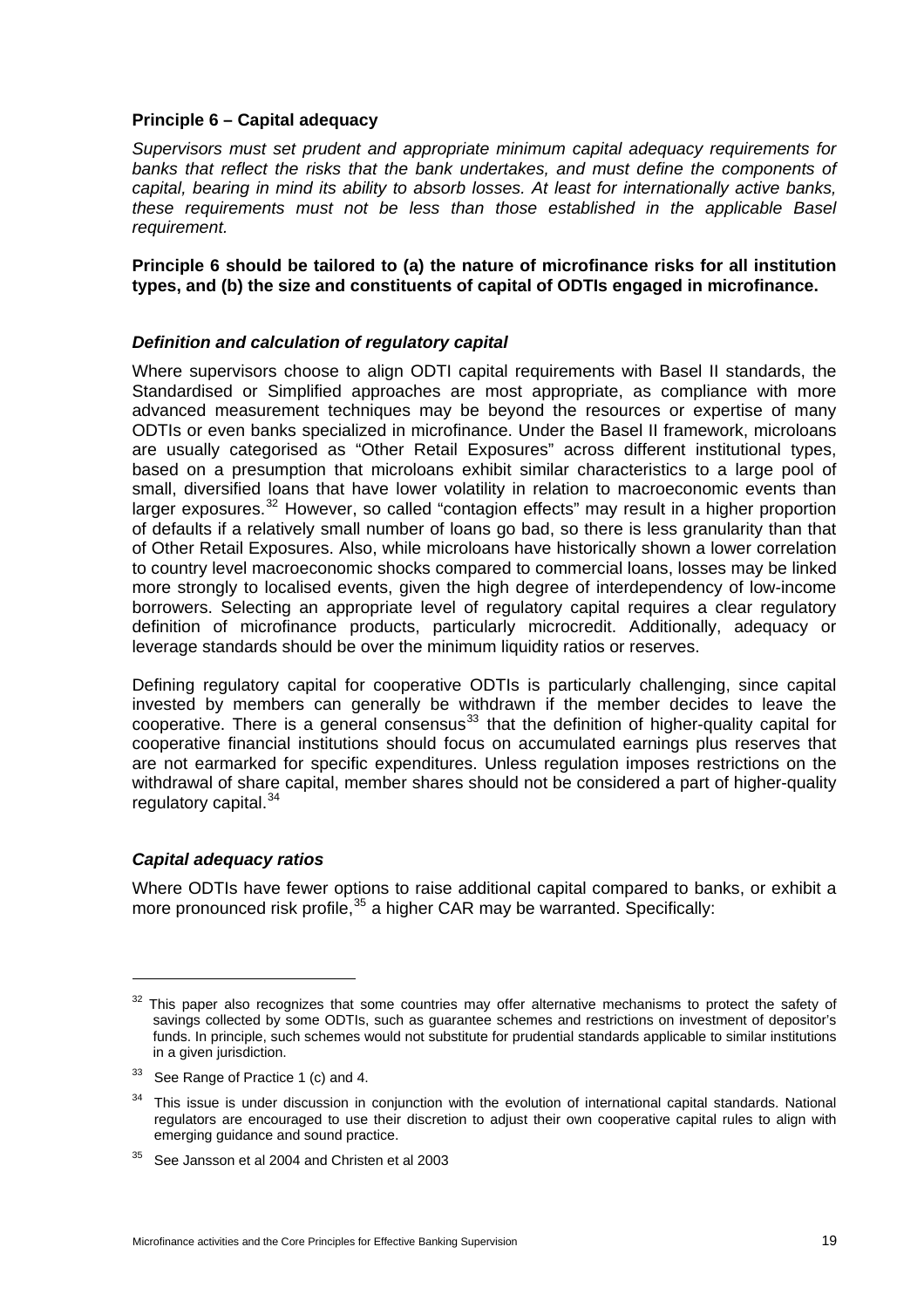- 1. Some specialised microfinance institutions may lack investors/owners that are able to i) respond promptly to calls for capital and ii) scrutinise management critically to protect their investments, which may inhibit maintenance and growth of the capital base.
- 2. Management and staff of microfinance institutions may be relatively inexperienced participants in the formal financial sector. At the same time, the supervisory agency may also be inexperienced at judging and controlling microfinance risks.
- 3. New and even seasoned microfinance organisations tend to grow faster compared to traditional banks, which puts a heavy strain on managerial resources and information and monitoring systems.
- 4. Compared to banks, most ODTIs engaged in microfinance have less diversified loan portfolios, funding sources and geographic scope, making them more vulnerable to adverse economic conditions at the local level.
- 5. Microloans manifest deterioration in portfolio quality faster than commercial loans, due to their shorter average duration and more frequent repayments. Also, so-called contagion effects amongst low-income borrowers in the same location can increase delinquencies exponentially.
- 6. Capital may also deteriorate more quickly as a result of delinquency and loan losses in a specialised microfinance institution or limited scope cooperatives than a commercial bank. This is due to the relatively higher upfront lending costs that cannot be offset by revenue sources other than the loan revenues that may be available for diversified banks.

## **Principle 7 – Risk management process**

*Supervisors must be satisfied that banks and banking groups have in place a comprehensive risk management process (including Board and senior management oversight) to identify, evaluate, monitor and control or mitigate all material risks and to assess their overall capital adequacy in relation to their risk profile. These processes should be commensurate with the size and complexity of the institution.* 

## **Principle 7 requires specialised knowledge and supervisory methodologies for both banks and ODTIs engaged in microfinance.**

Microfinance does not have a long track record as a business line or institutional type compared to conventional banking, so risk management processes may be less developed. New microfinance providers and microcredit portfolios also tend to grow very fast, which puts heavy strain on management and systems. Further, the supervisory agency may be less experienced with judging risks in microfinance products such as microsavings and microinsurance, and particularly microcredit. Specially trained supervisory staff is needed to assess the quality of the risk management process adopted by the supervised institution. With respect to microfinance institutions, supervisors usually should focus on credit risk, as the loan portfolio is the main asset, although other risks can be equally significant some situations. The location and relative significance of microfinance within a diversified institution should also affect how supervisors approach oversight of risk management; where microfinance is one of many lines of business in a diversified financial institution, risks may be more easily mitigated.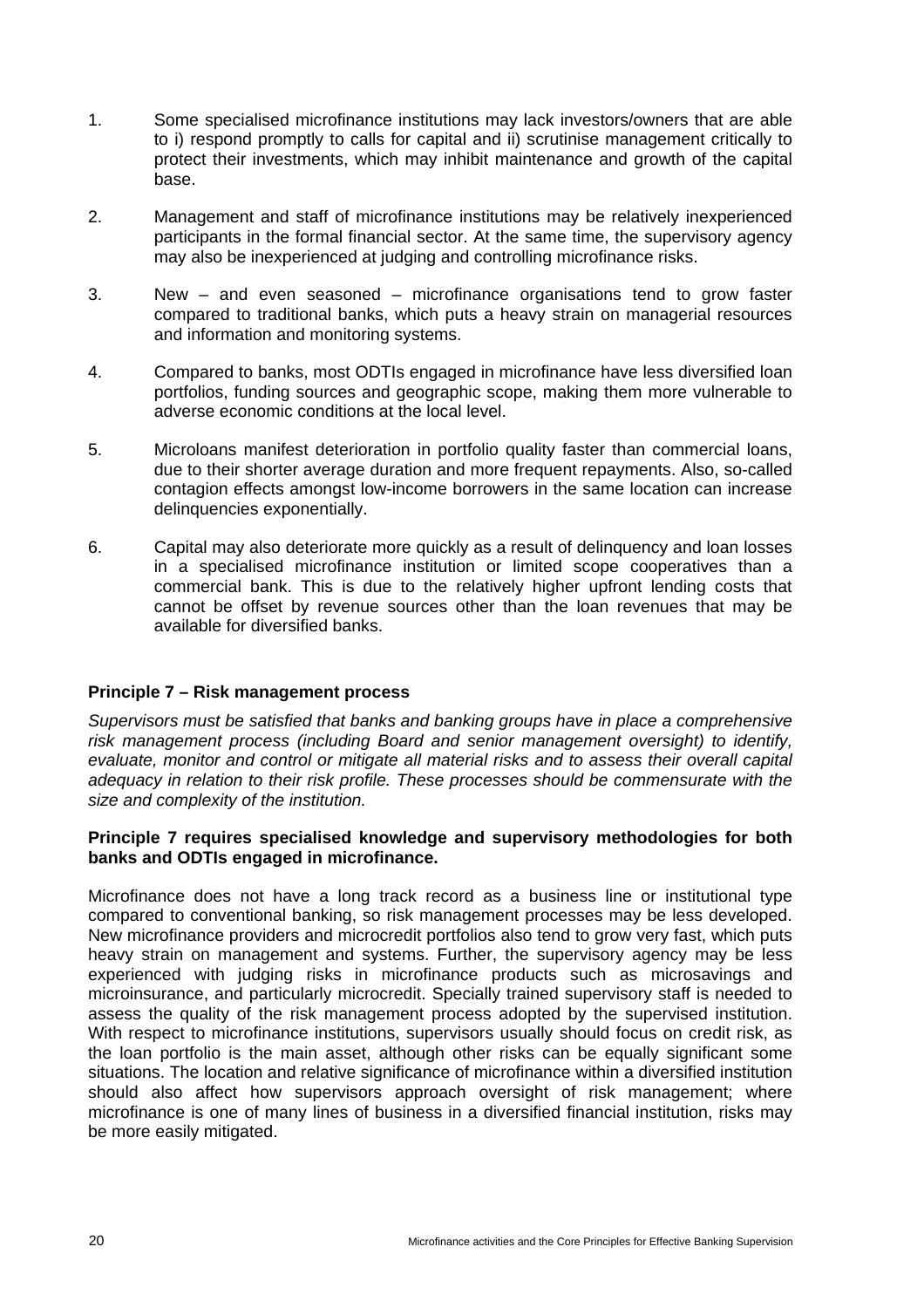Supervisors must be aware of potential governance weaknesses in ODTIs compared to banks and implement regulation and supervisory practices to mitigate them. Some types of investors, such as non-profit shareholders, might be associated with governance and ownership structures that lower incentives for operational efficiency and responsiveness to capital calls.<sup>[36](#page-26-0)</sup> Governance in financial cooperatives poses additional challenges for supervisors given the membership-based structure and operation.  $37$ 

The nature and risks of microfinance business are evolving rapidly, requiring dynamic risk management oversight and trend monitoring by supervisors. A number of microfinance institutions have diversified their activities and geographic scope with new products and technologies, or partnerships with commercial banks and other financial and non financial institutions. In light of the forgoing, it is important for supervisors to develop systems to track and respond to changing risks in ODTIs and in the microfinance sector as a whole.

## **Principle 8 – Credit risk**

 $\overline{a}$ 

*Supervisors must be satisfied that banks have a credit risk management process that takes into account the risk profile of the institution, with prudent policies and processes to identify, measure, monitor and control credit risk (including counterparty risk). This would include the granting of loans and making of investments, the evaluation of the quality of such loans and investments, and the ongoing management of the loan and investment portfolios.* 

**Principle 8 should be tailored in banks and ODTIs engaged in microfinance to the specificities of microlending. Supervisors should take into account the context in which microlending occurs, ie as a business line within a large diversified bank versus a specialized microfinance organisation in which microloans comprise a significant proportion of total assets. Specialised knowledge of labour-intensive microlending methodologies is imperative for supervisory efficacy.** 

Product design, client profile and loan underwriting methodologies give the microlending business distinctive risks;<sup>[38](#page-26-2)</sup> thus, effective credit risk management for microlending requires different knowledge and tools from those required for conventional retail lending. While the regulatory and supervisory framework should require financial institutions providing microcredits to have written manuals and policies with regard to the screening, approval, monitoring and collection of these loans, it should also provide for sufficient flexibility to accommodate the special characteristics of the microlending methodology in question, particularly its labour-intensive nature, the likely use of alternative collateral and the possible use of a group lending approach. Regulators and supervisors should set simple loan administration and documentation standards that are efficient and feasible to maintain relative to the nature of the customers and their businesses, which may differ from those of conventional retail lending. Formal documentation should focus on information that attests to

<span id="page-26-0"></span><sup>&</sup>lt;sup>36</sup> This is not to imply all microfinance entities with historical NGO roots remain small and poorly governed. For instance, Compartamos – an important microfinance institution in Mexico – began its activities as a NGO. Today, Compartamos is a profitable microfinance bank that conducted a successful initial public offering in 2007.

<span id="page-26-1"></span><sup>&</sup>lt;sup>37</sup> Many countries in the survey recognise that poor governance is a major source for failures and distress in financial cooperatives, so this should be an area of careful supervisory review. Conflicts of interest arise from the fact that owners are also borrowers and depositors of a financial cooperative. Potential problems resulting from this governance structure are poor credit underwriting and management, inappropriate loans to related parties, and frauds.

<span id="page-26-2"></span><sup>&</sup>lt;sup>38</sup> Refer to the Introduction of this report for a brief summary of the distinctive features of microfinance.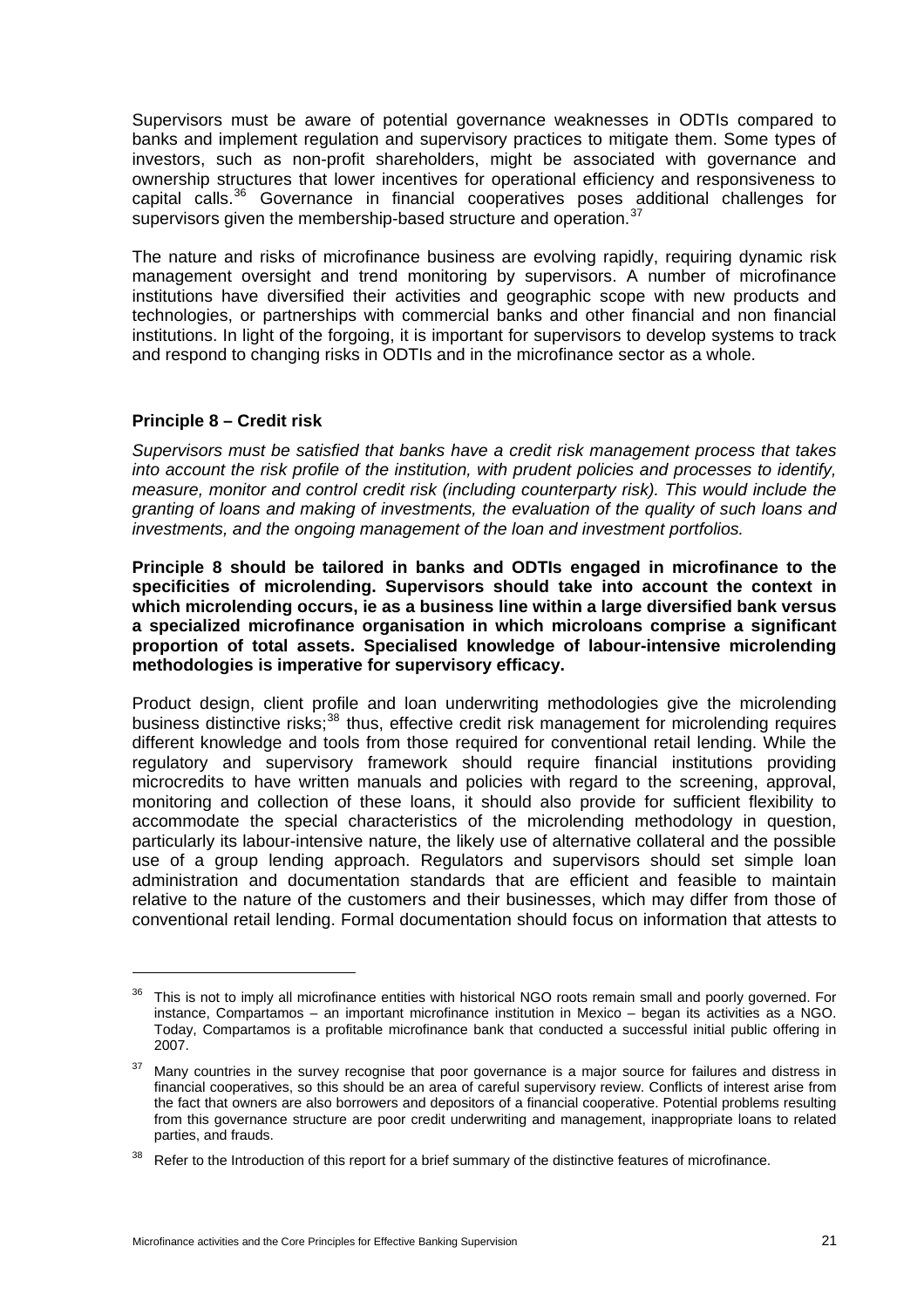the client's identity and place of residence (bearing in mind that often alternative forms of identification, such as biometrics, may be used due to the lack of official identification documents or fixed addresses), accompanied by the data collected, analysed and produced by the loan officer. A clear regulatory definition of microcredit as distinguished from other loan types is necessary for adequate supervisory oversight of microcredit risk.

## **Principle 9 – Problem assets, provisions and reserves**

*Supervisors must be satisfied that banks establish and adhere to adequate policies and processes for managing problem assets and evaluating the adequacy of provisions and reserves.* 

#### **Principle 9 should be tailored in banks and ODTIs engaged in microfinance to the unique risks of microlending compared to other loan types, particularly with respect to loan provisioning and classification requirements.**

The regulatory framework should compel financial institutions to recognise the risk posed by past due microfinance loans quickly and accurately. The first step is a clear definition of microcredit as distinguished from other loan types, to allow a differentiated definition of nonperformance. Although the supervisor should have enough flexibility to deal with unique situations, microcredits normally should be risk-classified and provisioned for based on the number of days of non-performance, missed payments and/or times rescheduled. Since microcredits are generally repaid in short, frequent intervals (sometimes even weekly), monitoring and reporting systems, provisioning and classification standards should be tailored accordingly. Rescheduled microloans typically should be classified in a higher risk category than other type of loans that are the same number of days or payments past due. The supervisor should also be able to assess the institution's policies and procedures to manage bad loan workout.

## **Principle 10 – Large exposure limits**

*Supervisors must be satisfied that banks have policies and processes that enable management to identify and manage concentrations within the portfolio, and supervisors must set prudential limits to restrict bank exposures to single counterparties or groups of connected counterparties.* 

#### **Principle 10 should be tailored in banks and ODTIs engaged in microfinance to manage the risks in geographic or sector concentrations often observed in microloan portfolios.**

Microfinance providers, especially those that are cooperatively owned, generally exist to serve a targeted community or entrepreneurial undertaking(s), making traditional limits regarding industry or geographic exposures impractical. Supervisors must take this aspect into consideration and not unduly penalise microfinance for focusing on specific geographic regions or economic activities. Instead, the focus should be on risk management processes, systems and supervisor review to reduce or mitigate the risk of such concentrations (See Core Principles Methodology Essential Criteria 3-5). The supervisor should also be able to identify systematic concentrations across different institutions.

## **Principle 11 – Exposures to related parties**

*In order to prevent abuses arising from exposures (both on balance sheet and off balance sheet) to related parties and to address conflict of interest, supervisors must have in place*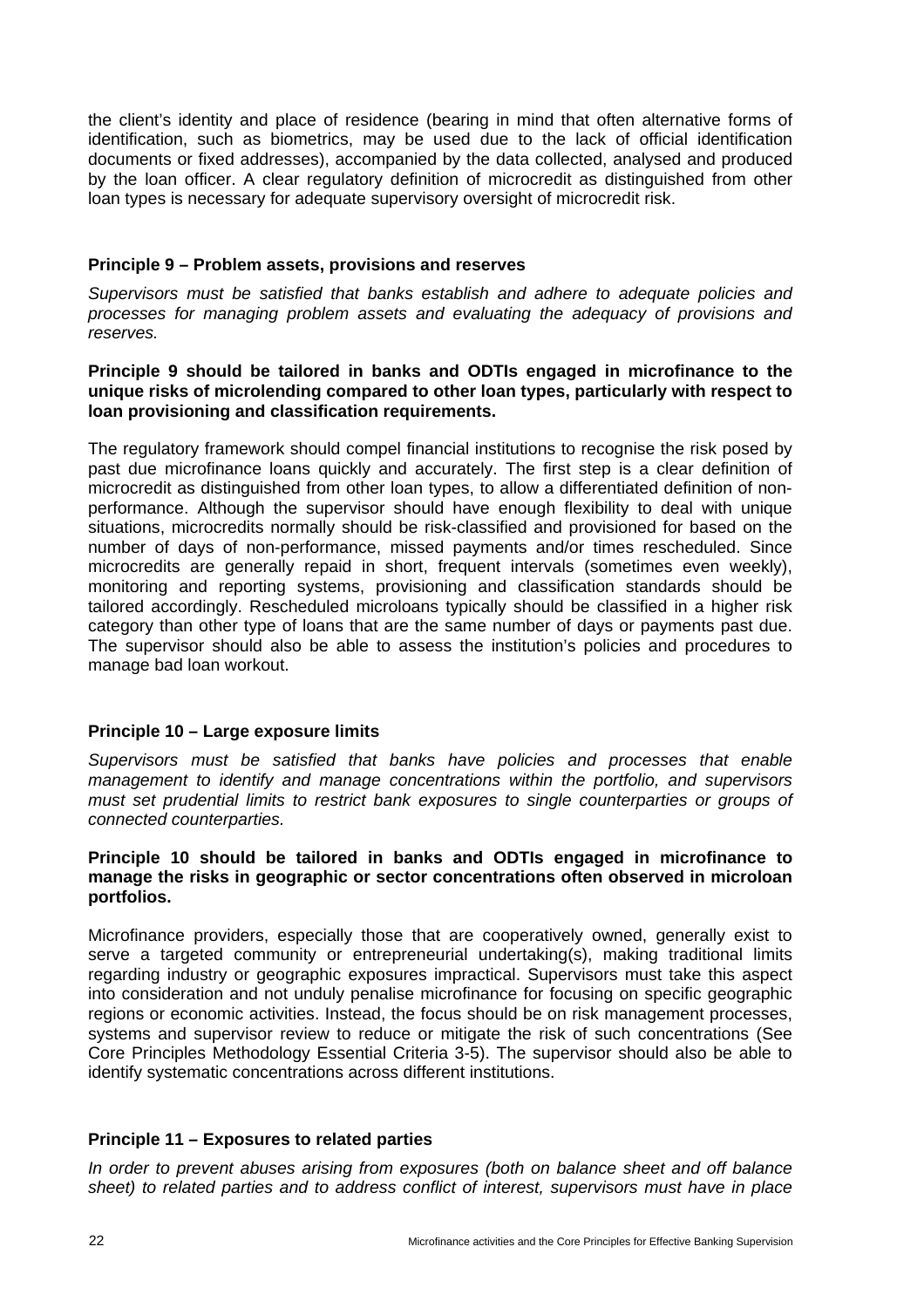*requirements that banks extend exposures to related companies and individuals on an arm's*  length basis; these exposures are effectively monitored; appropriate steps are taken to *control or mitigate the risks; and write-offs of such exposures are made according to standard policies and processes.* 

**Principle 11 should be tailored to ODTIs engaged in microfinance. Where governance is weak, supervisors may enhance restrictions or prohibitions on related party transactions. Conversely, member-owned institutions that are very widely held may warrant flexible treatment for loans to non-management members.** 

Some ODTIs may be more likely to suffer from poor governance and insider abuse given their ownership structure and the characteristic decentralised microlending methodology. In addition, newly formed institutions may have similar problems due to inexperience and face fast growth usually observed in microfinance. Conservative restrictions on related party transactions are indicated for such institutions, along with efforts to improve governance and risk management processes and culture. At the same time, supervisors should be attentive to the impact of broadly defining "related party" when imposing limitations, as they may impair lending to members of widely held financial cooperatives who may not have close ties to the power structure of the institution.

## **Principle 12 – Country and transfer risks**

*Supervisors must be satisfied that banks have adequate policies and processes for identifying, measuring, monitoring and controlling country risk and transfer risk in their international lending and investment activities, and for maintaining adequate provisions and reserves against such risks.* 

#### **Principle 12 applies equally to banks and ODTIs engaged in microfinance.**

There are no issues specific to microfinance.

## **Principle 13 – Market risks**

*Supervisors must be satisfied that banks have in place policies and processes that accurately identify, measure, monitor and control market risks; supervisors should have powers to impose specific limits and/or a specific capital charge on market risk exposures, if warranted.* 

## **Principle 13 should be tailored to ODTIs engaged in microfinance with respect to their foreign currency borrowings.**

Microfinance providers should be able to match currencies of funding and lending if they are allowed to take deposits in local currency. Some may rely on international commercial borrowings, usually in hard currency, but smaller entities do not usually have access to hedging instruments to mitigate currency risk. Thus, a challenge regarding market risk for ODTIs is to manage the currency mismatch between a portfolio of microloans in local currency and funding in foreign currency. Supervisors must be able to evaluate how effectively ODTIs manage market risk on an ongoing basis, including cross-border financing arrangements with international lenders.

In addition to requiring processes to measure, monitor and control foreign currency risk, regulators should restrict an institution's net open position by establishing limits in relation to capital and/or earnings impact in each currency and for all foreign currencies. ODTIs should also be required to conduct simple scenario analyses and contingency planning, according to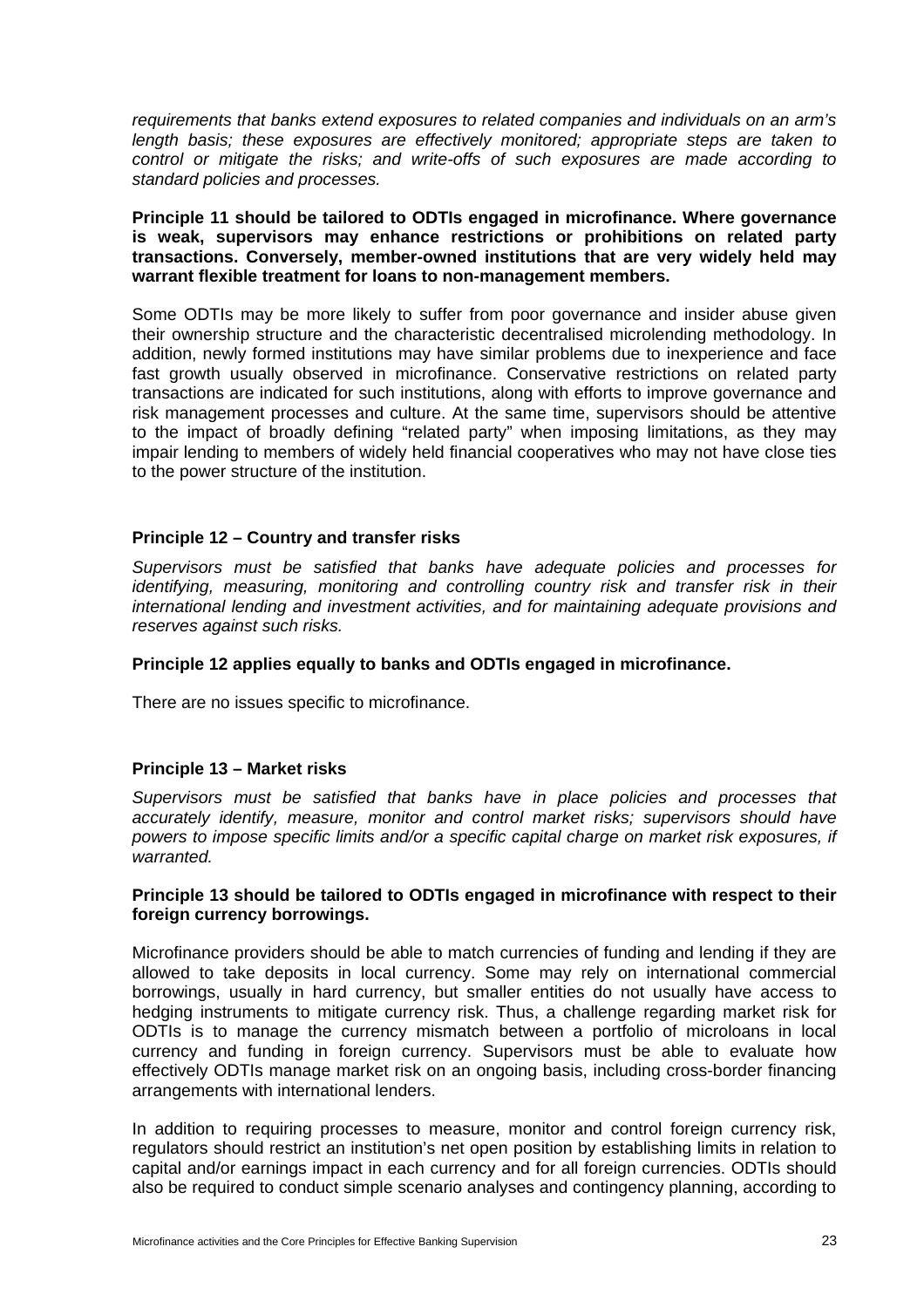the complexity of their operations and funding sources. During an ODTI's or a microfinance bank's start-up, where it may be very dependent on foreign currency funding until deposit taking reaches critical mass, some flexibility in the short-term could be provided under the condition that in the medium-term local currency funding is increased so as to comply with the established limits. Trading should be prohibited for ODTIs and also for banks specialized in microfinance lacking the necessary pool of expertise to manage risks in trading book .

## **Principle 14 – Liquidity risk**

*Supervisors must be satisfied that banks have a liquidity management strategy that takes into account the risk profile of the institution, with prudent policies and processes to identify, measure, monitor and control liquidity risk, and to manage liquidity on a day-to-day basis. Supervisors require banks to have contingency plans for handling liquidity problems.* 

## **Principle 14 should be tailored in banks and ODTIs engaged in microfinance to take into account the unique features of microfinance assets and funding liabilities.**

The specific dynamics of assets and liabilities in a microfinance institution make guidance on liquidity risk management different than for a comparably structured commercial bank, which should be incorporated into requirements for sound systems and processes to measure, monitor and control liquidity risk.*[39](#page-29-0)* Regulations may impose a cushion in the form of a reserve or liquidity ratio requiring ODTIs to hold unencumbered liquid assets against a percentage of micro deposits and a limit on concentrations from a single funding source. Some flexibility may be given to microfinance institutions in their first years of operation as a regulated entity, provided that stricter supervisory monitoring is conducted.

Liquidity risk management should focus on maintaining adequate minimum liquidity cushion for business as usual, as well as for stress situations. ODTI liquidity plans also should include simple stress scenarios taking into account contagion effects that may manifest in a rapid deterioration of the loan portfolio or run on deposits due to localised problems. Where ODTIs are exposed to foreign exchange risk (CP 13) they should also undertake separate analysis for each currency individually and, where appropriate, set and regularly review limits on the size of its cash flow mismatches for foreign currencies in the aggregate and for each significant individual currency.

## **Principle 15 – Operational risk**

*Supervisors must be satisfied that banks have in place risk management policies and processes to identify, assess, monitor and control/mitigate operational risk. These policies and processes should be commensurate with the size and complexity of the bank.* 

**Principle 15 requires a deep understanding of the distinctive risks and trends in microfinance operations – including outsourcing and decentralised and labourintensive credit methodology – in order to adequately evaluate risk management and internal controls in banks and ODTIs engaged in microfinance. Supervisory tools and analyses may differ for ODTIs compared to those used for banks.** 

<span id="page-29-0"></span> $39$  See BCBS 2008 for an expanded discussion of general liquidity risk management and supervision and Brom 2009 for liquidity risk management in microfinance institutions.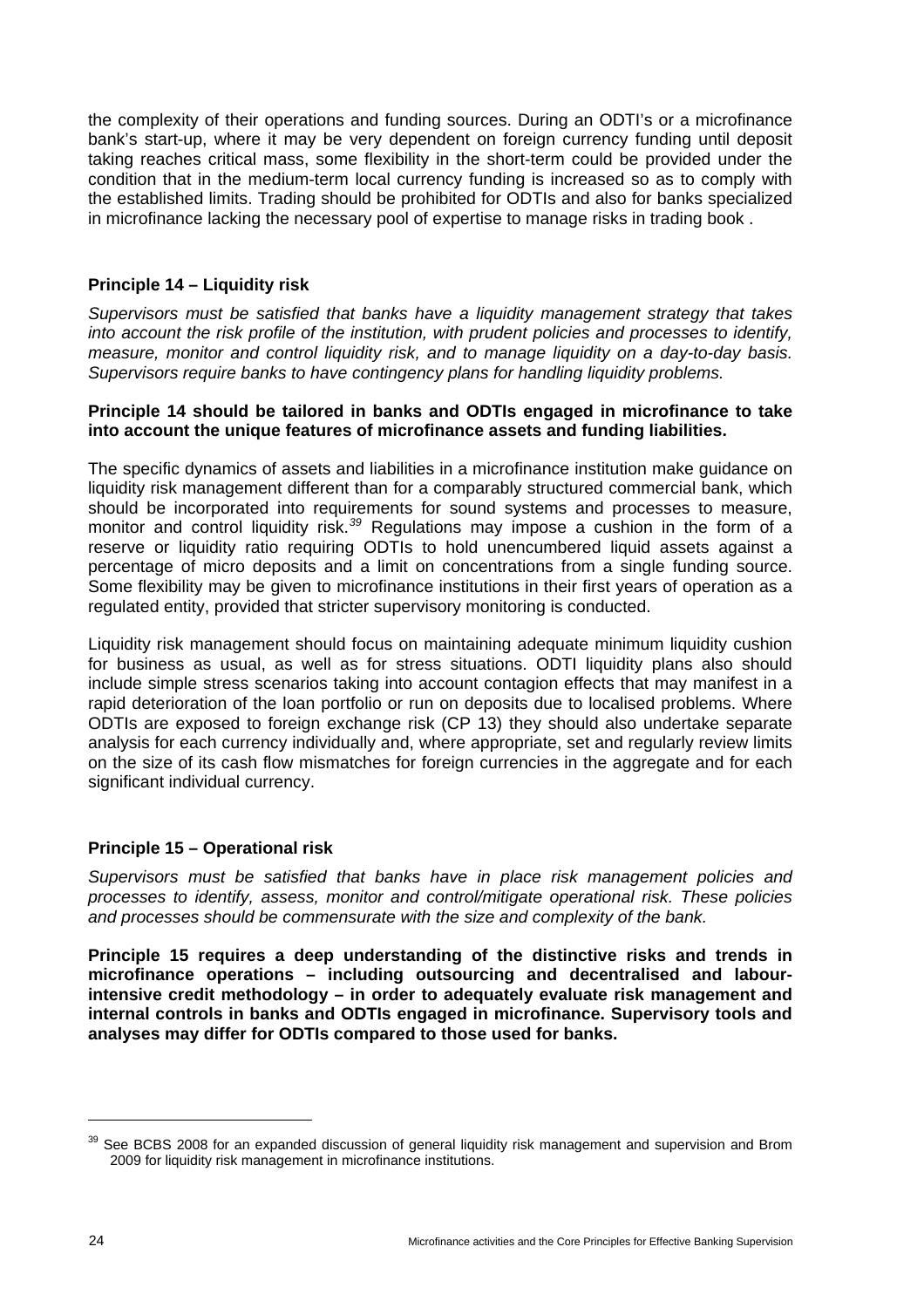Although a common general framework for risk management should apply to all supervised institutions, regulators and supervisors should identify practices and trends in microfinance that differ from conventional retail banking when designing and enforcing requirements for operational risk management. For example, the decentralised and labour-intensive lending methodology typical of microcredit, although crucial to contain microcredit risk, has significant implications for operational risk management and internal controls, in comparison with conventional retail banking.

An important trend in microfinance involves outsourcing activities<sup>[40](#page-30-0)</sup> – such as collecting deposits and verifying customer identity – to retail establishments under agency agreements.<sup>[41](#page-30-1)</sup> Agent banking also may be linked to the use of electronic and mobile phone banking delivery channels, in increasingly complex and far-reaching outsourcing arrangements. New delivery channels, by relying heavily on technology and third-party relationships can add extra layers of complexity in risk management therefore requiring tailored operational risk standards. These standards should be carefully crafted to avoid curbing innovative models while ensuring the safety and soundness of institutions and customer funds.<sup>[42](#page-30-2)</sup> Aligning standards with industry trends requires supervisory personnel to develop a deep understanding of how new business models function and design specific tools and procedures to identify signs of increased operational risk in microfinance operations.<sup>[43](#page-30-3)</sup>

## **Principle 16 – Interest rate risk in the banking book**

*Supervisors must be satisfied that banks have effective systems in place to identify, measure, monitor and control interest rate risk in the banking book, including a well defined strategy that has been approved by the Board and implemented by senior management; these should be appropriate to the size and complexity of such risk.* 

## **Principle 16 should be tailored in banks and ODTIs engaged in microfinance to take into account the unique features of microfinance assets and funding liabilities.**

Supervisors should ensure that ODTIs, and in particular microfinance institutions including banks, have in place systems to measure, monitor and control interest rate risk, taking into account the unique behaviour of microfinance assets and liabilities, compared to those of a diversified commercial bank.**[44](#page-30-4)** Repricing assumptions for microloans and deposits should follow the same behavioural assumptions as for liquidity risk management (CP 14). Just as client expectations extend loan maturities longer than the contractual tenor would indicate, repricing opportunities may also not align with the maturity or reset date unless the lender offers truly variable rate loan products or loans that re-price at maturity due to a change in funding costs. However, it is less common for a microlender to pass on changes in its cost of funds to clients in the short term than a bank, so such lags need to be accounted for. If funding is in foreign currency the institution should construct its gap analysis by currency as well, to account for variations in interest rate changes for different currencies.

 $\overline{a}$ 

<span id="page-30-0"></span> $40$  The Basel Committee defines outsourcing as "a regulated entity's use of a third party (either an affiliated entity within a corporate group or an entity that is external to the corporate group) to perform activities on a continuing basis that would normally be undertaken by the regulated entity, now or in the future." (BCBS 2005)

<span id="page-30-1"></span><sup>41</sup> See Range of Practice, 3, C.

<span id="page-30-2"></span><sup>&</sup>lt;sup>42</sup> See BCBS 2001, 2003, and 2005, and Lyman et al 2008.

<span id="page-30-3"></span><sup>&</sup>lt;sup>43</sup> Refer to CP 18 for related discussion of customer due diligence in outsourced activities.

<span id="page-30-4"></span><sup>&</sup>lt;sup>44</sup> Guidance for this section draws primarily from Brom 2009 due to limited coverage in the survey.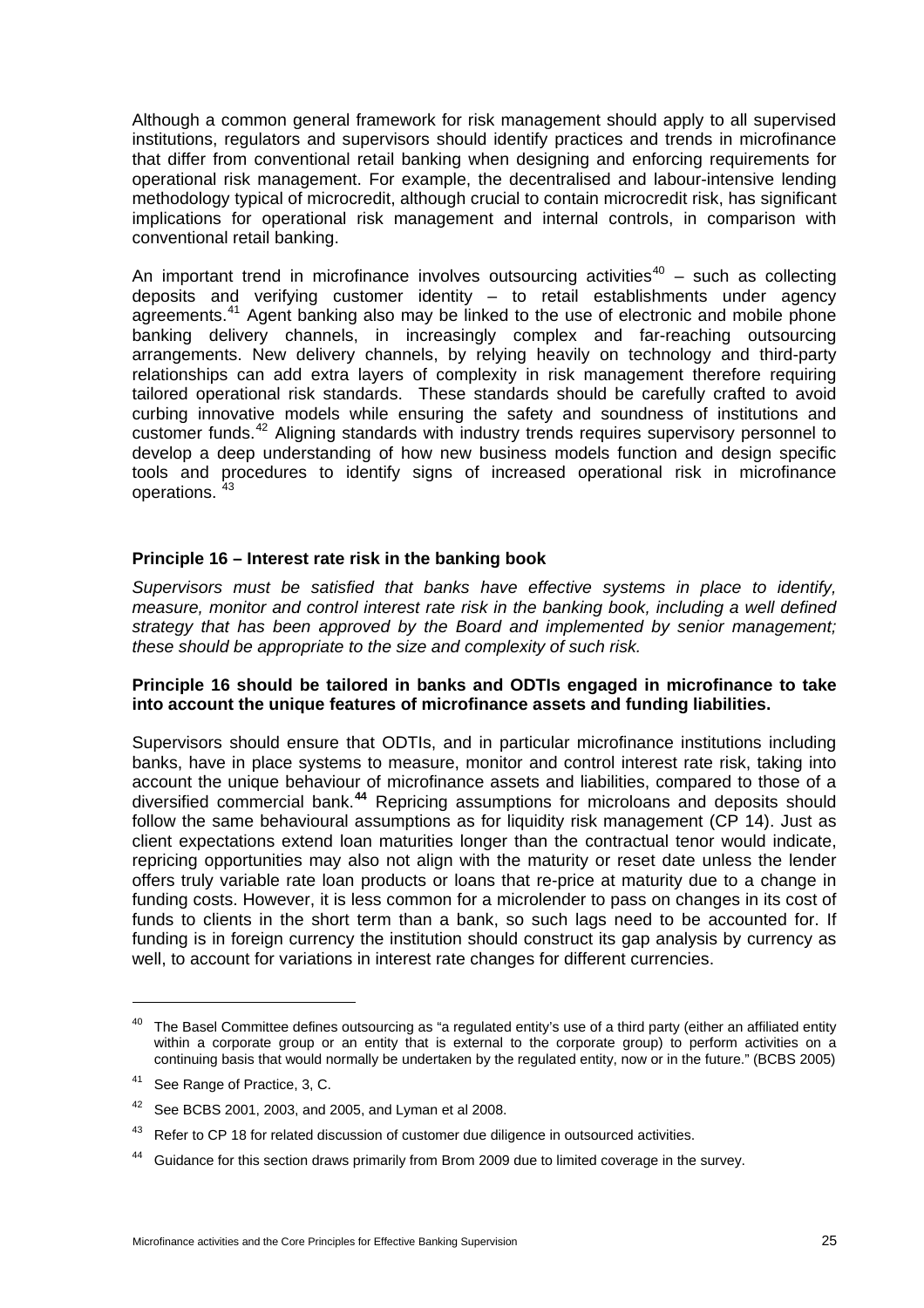While sophisticated tools to measure interest rate risk are increasingly available, measurement requirements for ODTIs should be in line with their information systems and general experience level, as well as the relative sophistication of its products and risk posed by their activities. ODTIs and other microfinance providers tend to offer a handful of fairly simple products, so sophisticated modelling is not necessary in most situations.

## **Principle 17 – Internal control and audit**

*Supervisors must be satisfied that banks have in place internal controls that are adequate for the size and complexity of their business. These should include clear arrangements for delegating authority and responsibility; separation of the functions that involve committing the bank, paying away its funds, and accounting for its assets and liabilities; reconciliation of these processes; safeguarding the bank's assets; and appropriate independent internal audit and compliance functions to test adherence to these controls as well as applicable laws and regulations.* 

#### **Principle 17 should be tailored in banks and ODTIs engaged in microfinance to take into account that microlending methodologies may require different organisational arrangements and controls from those of conventional retail banking. Supervisory tools and analyses may differ for ODTIs from those used for banks.**

Strong internal controls and audit procedures are crucial for microcredit portfolio performance and the overall financial health of microfinance institutions. The most important issue involves certain features of microlending, such as decentralised lending procedures.<sup>[45](#page-31-0)</sup> These characteristics increase the need for a well-designed loan administration process and sound compensation schemes for loan officers, as well as an efficient information system that is adequate to the complexity of the institution. Loan and client documentation requirements should be flexible enough to accommodate otherwise sound practices that differ from conventional retail lending. Other emerging practices in microfinance, such as the use agent banking to make available payment and other money transfer services, microsavings and microinsurance and to facilitate disbursement and repayment of microcredit, may also call for organisational structure and internal controls that differ from conventional retail banking.

Granting greater flexibility for institutions to define controls that fit microfinance operations may be offset by requesting greater detail in the regular reports to the supervisor, especially with regard to controls in place for managing the health of the microloan portfolio. In addition, the supervisor should make sure the control environment is sufficient to ensure compensation schemes and training policies for loan officers discourage excessive risk taking and deterioration in governance, and that internal audit function has specialised expertise and tools to detect weaknesses in the lending methodology and compensation policies, as well as to identify and reduce frauds.<sup>[46](#page-31-1)</sup>

## **Principle 18 – Abuse of financial services**

*Supervisors must be satisfied that banks have adequate policies and processes in place, including strict "know-your-customer" rules, that promote high ethical and professional* 

<span id="page-31-0"></span><sup>45</sup> Refer to the Introduction for details.

<span id="page-31-1"></span><sup>46</sup> See BCBS 2006b.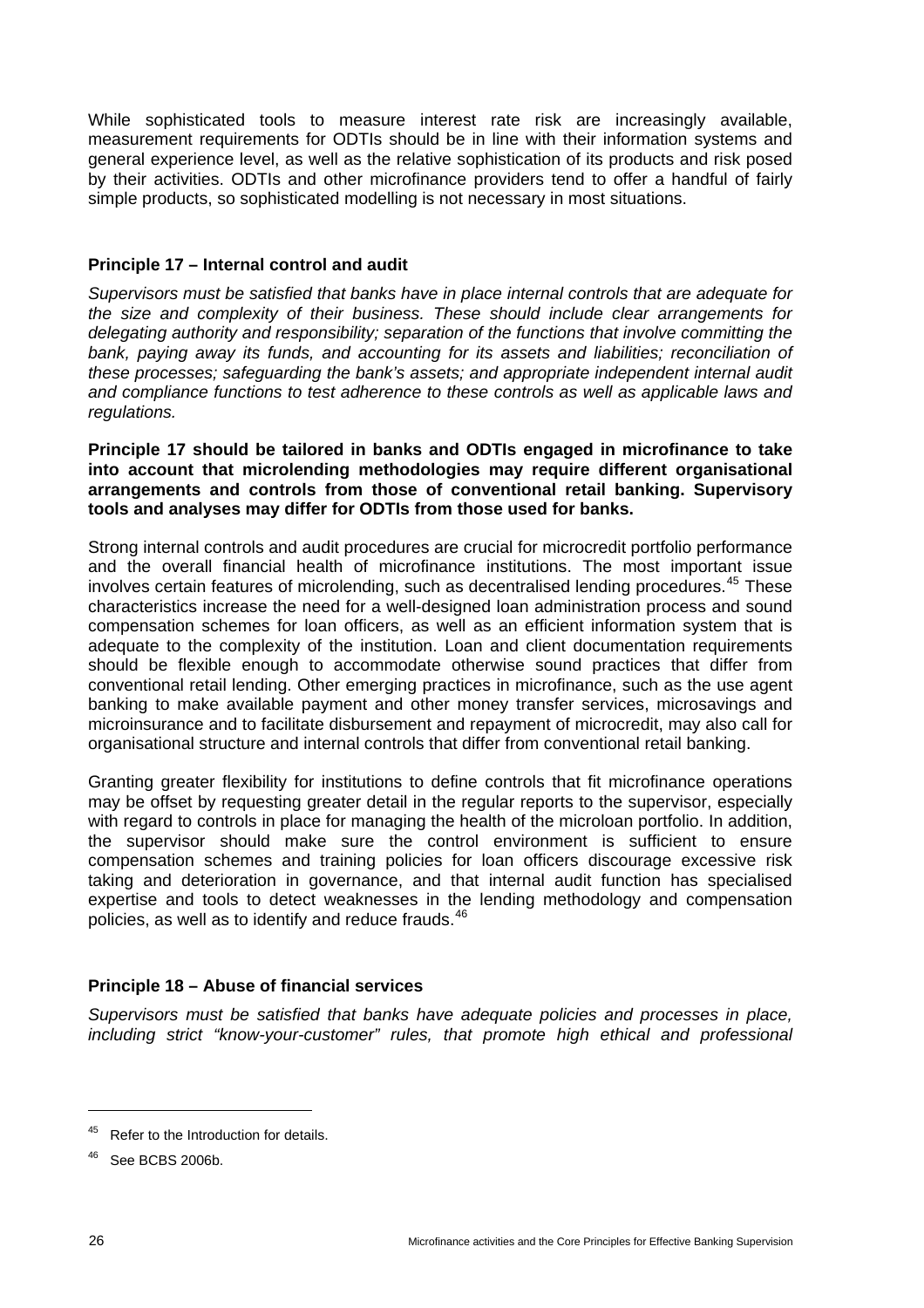*standards in the financial sector and prevent the bank from being used, intentionally or unintentionally, for criminal activities.* 

## **Principle 18 should be tailored to the risks posed by low-value or low-risk microfinance operations undertaken by banks and ODTIs, particularly low-value savings products.**

The FATF $47$  allows countries and institutions to follow a risk-based approach that focuses their attention and resources on people and activities posing a high risk of money laundering and financing of terrorism (ML/FT), while ensuring that reduced and simplified controls are sufficient to safeguard low-risk activities, such as low-value savings products, from abuse.<sup>[48](#page-32-1)</sup> A risk-based approach better aligns crime prevention concerns, financial inclusion objectives, the rational use of supervisory resources, and the specificities of the microfinance business and clients. It also gives scope to the potential complementarity of financial inclusion and law enforcement goals, by contributing to a reduction in informality. Microfinance, given its unique cost structure,<sup>[49](#page-32-2)</sup> the distinctive clientele, and the prevailing product features, requires such a risk-based approach.<sup>[50](#page-32-3)</sup>

The FATF recommendations allow flexibility, especially with respect to small transactions and accounts that pose limited risk. For example, they do not require institutions to request and verify a customer's address, although this is common practice in developed countries and is required by some developing countries.<sup>[51](#page-32-4)</sup> Within the low risk context, countries may decide what measures are appropriate. Where microfinance clients lack proof of identity, income or residence, or are geographically isolated, it may be inappropriate to impose customer due diligence measures that require formal documentary proof.<sup>[52](#page-32-5)</sup> A risk-based approach also implies that any policies, processes and internal controls that institutions are required to adopt to detect criminal activity should be commensurate with the risk of their criminal abuse for ML/FT and should reflect their size, complexity and capacity.

The use of technology, such as mobile phone banking, as a means to increase access to low-income and hard-to-reach customers, poses some specific risks of abuse. However, appropriate product restrictions and the use of the information system to monitor clients and transactions can ensure that the risk remains low.[53](#page-32-6)

 $\overline{a}$ 

<span id="page-32-0"></span> $47$  The Financial Action Task Force (FATF) is an inter-governmental body whose purposes include the development and promotion of national and international policies to combat money laundering and terrorist financing and to bring about legislative and regulatory reforms in these areas. The FATF has published Recommendations in order to meet this objective. [www.fatf-gafi.org](http://www.fatf-gafi.org/) 

<span id="page-32-1"></span><sup>48</sup> FATF 2007

<span id="page-32-2"></span><sup>&</sup>lt;sup>49</sup> Isern and de Koker 2009 discuss the linkage between the cost of disproportional AML/CFT controls and the attractiveness of microfinance activities.

<span id="page-32-3"></span> $50$  Given that microfinance is particularly present in what the FATF has described as "low capacity countries", additional guidance may be sought in the FATF's "Guidance on Capacity Building for Mutual Evaluations and Implementation of the FATF Standards within Low Capacity Countries', February 2008.

<span id="page-32-4"></span><sup>51</sup> Isern and de Koker 2009

<span id="page-32-5"></span> $52$  Likewise, several surveved countries permit financial institutions emplov agents to undertake elements of their customer due diligence measures in order to facilitate geographic penetration of financial services. See Range of Practice Survey, 3, E.

<span id="page-32-6"></span><sup>53</sup> Chatain et al 2008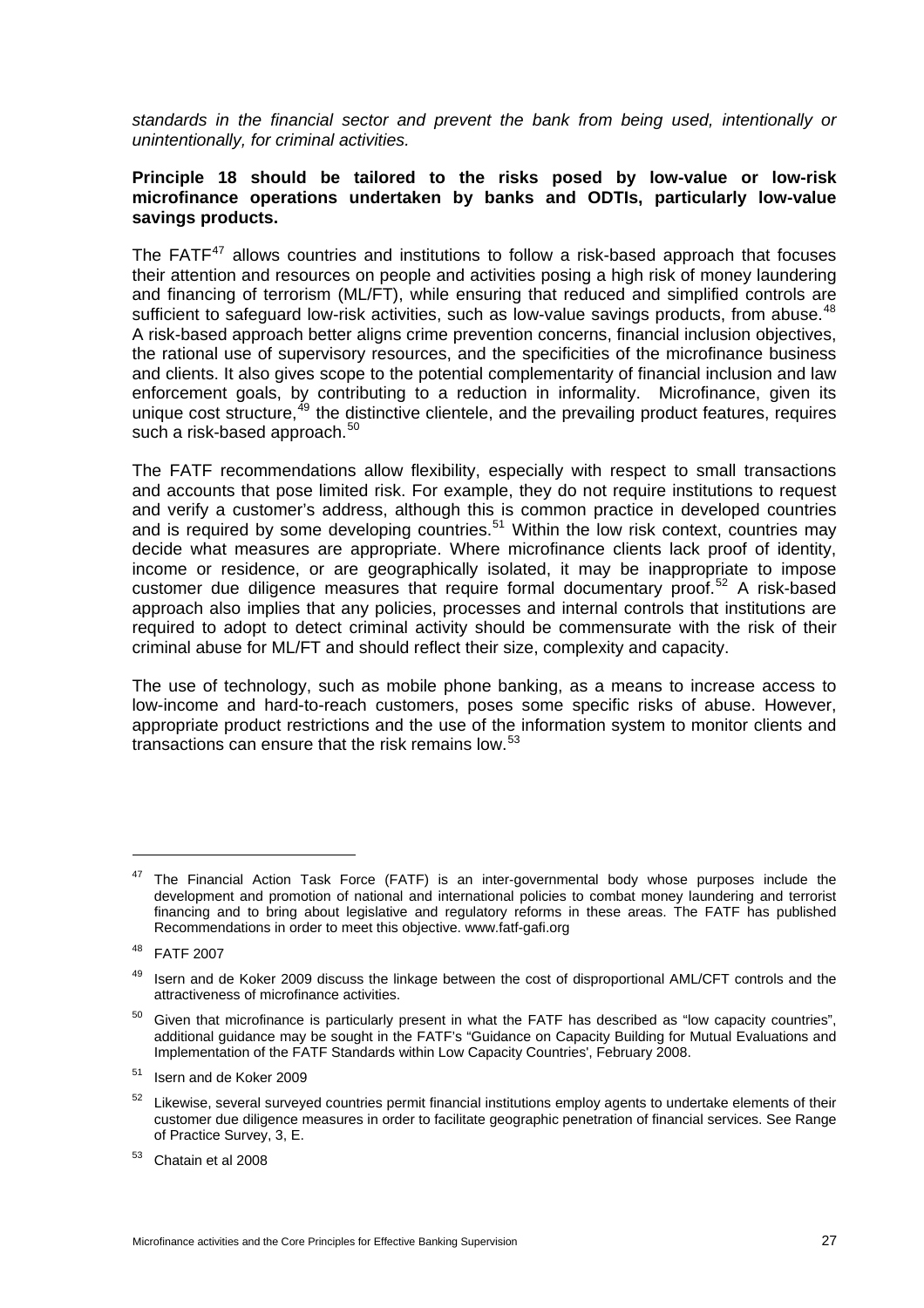## **Principle 19 – Supervisory approach**

*An effective banking supervisory system requires that supervisors develop and maintain a thorough understanding of the operations of individual banks and banking groups, and also of the banking system as a whole, focusing on safety and soundness, and the stability of the banking system.* 

**Principle 19 requires specialised knowledge and supervisory methodologies for both banks and ODTIs engaged in microfinance. Cost and feasibility considerations may allow for alternative supervisory arrangements to cover numerous small institutions that pose low systemic risk, without undermining the supervisor's ability to gather information and monitor different markets.** 

Where financial cooperatives are large or do business (lending and deposit taking) with non-members, the case for prudential regulation and supervision is most compelling.<sup>[54](#page-33-0)</sup> Authorities may determine that ODTIs that do not hold a significant proportion of public deposits or offer a narrow scope of products to a limited customer base may be licensed, regulated and supervised in a tailored manner consistent with their specific risks and circumstances and the regulatory practice and tradition of their jurisdiction. This is especially true for small financial cooperatives that lend members' share deposits and savings to other members only, as the cost of supervision may outweigh the benefits. <sup>[55](#page-33-1)</sup>

The capacity and cost-effectiveness of supervisory structures and processes are key considerations when new regulations are being drafted for the microfinance sector, particularly when they create new institutional types with different entry requirements, such as a tiered framework. If not enough attention is given to the costs of overseeing a large number of small institutions and the expertise that is necessary to examine them, the supervisor runs the risk of not being able to effectively enforce its regulations, increasing its reputational risk.

Microfinance introduces risks that may be unfamiliar to prudential supervisors whose previous experience is with conventional retail banking. To ensure that microfinance activities are conducted safely and by sound institutions, a knowledgeable team of supervisors is needed with deep understanding of the business of microfinance and microfinance institutions and their distinctive risks and dynamics. The team must be able to develop customised supervisory tools and procedures, as some of those applied for conventional retail banking may not be as effective. Depending on the regulatory framework, supervisors must be able to evaluate microfinance risks in both specialised microfinance institutions and diversified commercial banks.

Lack of expertise as well as supervisory capacity – which is pronounced in low-income and many middle-income countries – may lead supervisors to experiment with alternative approaches, especially in the cooperative sector. For example, supervisors may assign a prudentially regulated and supervised apex entity oversight responsibility for smaller institutions; delegate its supervisory function to another government agency or independent auditors; or exempt entirely some entities or markets from supervision and regulation. Delegated supervision is not without risks.<sup>[56](#page-33-2)</sup> Agencies other than the prudential supervisor

<span id="page-33-0"></span><sup>54</sup> However, sometimes even in small member-only cooperatives members may be in no better position to supervise management than a large bank's depositors would be.

<span id="page-33-1"></span><sup>&</sup>lt;sup>55</sup> This is particularly advisable in situations where business practices adopted by very small unregulated institutions do not harm members.

<span id="page-33-2"></span> $56$  Delegated/auxiliary supervision is a form of indirect supervision with roots dating to 18<sup>th</sup> century Europe, used primarily for financial cooperatives. In this regime an agent (the delegated or auxiliary supervisor) performs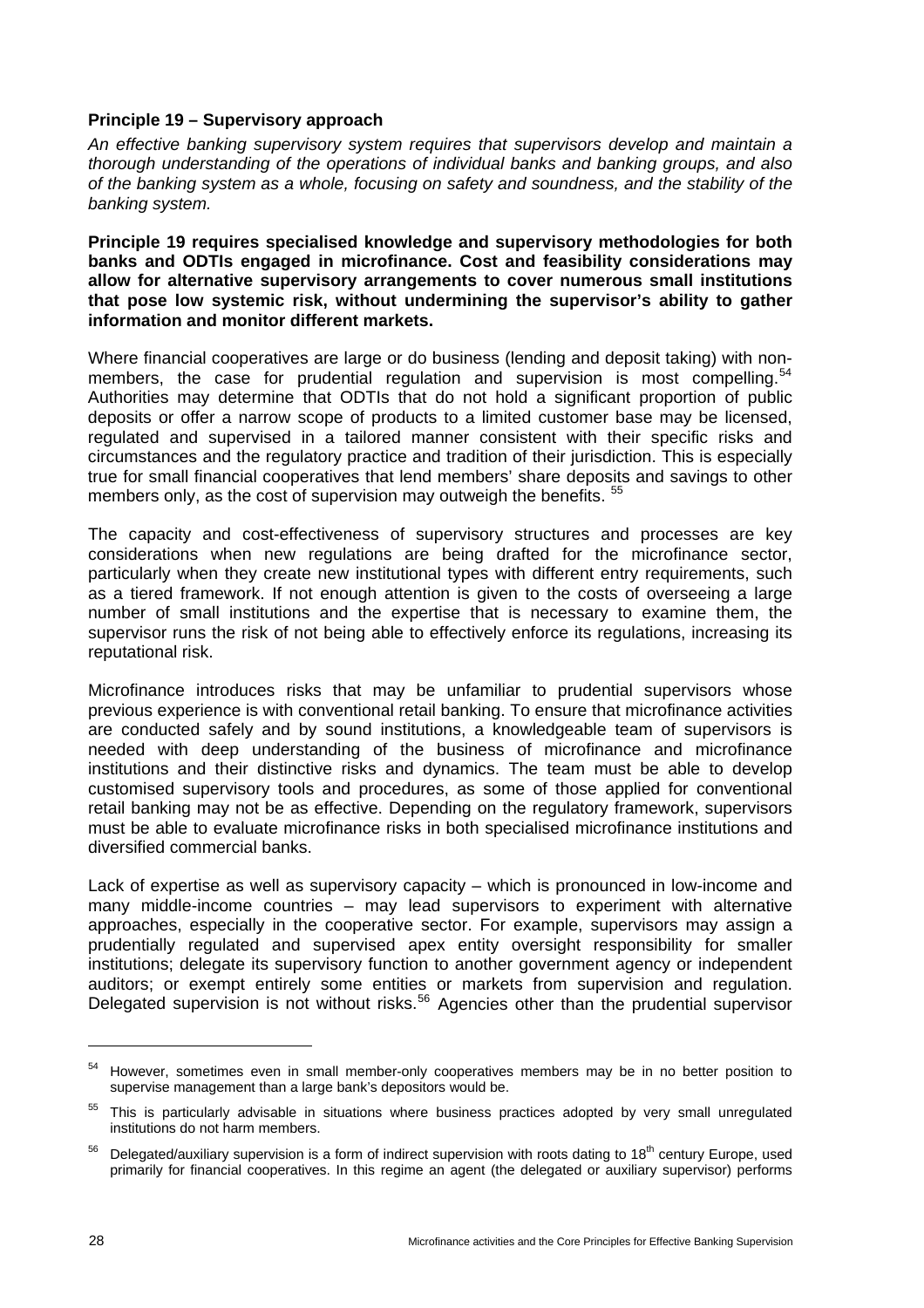may lack adequate resources and expertise, operational independence and remedial powers to fulfil their responsibilities. This is especially true for external auditors, who should not in any case have supervisory responsibility in lieu of prudential supervisors. In fact, there are very few successful examples of delegated or auxiliary supervision. Also, while the supervisor may avoid individual monitoring of many small entities, it could incur considerable costs to implement, evaluate and improve the auxiliary supervisory model.

## **Principle 20 – Supervisory techniques**

*An effective banking supervisory system should consist of on-site and off-site supervision and regular contacts with bank management.* 

## **Principle 20 requires specialised knowledge and supervisory methodologies for both banks and ODTIs engaged in microfinance.**

Supervisors must be trained and have comprehensive knowledge of the differences between microfinance and conventional retail banking, and the particular risk profiles of microfinance institutions to set up and consistently apply an appropriate mix of on-site and off-site supervision tools to evaluate the condition of the institutions engaged in microfinance, and to establish measures to address identified weaknesses. Supervisors must have the authority to conduct on-site inspections and develop a supervision policy that effectively integrates offsite and on-site functions.

Given the characteristics of microfinance and the dynamics of assets and liabilities in a microfinance institution, some techniques used to supervise conventional retail banking activities are not appropriate. This is particularly true for analysis of microcredit portfolio quality, ownership and funding structures, which may pose different risks from those in conventional retail banking, as discussed above in the respective Principles.

## **Principle 21 – Supervisory reporting**

-

*Supervisors must have a means of collecting, reviewing and analysing prudential reports and statistical returns from banks on both a solo and a consolidated basis, and a means of independent verification of these reports, through either on-site examinations or use of external experts.* 

#### **Principle 21 should be tailored to ODTIs engaged in microfinance in a manner that is commensurate with the type and size of their transactions, which may differ from banks.**

The effectiveness, timeliness, quality and costs of off-site surveillance and on-site inspections will depend on the standard reporting mechanisms in place to collect, review and analyse financial health indicators, prudential indexes and statistical returns from institutions engaged in microfinance. The content of reports and their frequency must be strictly aligned to the specialised analyses that are needed for effective supervision. For example, where

tasks associated with the supervisory function on behalf of the supervisory authority (the principal supervisor). The agent usually is a body set up by the network of cooperatives, but could be any other independent party like an auditing firm or a rating agency. Some make a distinction between delegated and auxiliary supervision: in the former case, in addition to surveillance and reporting activities, the delegated supervisor may enforce corrective actions, or, rarely, intervention and liquidation orders. (Cuevas and Fischer 2006)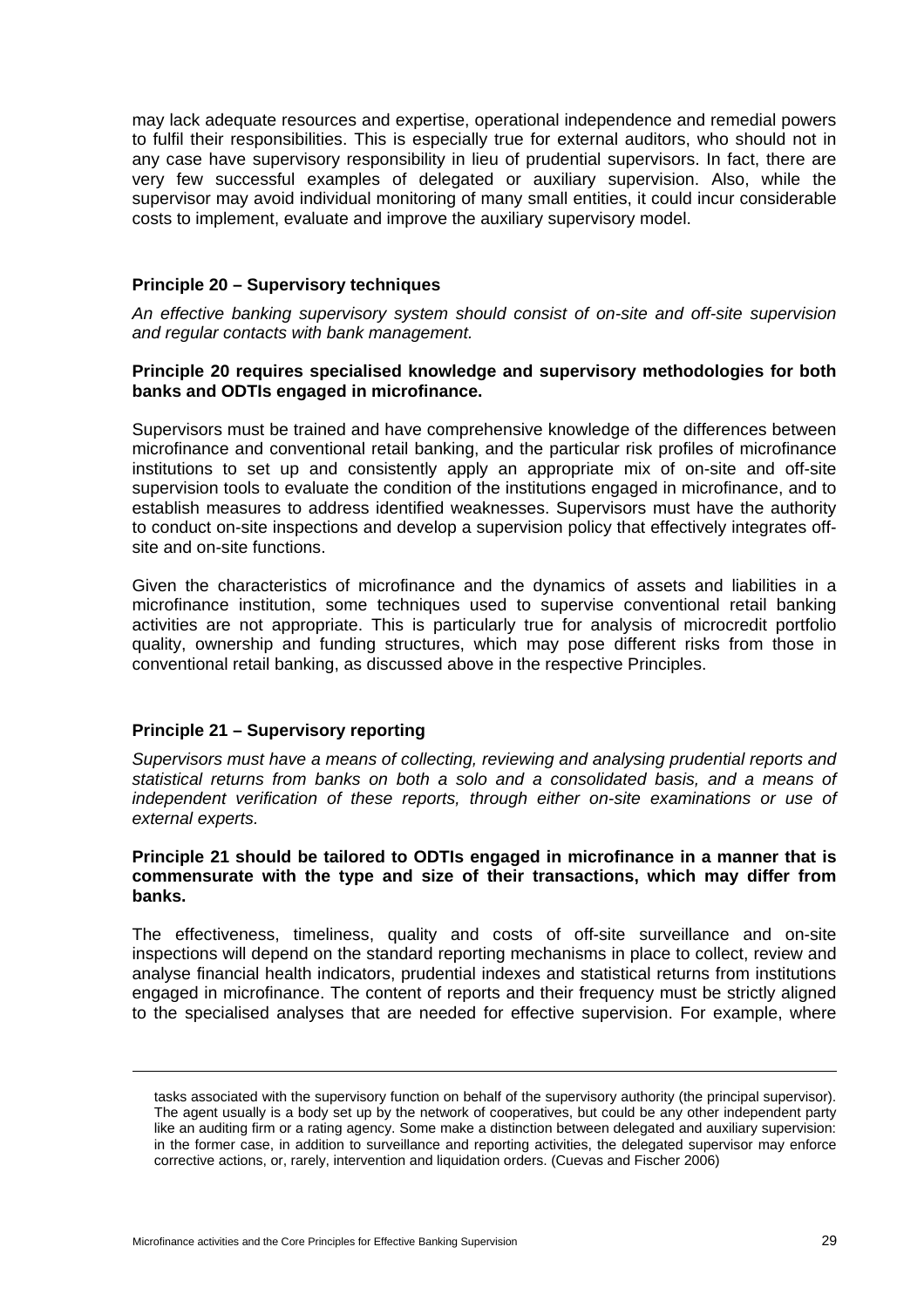weekly monitoring of loan portfolio delinquencies is indicated, reliable reports should be available for managerial, supervisory and auditor review as needed.

To avoid imposing unduly burdensome reporting on microfinance activities, supervisors should identify the key risk indicators that need to be monitored and comprise standardised reports, which must minimally allow the supervisor to assess portfolio quality; leverage; prudential ratios; operating costs; funding structure and liquidity position; foreign exchange exposures; and interest rate repricing gaps. Supervisors should require institutions engaging in microfinance to participate in credit bureau systems where relevant data for microfinance borrowers is available, which is not a reality in all jurisdictions. The supervisor must have the ability to compare key indicators against performance benchmarks in the peer group. Reports of internal and external auditors must also be available to collect information about microfinance activities in supervised institutions.

## **Principle 22 – Accounting and disclosure**

*Supervisors must be satisfied that each bank maintains adequate records drawn up in accordance with accounting policies and practices that are widely accepted internationally, and publishes, on a regular basis, information that fairly reflects its financial condition and profitability.* 

#### **Principle 22 should be tailored so that disclosure requirements for small ODTIs engaged in microfinance are based on supervisory cost-benefit considerations.**

Supervised institutions must be able to properly record and disclose their microfinance operations in a transparent and standardised format for the benefit of all stakeholders. Since the health of a microcredit portfolio is reflected in arrears, it is important that the management information system (MIS) produces, at a minimum, reliable and timely data on delinquency, restructured loans, and write-offs. The supervisor must also ensure that accounting practices and MIS allow for the timely creation of loan reserves. The application of the same standards for accounting and disclosure for banks and ODTIs is desirable, regardless of being local or international standards.

To fulfil their responsibilities, external auditors must have sufficient expertise in microfinance. There should be a mechanism in place for rejecting or rescinding the appointment of an auditor that has inadequate expertise or independence, either by the banking supervisor or another authority. Supervisors and accounting standard setting bodies should cooperate where possible to ensure accounting rules and principles are aligned with safety and soundness objectives in microfinance, although allowing for some discretion to whether apply international financial reporting standards to microfinance activities, in particular to specialized microfinance institutions..

#### **Principle 23 – Corrective and remedial powers of supervisors**

*Supervisors must have at their disposal an adequate range of supervisory tools to bring about timely corrective actions. This includes the ability, where appropriate, to revoke the banking license or to recommend its revocation.* 

**Principle 23 requires specialised tools to deal with weaknesses in banks and ODTIs engaged in microfinance, as some corrective measures typically used in commercial or conventional retail banking will be less effective or inadequate for microfinance institutions or activities.**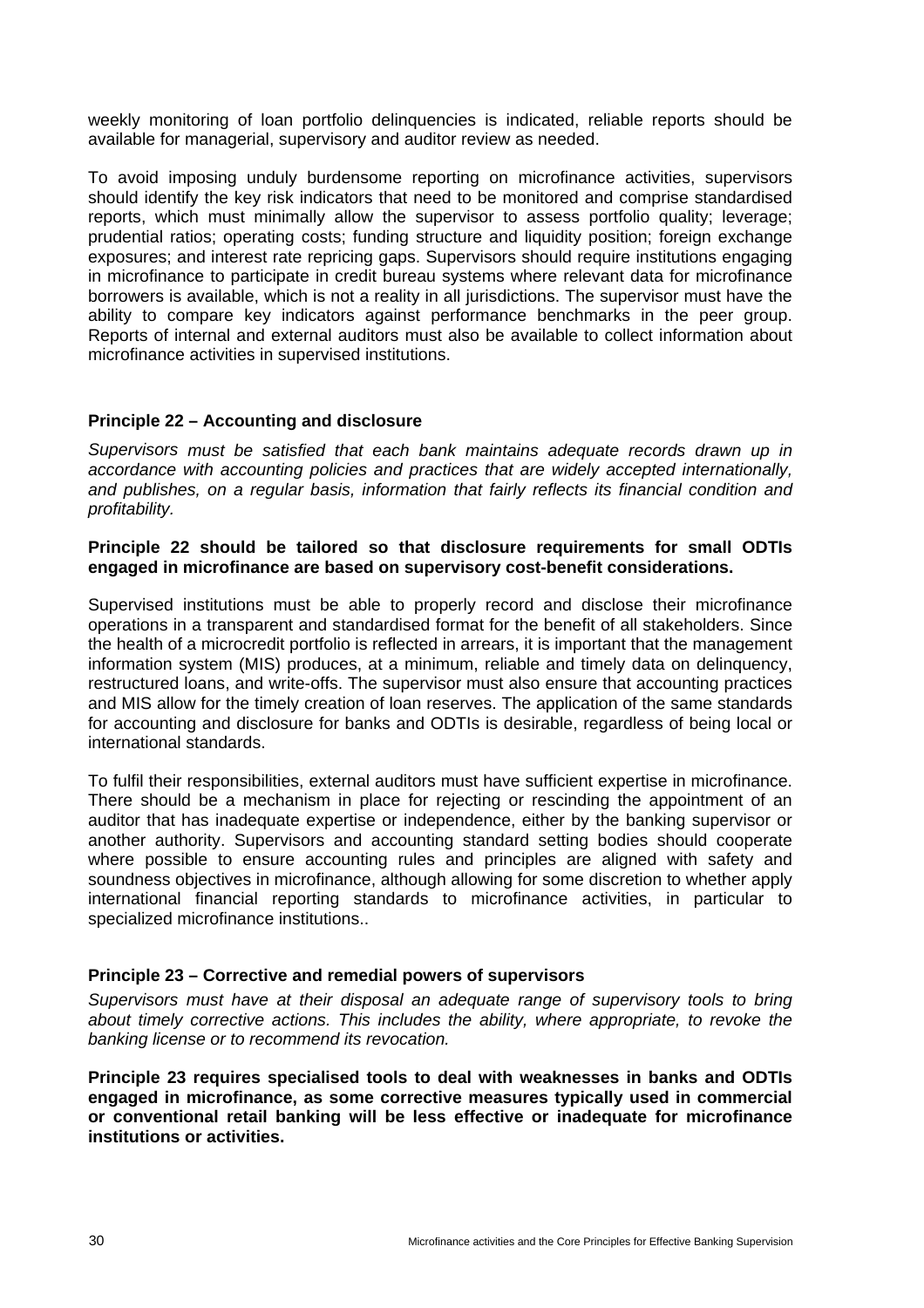The supervisor should have powers, policies and procedures to address supervisory concerns in a variety of situations, including the orderly resolution of problem ODTIs, application of fines, and revocation of licenses when ODTIs engage in unsafe or unsound practices, or do not otherwise observe prudential standards. All supervised ODTIs should be subject to the same disciplinary regime existing for banks, and adequate tools to require corrective action should be available. However, some tools used by banking supervisors to achieve remedial action may not be as effective in microfinance. For example, restricting lending activity (stop-lending orders) can have negative consequences for the quality of the existing microloan portfolio, because the promise of follow-on loans to current microborrowers may be a strong incentive for loan repayment. Moreover, some types of microfinance-focused entities, particularly financial cooperatives, may justify special corrective tools.<sup>[57](#page-36-0)</sup>

## **Principle 24 – Consolidated supervision**

*An essential element of banking supervision is that supervisors supervise the banking group on a consolidated basis, adequately monitoring and, as appropriate, applying prudential norms to all aspects of the business conducted by the group worldwide.* 

#### **Principle 24 applies equally to banks and ODTIs engaged in microfinance.**

ODTIs tend to be stand-alone entities, and substantially smaller than banks in terms of assets and deposits. If ODTIs do become part of financial groups, supervisors must be able to evaluate the risks posed by financial and non-financial activities on the group in the same manner as they do for banks.

## **Principle 25 – Home-host relationships**

*Cross-border consolidated supervision requires cooperation and information exchange between home supervisors and the various other supervisors involved, primarily host banking supervisors. Banking supervisors must require the local operations of foreign banks to be conducted to the same standards as those required of domestic institutions.* 

#### **Principle 25 applies equally to banks and ODTIs engaged in microfinance.**

While still relatively uncommon in microfinance, cross-border operations should require information exchange and coordination between home and host supervisory authorities, through formal and informal arrangements. Information sharing and communication may be challenged by the presence of authorities other than banking supervisors, and unequal familiarity with microfinance risks between home and host countries.

<span id="page-36-0"></span><sup>&</sup>lt;sup>57</sup> For example, a country in the sample of the Range of Practice survey restricts new memberships in financial cooperatives during the implementation of a correction/restoration plan.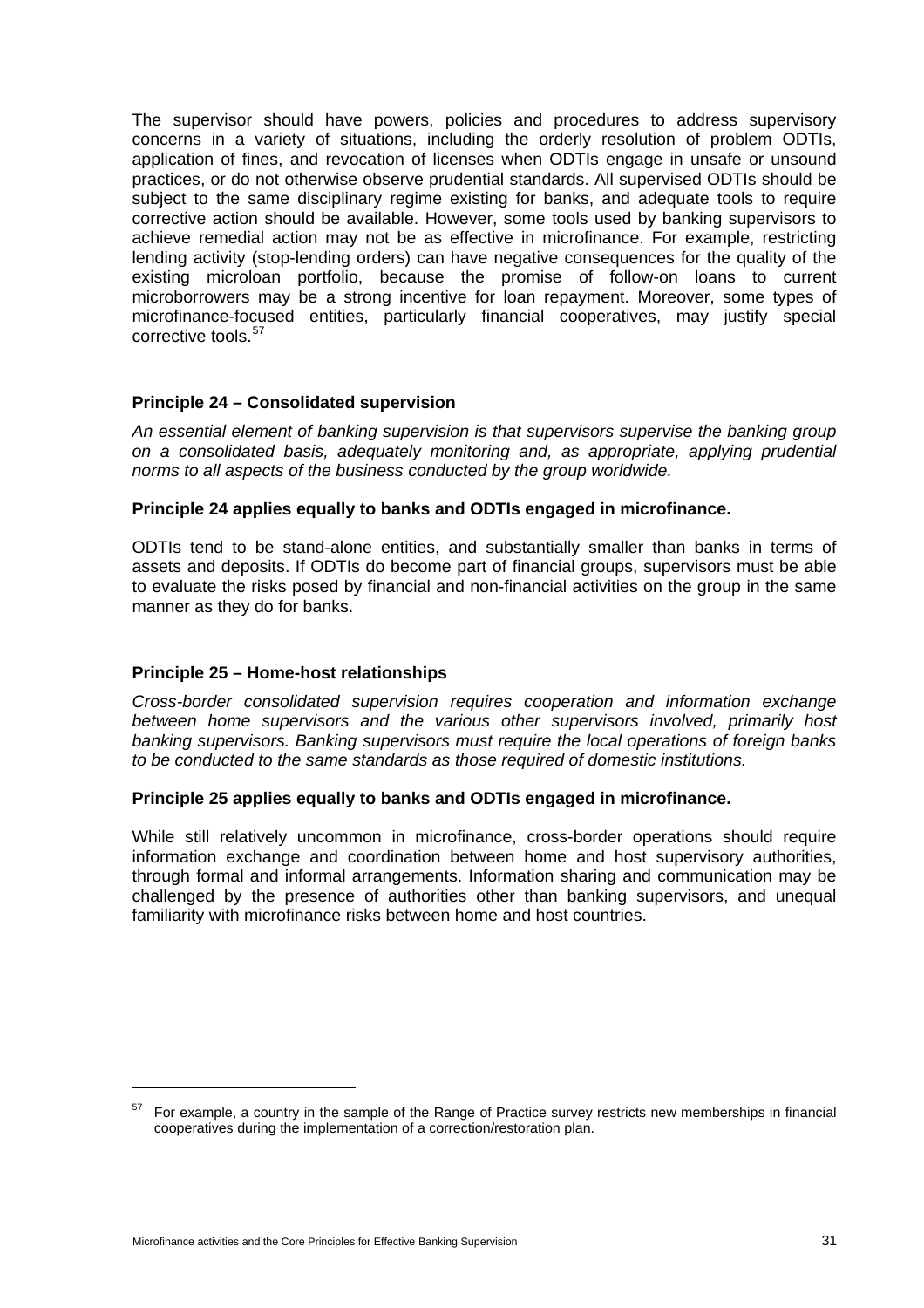# <span id="page-37-0"></span>**PART II - Range of practice in microfinance supervision and regulation[58](#page-37-2)**

## <span id="page-37-1"></span>**Survey methodology and terminology**

## *(i) Scope of the survey*

The Microfinance Workstream distributed a survey in early 2009 to (a) collect information on current practices in regulation and supervision of microfinance conducted by different types of financial institutions and (b) frame the discussion about how and to what extent the Core Principles apply to microfinance supervision and regulation. The survey targeted fifty-two supervisory authorities, covering members of the Basel Committee<sup>[59](#page-37-3)</sup> and non-members where substantial depository microfinance activities take place (although not all significant markets responded). Twenty-seven authorities responded to the survey: fourteen Committee members, and thirteen non-members. This represents thirty-two countries<sup>[60](#page-37-4)</sup> (nine highincome, fourteen middle-income and nine low-income countries).[61](#page-37-5) Regional distribution of authorities which responded includes Latin America/Caribbean (8), Asia (3), Africa (6), Eastern Europe/Central Asia (2), and developed/industrialised nations (8).

The survey focused primarily on credit risk, capital and operational risks as well as supervisory capacity and techniques. It did not intend to cover all aspects of microfinance oversight, only issues that are in the remit of banking supervisors. Consequently, some common issues – such as interest rate ceilings, tax treatment, or subsidies to microfinance institutions and activities - were outside the scope of the project.

The focus of the survey was on institutions that accept deposits from the public, although responses also provided comparative information about the regulatory and supervisory framework applicable to non depository microcredit institutions. This includes banks, and non-bank financial institutions envisaged by footnote 6 of the revised Core Principles, which states: "In countries where non-bank financial institutions provide deposit and lending services similar to those of banks, many of the Principles set out in this document would also be appropriate to such non-bank financial institutions. However it is also acknowledged that some of these categories of institutions may be regulated differently from banks as long as they do not hold, collectively, a significant proportion of deposits in a financial system". Footnote 11 of the Core Principles Methodology further specifies: "These institutions should be subject to a form of regulation commensurate to the type and size of their transactions".

 $\overline{a}$ 

<span id="page-37-2"></span>The number of responses to each question in the survey varied, so from time to time the Range of Practice may compare the frequency of responses to some denominator other than 27 (the total number of authorities responding to the questionnaire) . Although survey responses are confidential, country names are noted in the report where the data cited is publicly available or the respondent agreed to be named.

<span id="page-37-3"></span><sup>&</sup>lt;sup>59</sup> At the time the survey was conducted, the Basel Committee's membership consisted of 13 countries, namely Belgium, Canada, France, Germany, Italy, Japan, Luxembourg, the Netherlands, Spain, Sweden, Switzerland, United Kingdom and United States. Membership was expanded during the course of 2009 and references in this paper to Basel Committee "members" and "non-members" refer to these 13 original member countries.

<span id="page-37-4"></span>The difference between total respondents and total countries is due to the fact that member-countries of the Economic and Monetary Community of Central Africa – CEMAC (Cameroon, Central African Republic, Chad, Congo ROC, Equatorial Guinea, and Gabon) were represented in this survey by the Central Bank of Central African Countries – BEAC. We use the terms "country" and "jurisdiction" throughout the report to include responses provided by BEAC, as CEMAC members adopt the same rules, unless otherwise stated. We also classify CEMAC in this report as a low/middle income "jurisdiction", although its individual countries have various income levels, including one high-income country.

<span id="page-37-5"></span>Where the report presents information by income level of respondents, the categories align with World Bank classifications of high-income, middle-income (upper-middle income and lower-middle income), and lowincome countries). Refer to Annex I for a list of participating countries and their income levels.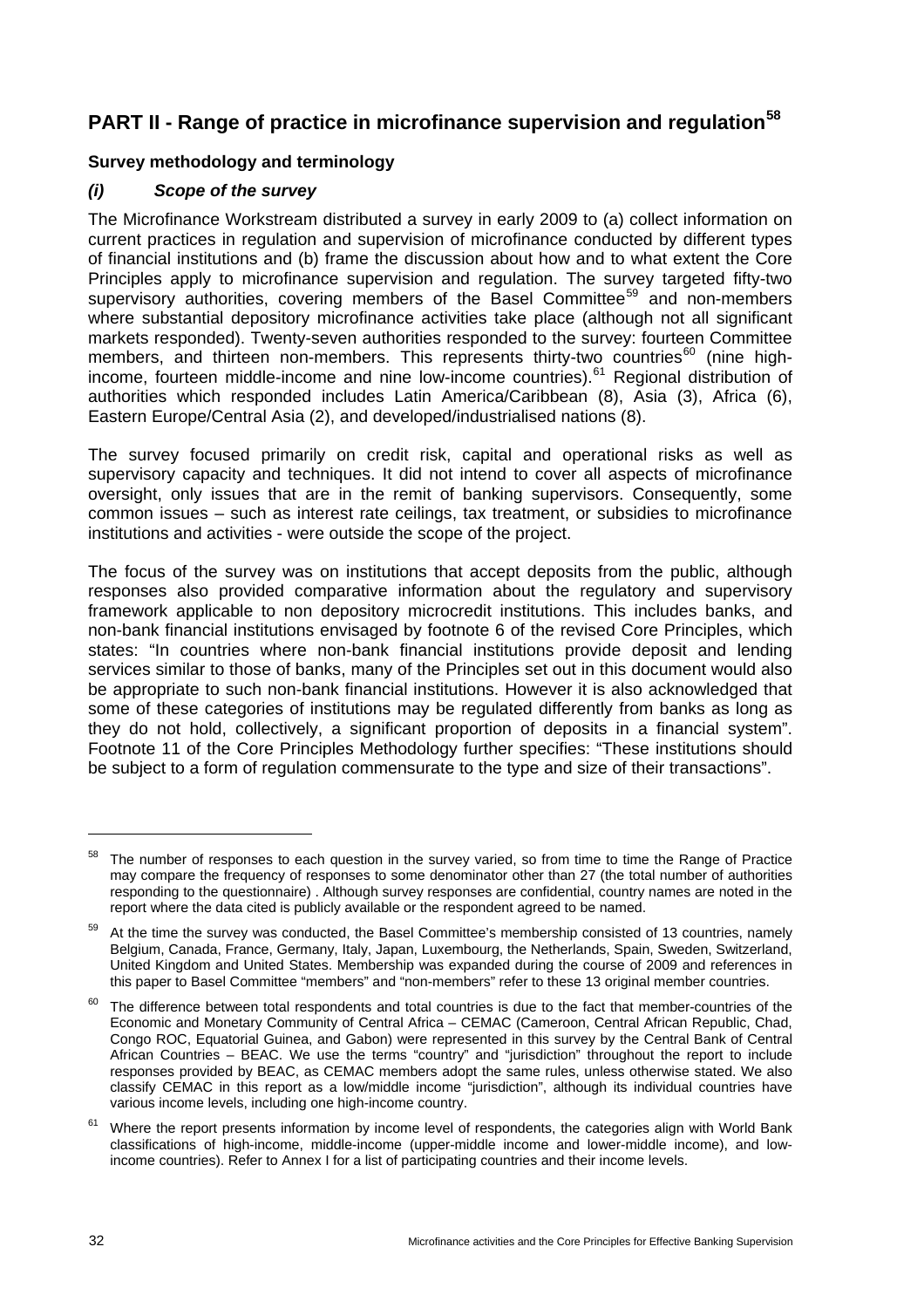The survey questionnaire was organised in three sections:

- 1. Background information: this section gathered facts and figures relevant to each country's broader context, such as the proportion of deposits held by non-bank deposit taking institutions, existence of policies aimed at promoting financial inclusion, number of non-bank deposit taking institutions and official definitions of microfinance and microcredit.
- 2. Regulation of microfinance activities: this section focused on differences in each country's laws and regulations between microfinance activities and conventional retail or small and medium enterprise (SME) banking. Questions covered permissible activities; licensing criteria; capital adequacy; risk management processes; internal control and audit; credit risk, problem assets, provisions and reserves; exposure to related parties; liquidity risk; operational risk; and abuse of financial services.
- 3. Supervision of microfinance activities: the aim of this section was to understand the differences in the supervisory framework for the various categories of institutions involved in microfinance, with a focus on deposit taking institutions other than banks. It covered supervisory authority, exceptions to supervisory coverage, delegation of supervisory powers, capacity and specialisation, supervisory techniques and tools, remedial powers, and accounting and disclosure requirements.

To facilitate the comparison of regulatory and supervisory practices across different institutional types, countries and regions, the survey defined three groups of institutions:

- 1. Banks: institutions licensed for taking deposits from the general public and subject to supervision in the meaning of the Core Principles.
- 2. Other deposit taking institutions (ODTIs): institutions that are authorised to collect deposits without necessarily being subject to the same regulation and supervision as banks. This may include institutions such as financial cooperatives that are regulated differently from banks, <sup>[62](#page-38-0)</sup> postal banks, microfinance banks and others. Although member contributions into a financial cooperative are considered as deposits for the purposes of this report, occasionally a jurisdiction, at the discretion of its national legislation, may exclude such funds from the legal definition of "deposits".
- 3. Microcredit institutions (MCIs): institutions that lend for limited amounts, without being authorised to collect deposits. The questionnaire gathered data on credit-only institutions primarily for the purpose of illustrating differences in regulatory and supervisory treatment between deposit taking (banks and ODTIs) and nondepository microfinance institutions.

<span id="page-38-0"></span> $62$  The term "financial cooperatives" includes a diverse group of member-owned financial intermediaries referred to as credit unions, savings and credit cooperatives, cooperative banks, or other terms that differ across regions of the world. (Cuevas and Fischer 2006) Financial cooperatives that are supervised in substantially the same way as banks were included in the "Bank" category by some survey respondents.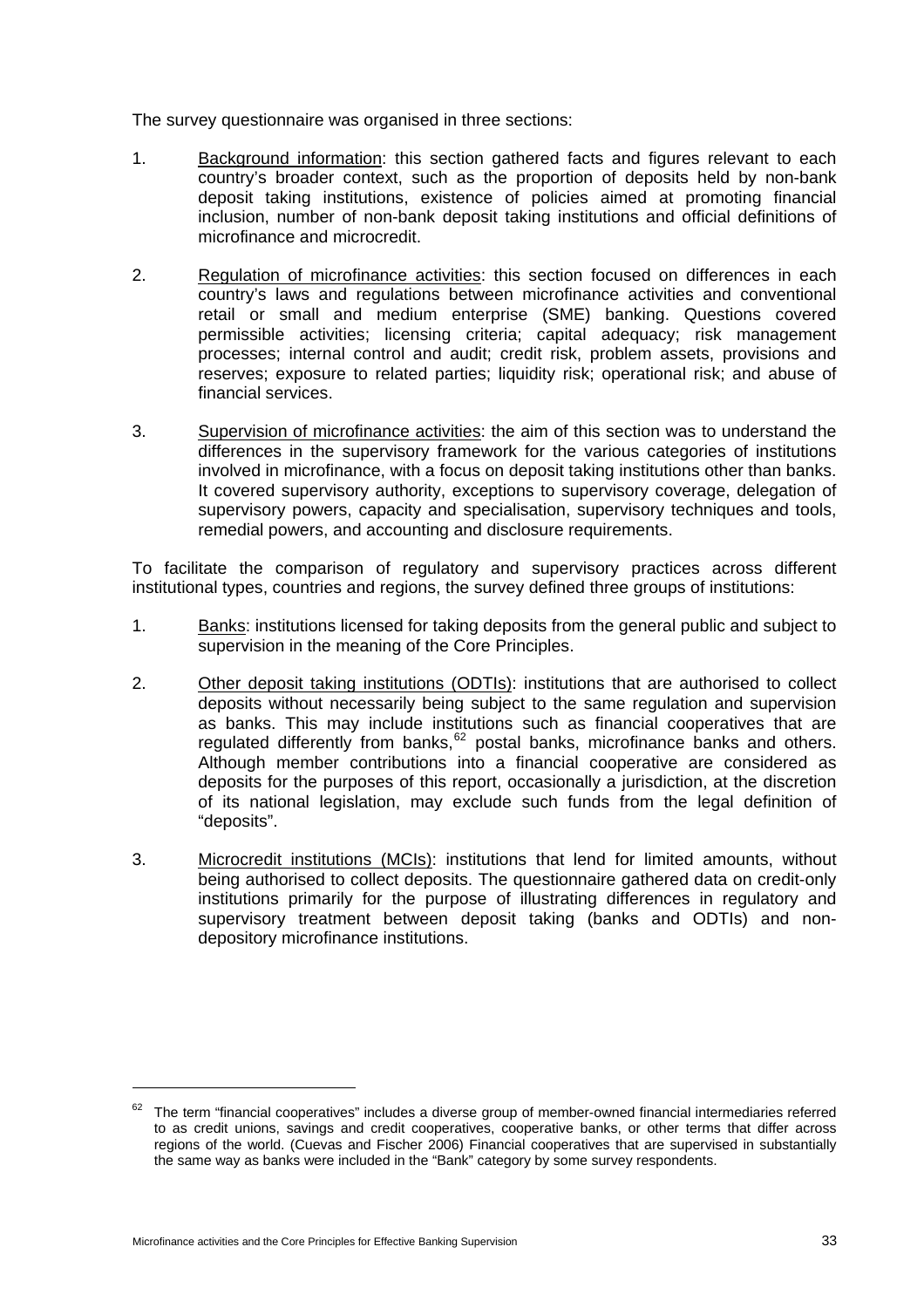## *(ii) Conceptual issues*

## *Definition of microfinance*

As there is no internationally accepted definition of "microfinance", to facilitate cross-country analysis the questionnaire defined microfinance as the provision of financial services in limited amounts to lower income households and small, informal businesses, whether there is a formal regulatory definition of microfinance in a given jurisdiction or not. Microfinance is thus broadly viewed as a business line that can be carried out by a wide range of institutions providing a range of financial services, such as lending, deposit taking, insurance, payments and funds transfers.

## *Other relevant terminology*

"Non-banks" is used to refer to any institution that is not a "bank" as defined above, including ODTIs and MCIs. Non-banks may include "specialised microfinance institutions", used in this document to refer to any institution that focuses on microfinance activities. The terms "microlending institution" and "microcredit institution" are used to refer to MCIs as defined above.

The term "non-prudential" is used to denote regulation and supervision that does not have the ultimate aim of protecting the stability of the financial system or retail depositor funds. These rules and processes would cover, for example, registration, consumer protection, fraud and financial crimes prevention, credit information services, interest rate policies, and tax issues.<sup>[63](#page-39-1)</sup>

## *(iii) Limitations*

While the survey attempted to incorporate responses from as many countries with significant microfinance activity as possible, some major countries were not able to participate and some regions rendered a higher response rate than others. Likewise, the secondary research, which included reviewing the current literature and publically available information, did not attempt to produce a complete picture of non-participating countries. As such, the Range of Practice presented in this report should not be considered exhaustive or globally representative. It should also not be considered a summary of best practices.

## <span id="page-39-0"></span>**1. Permissible activities and licensing**

## *A. Regulatory approaches to defining microfinance*

The term "microfinance" is often used to refer to the provision of a variety of financial services to low-income persons and small, informal businesses, although there is no globally accepted regulatory definition for such activity. Fifty-nine percent of the surveyed countries reported having some sort of definition related to microfinance in their financial laws or regulations. Most also have definitions of "microcredit". Some, but not all, of the survey countries define microcredit for the purpose of classifying loan portfolios, setting provisions, and otherwise differentiating rules applicable to regulation and supervision of microcredit portfolios from those applicable to conventional retail portfolios of banks. Thus some respondent countries include specific parameters, such as the maximum loan size, maximum income or assets of the borrower, and source of funds to be used to repay the loan. For

<span id="page-39-1"></span><sup>&</sup>lt;sup>63</sup> Microfinance Regulation and Supervision Resource Center http://www.microfinanceregulationcenter.org/resource\_centers/reg\_sup/basics#2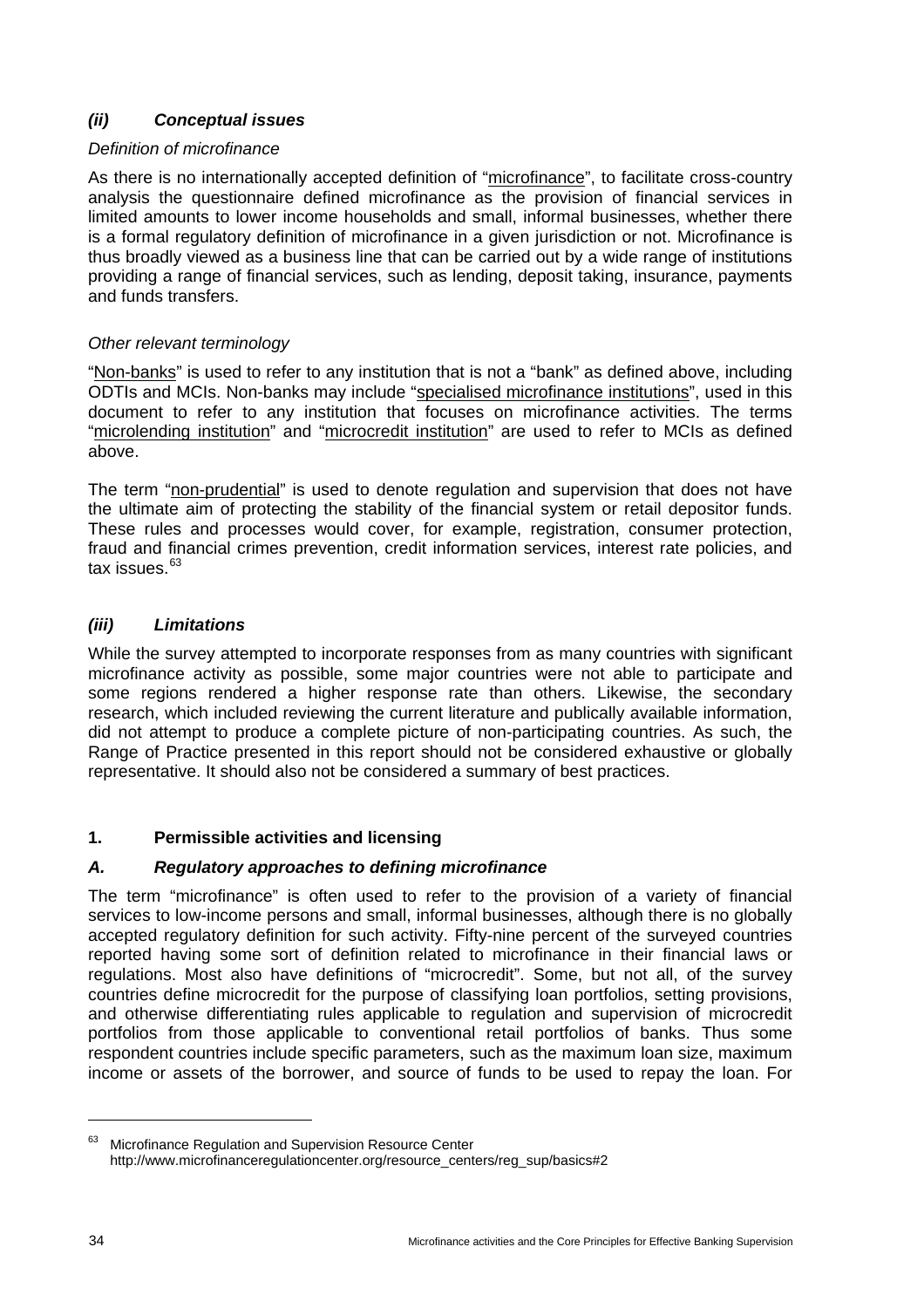example, one Latin American respondent defines microcredit as "credits that are [re]paid from funds originated by commercial, industrial, or rural activities, or services (…) as well as credits to small entrepreneurs, natural or legal persons who own microenterprises, or to groups of natural persons." Other countries in the sample focus on loan size, as did this African respondent: "A microfinance loan means a credit facility granted to an individual single end user whose maximum amount should not exceed 2% of the institution's core capital." A Central Asian country defines microcredit as "monetary funds provided by microfinance organisations (…) to natural persons, or societies or legal entities".

The surveyed countries' regulatory definitions of microcredit serve various other purposes, such as imposing compulsory investments in microcredit by banks $64$ ; allocating public funds to certain activities. $65$  or defining interest rate limits.

Fewer countries in the sample define the business of microfinance. Definitions usually characterise specialised microfinance institutions and distinct regulatory frameworks. A Southern African country defines microfinance as "The business of providing financial services essentially through very small or medium transactions." In a Central African country, microfinance is "An activity that consists of at least one of the following: a) extending credit, b) collecting savings, or c) extending credit and collecting savings, from a clientele not commonly served by the banking system."

Some countries define the term "microfinance institution" to refer to NGOs or other entities engaged only in the delivery of microcredit, or require a minimum level of microfinance activity from a specialised microfinance entity. For instance, an African banking regulator requires that microloans represent at least 70% of the loan portfolio of deposit taking microfinance institutions.

In addition, the majority of respondent countries – including high-income jurisdictions – have explicit policies to facilitate the ability of persons to access financial services. Such policies include guaranteeing the right of access to bank accounts; $^{66}$  $^{66}$  $^{66}$  regulating prices, allowing the use of retail agents by banks, simplifying customer due diligence for low value accounts;  $67$ permitting the use of itinerant branches or servicing points, lowering capital requirements in low access or underdeveloped regions, providing loans through government programs, or giving tax incentives. Out of five respondents that do not have explicit financial access

 $\overline{a}$ 

<span id="page-40-0"></span><sup>64</sup> For instance, in Brazil commercial banks are required to invest 2% of their demand deposits in microcredit. For this purpose, microcredit is defined as loans that: a) target low-income natural persons, natural persons which own simplified bank accounts up to a certain balance or small- and micro-entrepreneurs; b) have interest rates up to 2% per month (or 4%, if directed to working capital loans) and c) have upper limits on their value and maturity.

<span id="page-40-1"></span><sup>&</sup>lt;sup>65</sup> In high-income countries, these concepts were specifically defined within government programs for the promotion of credit to micro-entrepreneurs, rather than being set in financial laws or regulations. For example, the Official Credit Institute (ICO) in Spain is a government financial agency attached to the Ministry of Economy and Finance that grants loans to those who do not normally have access to financing channels. In South Korea a government program (Microfinance Foundation) uses funds from dormant deposits to conduct "welfare businesses", which are, in essence, microfinance businesses.

<span id="page-40-2"></span> $66$  In France, for instance, if a bank refuses to open an account for a person, it is required to inform him/her that Banque de France will guarantee access to "basic banking services" in another bank. This feature is called "droit du compte". Such procedure gives access to the "service bancaire de base" which is a free package for basic transactions.

<span id="page-40-3"></span><sup>&</sup>lt;sup>67</sup> Accounts with lighter customer due diligence are becoming more common in developing/emerging countries as a measure to promote financial inclusion. One much commented case is that of Mzansi accounts in South Africa. See Bankable Frontier Associates 2009.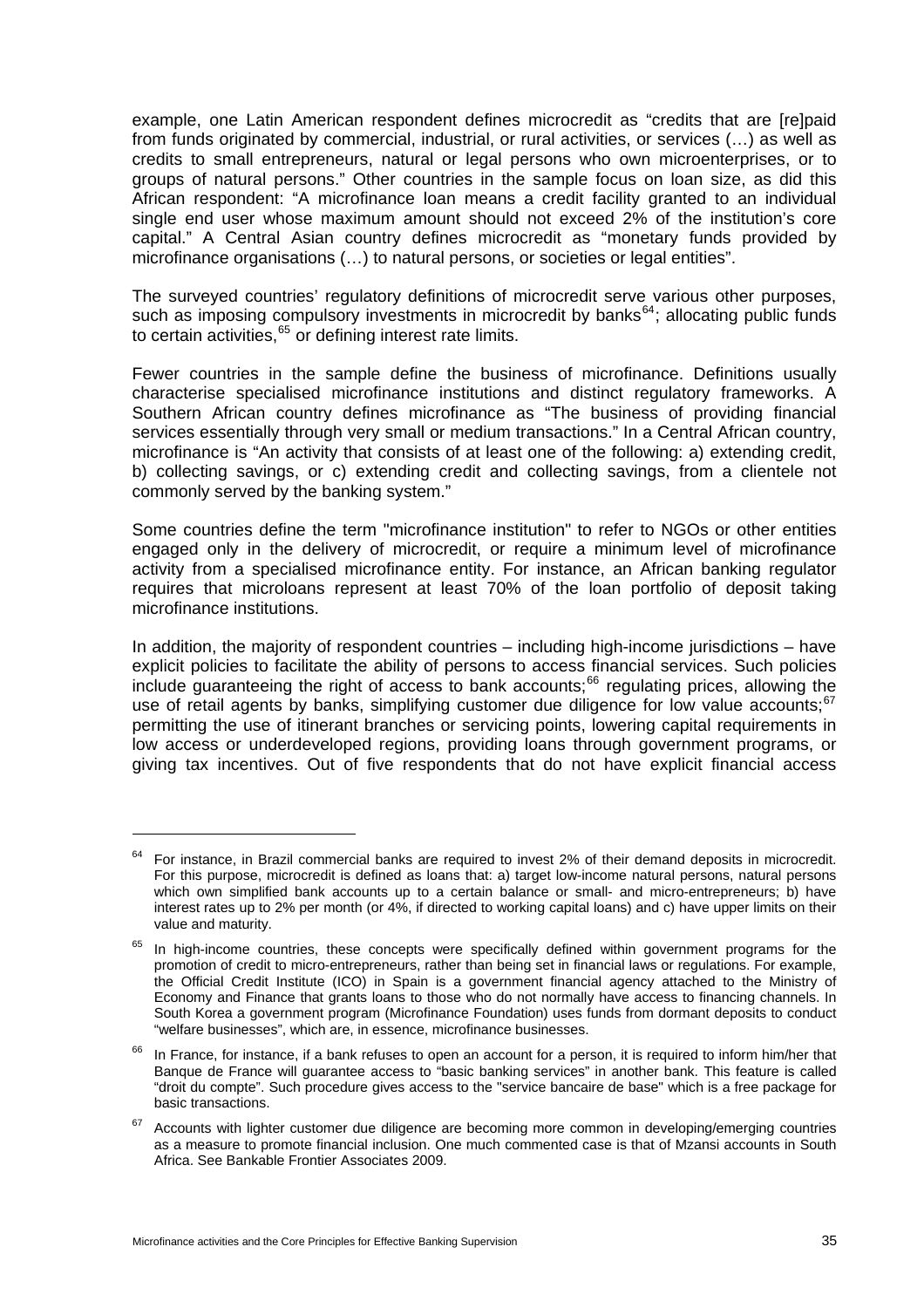policies in place, four are high-income countries that very likely have high levels of financial access already.

Chart 1

**Respondents with explic**i**t policies to promote ability to open bank accounts (out of 27 respondents)** 



## *B. Types of institutions and permissible activities*

The survey revealed that a variety of institutional types engage in microfinance activities. Many of these institutional types are overseen by banking supervisors. In line with their different activities on both sides of the balance sheet, these entities garner different licensing and prudential standards – or may have no oversight at all.

Deposit taking financial institutions that are licensed and supervised are required to be chartered as corporations or financial cooperatives in the large majority of cases in the surveyed countries. One respondent licenses and supervises non-profit organisations as well, allowing them to mobilise deposits.<sup>[68](#page-41-0)</sup> Regulation and supervision mainly falls along institutional versus functional lines; that is, very few of the surveyed countries regulate and supervise microfinance as an activity regardless of institutional type.

## *Banks*

"Banks" include the traditional definition of commercial banks and similar institutions (eg savings banks).<sup>[69](#page-41-1)</sup> Generally speaking, the extent of banks' engagement in microfinance activities varies considerably within and across countries. Commercial banks have been increasingly participating in microlending in particular, which may reflect enhanced

<span id="page-41-0"></span><sup>&</sup>lt;sup>68</sup> In three high-income countries, NGOs receiving government funds for microcredit are scrutinised by government agencies and may be asked to hold a minimum amount of capital, but are not subject to prudential standards.

<span id="page-41-1"></span><sup>&</sup>lt;sup>69</sup> Some high-income countries and two middle-income countries classified cooperatives and microfinance banks under the "banks" category, as their prudential regime is largely identical to banks. Important differences between these regimes are highlighted in this report, whenever applicable.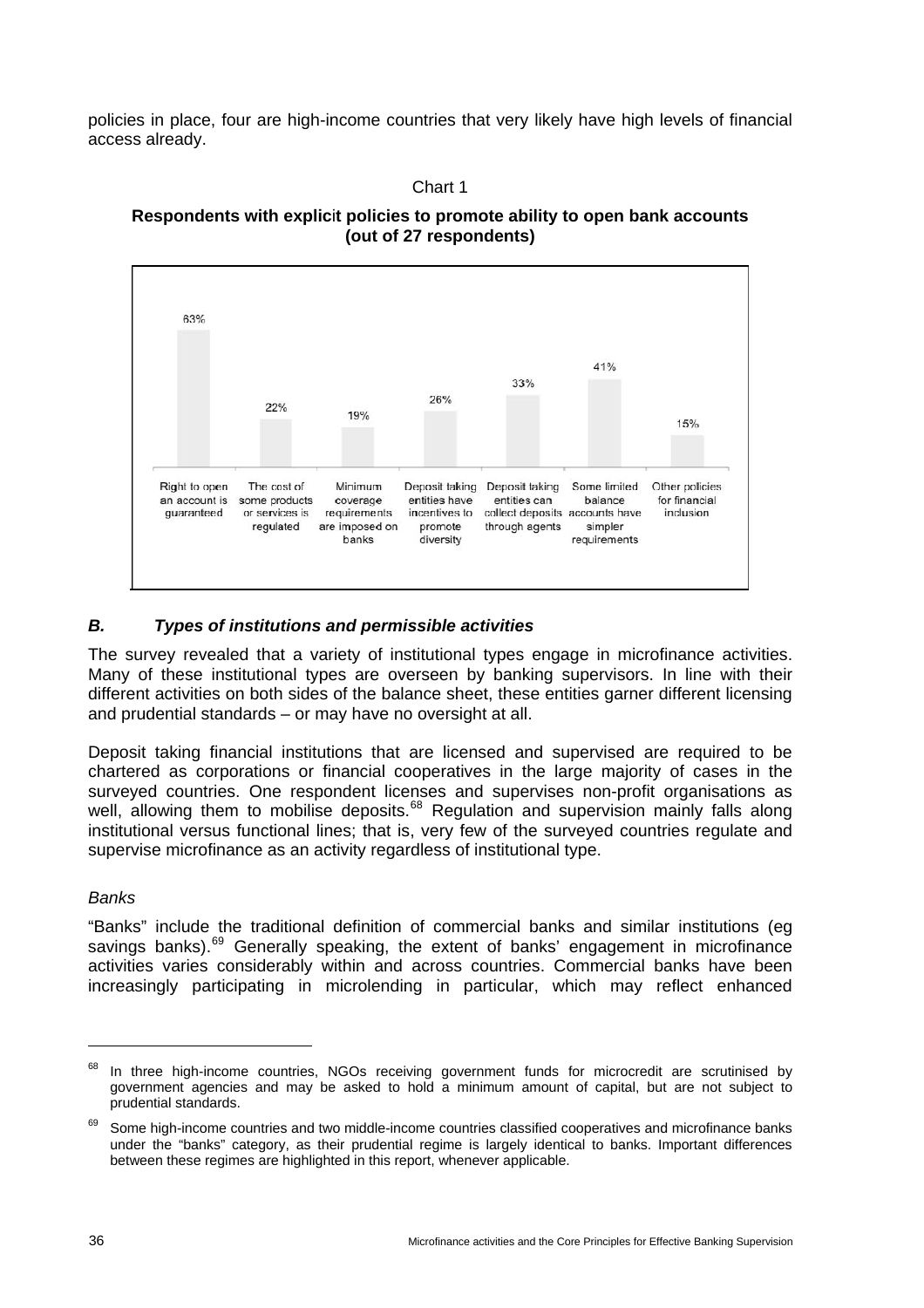competition, social responsibility concerns, government suasion, or a combination. In some countries, it may simply reflect the fact that the bulk of the retail market is low-income.

## *Other deposit taking institutions – ODTIs*

Other institutions besides banks take deposits from the public in virtually all countries. Nineteen respondents<sup>[70](#page-42-0)</sup> reported 58,622 ODTIs, with three of them having particularly high numbers: Indonesia (44,539), Kenya (5,124), and the Philippines (6,000). In the remaining countries, there is an average of 197 ODTIs per jurisdiction. The two high-income countries that provided data on ODTIs (South Korea and Australia<sup>[71](#page-42-1)</sup>) account for only 236 ODTIs combined.

The limited data available were consistent with current assumptions that ODTIs do not hold a significant proportion of total deposits in the financial system in most countries, although exceptions exist, such as Rwanda (10%), Indonesia (10%) and Peru (6%). The relative importance of microfinance may be greater on the lending side. In Nicaragua, the microfinance sector – which is only partially regulated – serves 53% of all borrowers in the financial system.<sup>[72](#page-42-2)</sup>

In most countries where specialised deposit taking microfinance institutions exist they are prudentially regulated and supervised.<sup>[73](#page-42-3)</sup> There is a rich diversity of ODTIs and regulatory frameworks:

## *Cooperatives*

Most countries used the "ODTI" category to report on their cooperative sectors (variously known as credit cooperatives, cooperative banks, building societies, mutual savings and loans associations, etc). Cooperatives that do business with non-members are usually prudentially regulated and supervised, as are cooperatives that lend to and take deposits only from their members (member-only) in high-income countries, regardless of their size. In low- and middle-income countries the regulatory and supervisory regime for member-only cooperatives varies, but tends to fall under a non-prudential regulator. In one country in the sample – Russia – though the law provides for prudential regulation of financial cooperatives, member contributions are not considered as deposits according to the law; therefore cooperatives are not considered as deposit-taking entities.

## *Specialised deposit taking microfinance institutions*

In addition to cooperatives, the category ODTI includes specialised microfinance entities that exist in many jurisdictions (none high-income). In nearly half of the respondent countries the legal and regulatory framework has a specific window for deposit taking institutions other than banks and cooperatives. These institutions offer limited services such as small loans, and low-balance savings and current accounts to low-income individuals and small- or micro-

 $\overline{a}$ 

<span id="page-42-0"></span><sup>&</sup>lt;sup>70</sup> Not all countries provided detailed data on ODTIs. In general, the survey responses did not provide enough information to draw conclusions with regard to the size and amount of deposits held by ODTIs. There are also fewer secondary sources for information on ODTIs than for the banking sector in participating countries.

<span id="page-42-1"></span> $71$  Data on the number of ODTIs in Australia was gathered from the Australian Prudential Regulation Authority website (www.apra.gov.au) and used in combination with data provided for the survey.

<span id="page-42-2"></span> $72$  Vega 2005.

<span id="page-42-3"></span> $73$  An interesting case exists in Indonesia, where 80% of the population of the province of Bali is served by nonprudentially regulated deposit-taking microfinance institutions (BWTP 2009).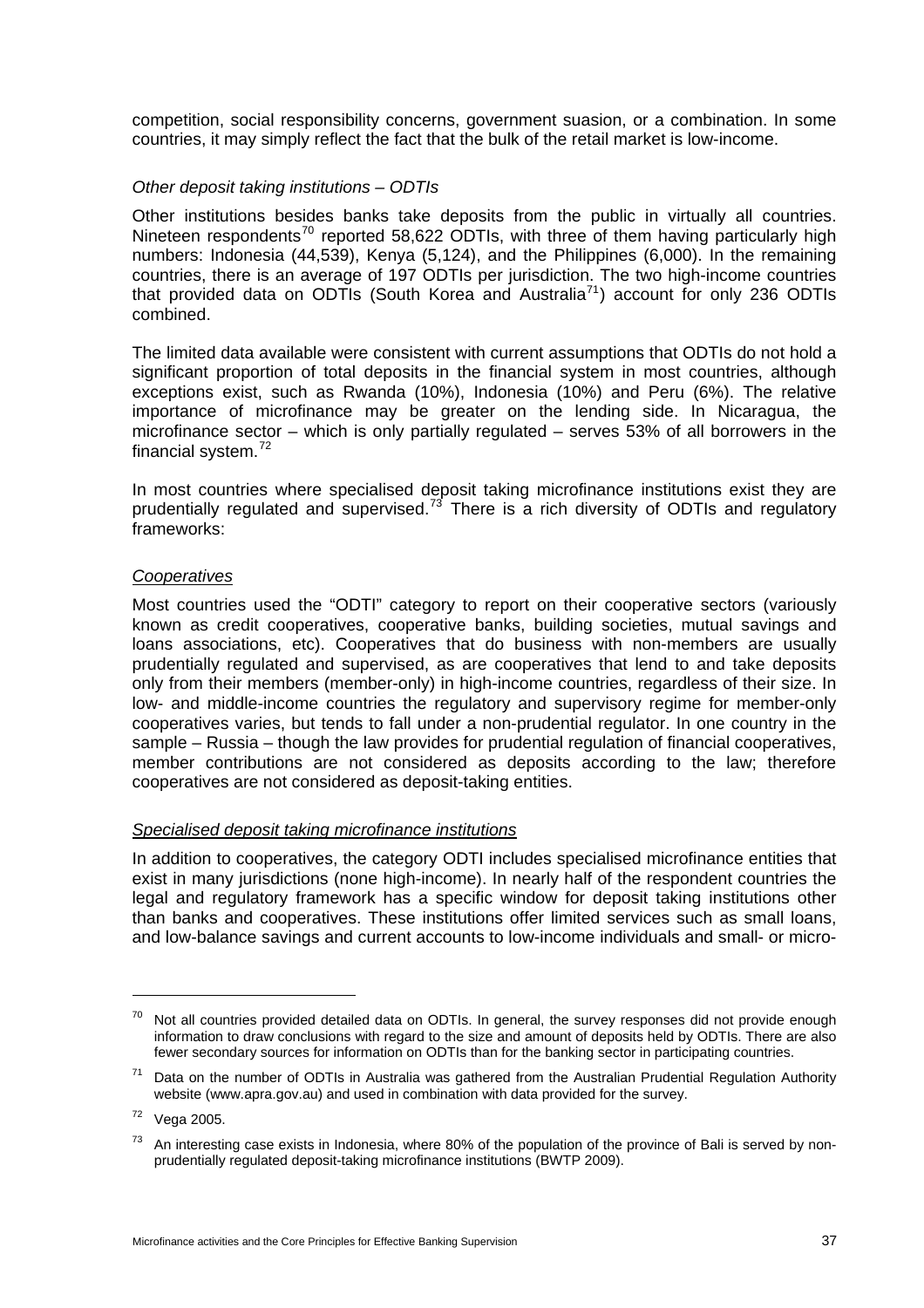businesses.<sup>[74](#page-43-0)</sup> The range of permitted activities varies across countries, but generally they have a more limited scope than commercial banks. Also, they are not commonly subject to geographic limitations that may apply to financial cooperatives in some jurisdictions.

To illustrate how these entities may be defined, a microfinance bank in a South Asian country is defined as a "deposit taking institution regulated separate from commercial banks with different standards for licensing and supervision, whose principal business is to provide microfinancing and related banking services to the poor and underserved segment of the society". In this country, at least 80% of the total portfolio of microfinance banks must consist of loans that do not exceed US\$1,800.

In some instances, tiered regulatory frameworks have been created to facilitate previously unregulated microfinance providers such as NGOs to become regulated participants in the formal financial sector. For example, one Latin American country has different regulatory windows for specialised microfinance entities according to their legal status and type of ownership, including cooperatives. These windows allow for gradual expansion of permitted activities, including deposit taking for more mature institutions.

## *Microcredit Institutions - MCIs***[75](#page-43-1)**

The category "MCIs" represents credit-only microfinance entities specialised in offering loans to low-income individuals and small- or microenterprises and are not allowed to collect deposits.<sup>[76](#page-43-2)</sup> These entities are subject to a wide variation of oversight, ranging from simple registration to prudential supervision. They assume a variety of commercial (eg limited liability or joint stock companies) and non-profit (eg associations, foundations) forms.

## *C. Licensing criteria and procedures*

## *Licensing procedures*

The majority of countries responding to the survey subject at least some of their ODTIs to licensing procedures with a banking authority or the central bank, which can reject the request on the basis of unfulfilled criteria or missing information. In most cases the authority granting the license is also in charge of supervision.<sup>[77](#page-43-3)</sup> Financial cooperatives that do business only with members tend to be licensed or registered by a government agency other than the banking authority or central bank, such as the ministry of finance, labour or cooperatives, and are not normally prudentially supervised.

Fewer countries impose a licensing or authorisation requirement on MCIs. In some, the license is given by a public agency or authority other than the banking authority, central bank or finance ministry, and in two there are no minimum licensing criteria, only simple registration.

<span id="page-43-0"></span><sup>&</sup>lt;sup>74</sup> Some middle-income countries are currently considering regulatory reforms to increase the scope of their specialised microfinance deposit taking entities.

<span id="page-43-1"></span><sup>&</sup>lt;sup>75</sup> Surveyed countries also referenced a host of other unlicensed or unregulated credit-only providers not captured by these survey categories, such as informal moneylenders or pawnbrokers.

<span id="page-43-2"></span> $76$  In many countries the regulations also make clear distinction between consumer credit and microcredit, subjecting them to different prudential rules. Some flexibility is emerging in this regard. For instance, a draft law in France intends to allow MCIs to offer consumer loans.

<span id="page-43-3"></span>In the two high-income countries where the supervisor is not the licensing authority for ODTIs, the two agencies have a formal mechanism to exchange information.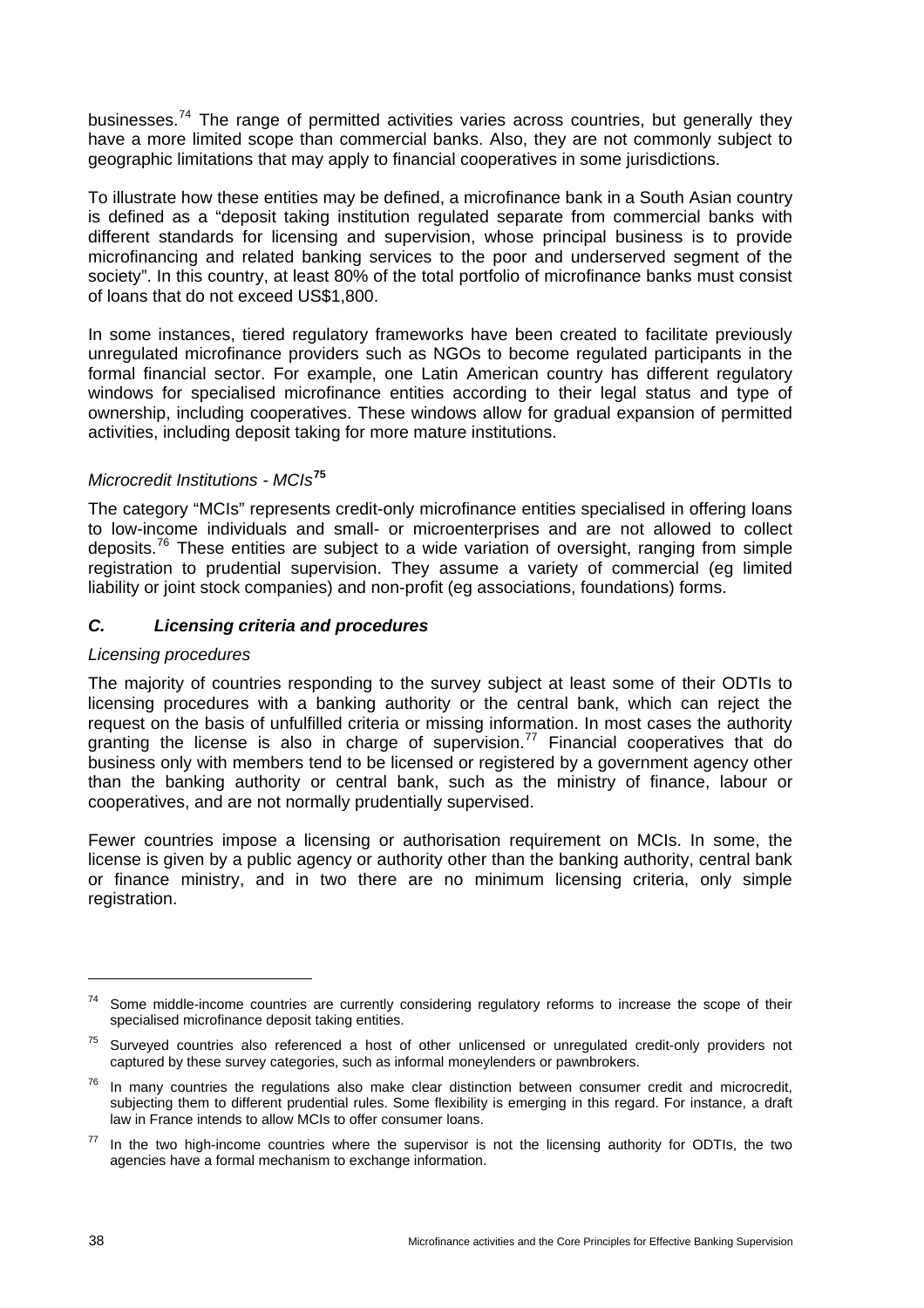## Chart 2

## **Which authority delivers the license/authorisation? (% of respondents - multiple responses possible)**



## *Licensing criteria*

Most licensing authorities in the surveyed countries set clear requirements by which the application is evaluated. Licensing criteria are set in the financial laws or regulations in most countries, for most institutional types. These criteria include initial capital; background checks and professional experience of management; identity, suitability and financial strength of major shareholders; assessment of business plan; and legal, managerial, operational and ownership structure.

#### *Minimum initial capital*

All countries surveyed require minimum initial capital for banks. All but one require minimum capital for ODTIs that are not cooperatively owned. Cooperatives that are subject to prudential regulation – and some that are not – must also comply with initial capital standards. Less than a third of the surveyed countries require minimum capital for MCIs.

The great variety of minimum capital standards and country contexts make cross-country comparison impractical. However, it is worth pointing out some parameters used by the sampled countries to determine minimum requirements. In low- and middle-income countries, minimum capital levels within the same institutional category (including banks) may depend on the location of the institution. For instance, minimum capital for rural banks in Indonesia ranges from US\$50,000 to US\$504,000 according to distance from Jakarta and provincial capitals of Java and Bali. In Argentina, initial capital for financial cooperatives is related to the number of branches and the location of the cooperative. With the exception of South Korea, none of the criteria based on location is found in high-income countries.

ODTIs that are not cooperatives are required to have minimum capital that is roughly half to one-third of that imposed on commercial banks in the surveyed countries. For example, in Mexico, the *sociedades financieras populares* (a type of ODTI) with at least US\$7.5 million in capital operate in a manner similar to banks, while the lowest minimum capital requirement for Mexican commercial banks is US\$11 million.

In the cooperative sector, minimum capital varies mainly due to size (eg assets, deposits) and location, and in all countries it is many times lower than for banks. In Brazil, higher minimum capital applies to cooperatives that are not affiliated with a federation (which is directly overseen by the banking supervisor), than to those that have such affiliation. The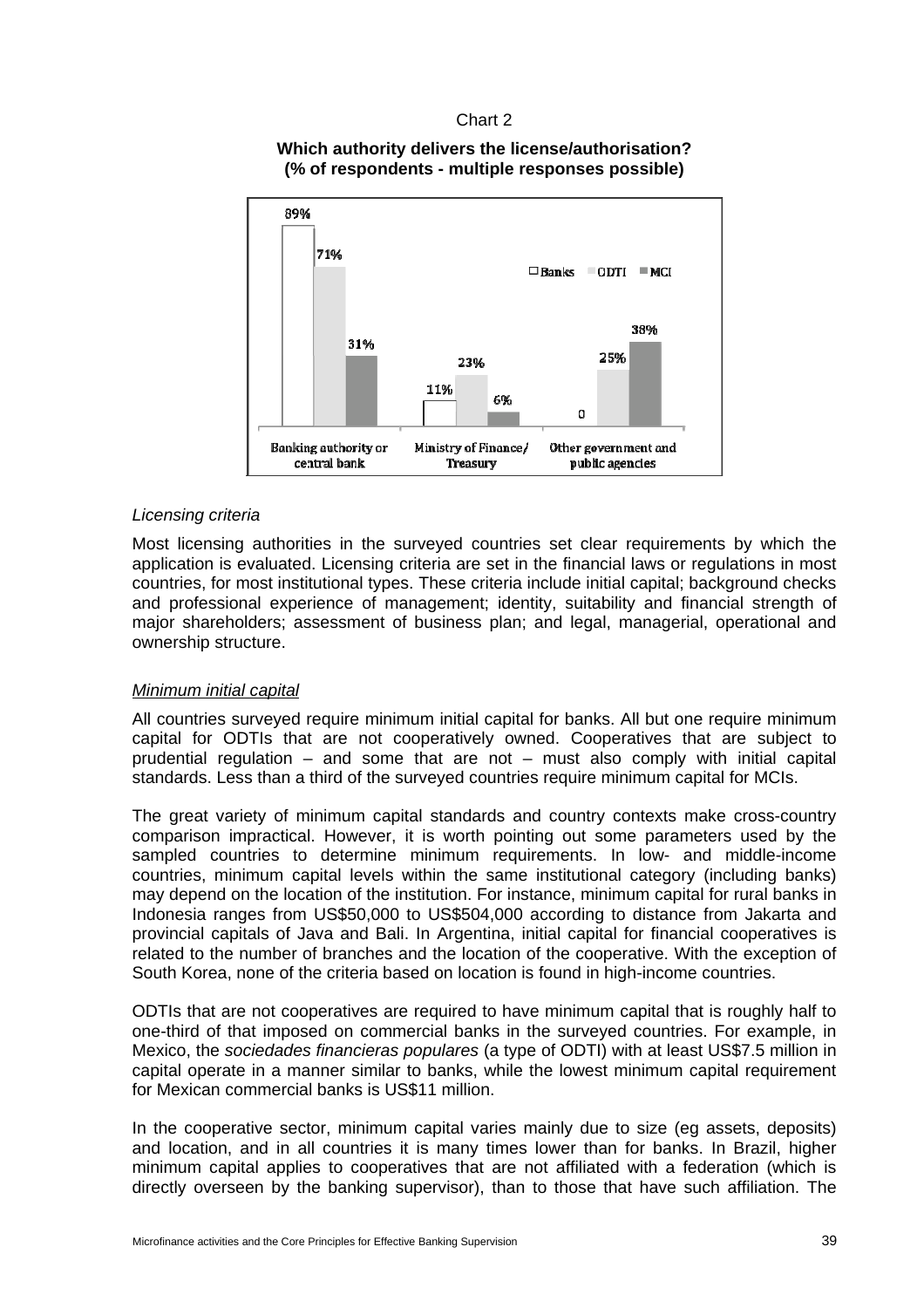Australian supervisor sets the minimum capital for cooperatives and banks on a case-bycase basis.[78](#page-45-0)

Some countries have tiered approaches to capital and other requirements. In Brazil, institutions at each level of the cooperative system are subject to different standards (eg federations of cooperatives must have a higher minimum capital, but lower capital adequacy ratio). Tiered licensing frameworks sometimes give flexibility to the supervisor to decide what type of license to grant (eg regional v. countrywide operations) based on the applicant's: i) capital structure; ii) corporate governance; iii) information technology systems; iv) target clientele; and vi) feasibility study.

#### Table 1

#### **Minimum capital imposed on banks and other depository entities in selected countries (approximate USD values)**

| Country                                                     | <b>Banks</b>                                            | <b>Cooperatives</b>                                                                                                                                                                                                | <b>Non-cooperative ODTIs</b>                                                   |
|-------------------------------------------------------------|---------------------------------------------------------|--------------------------------------------------------------------------------------------------------------------------------------------------------------------------------------------------------------------|--------------------------------------------------------------------------------|
| <b>Brazil</b><br>Upper-middle income,<br><b>BCBS</b> member | \$7,400,000                                             | Federations of Credit Unions: \$25,674<br>Federated Credit Unions: \$1.284<br>Cooperatives of Micro-entrepreneurs: \$4,279<br>Open bond credit cooperatives: \$8,558<br>Non-Federated Credit Cooperatives: \$1,840 | No specific regulation                                                         |
| <b>Honduras</b><br>Lower-middle income                      | \$15,870,000                                            | \$3,700,000                                                                                                                                                                                                        | NGOs (Organizaciones Privadas de<br>Desarrollo Financiero): \$58,000           |
| Indonesia<br>Lower-middle income.<br><b>BCBS</b> member     | Rural Banks:<br>\$50,403 - \$504,032                    | No minimum capital apply                                                                                                                                                                                           | No minimum capital apply                                                       |
| Italy<br>High income, BCBS<br>member                        | \$9,000,000                                             | Mutual Banks: \$3,000,000                                                                                                                                                                                          | No specific regulation                                                         |
| Peru<br>High-middle income                                  | \$7,601,883                                             | Caja Municipal de Ahorro y Credito: \$345,584<br>Caja Municipal de Credito Popular: \$2,038,635<br>Caja Rural de Ahorro y Credito: \$345,584                                                                       | Entidad de Desarrollo a la Pequena y Micro<br>Empresa: \$345,584 - \$3,822,834 |
| Kenya                                                       | \$3,100,000 (being<br>increased to<br>\$13,106 by 2012) | No specific regulation                                                                                                                                                                                             | From \$300,000 to \$800,000                                                    |

## *Other criteria*

Fit and proper requirements apply in most jurisdictions for both banks and ODTIs, including all that have specialised deposit taking microfinance institutions. Banks' and ODTIs' managers must demonstrate absence of previous criminal conviction and professional experience in nearly all countries surveyed. The majority of surveyed countries also require information on the identity and suitability of major shareholders from banks and ODTIs.<sup>[79](#page-45-1)</sup> Most jurisdictions where ODTIs are supervised ask for a business plan during the licensing process, while banks need to present a complete business plan in all countries. Fewer countries require these items from MCIs.

<span id="page-45-0"></span><sup>78</sup> Australian Prudential Regulation Authority (www.apra.gov.au/adi/ADI-authorisation-applications.cfm).

<span id="page-45-1"></span> $79$  A few supervisors in the sample noted that ownership structure and corporate governance are two of the most relevant aspects to be analysed during the licensing process of cooperatives and microfinance institutions.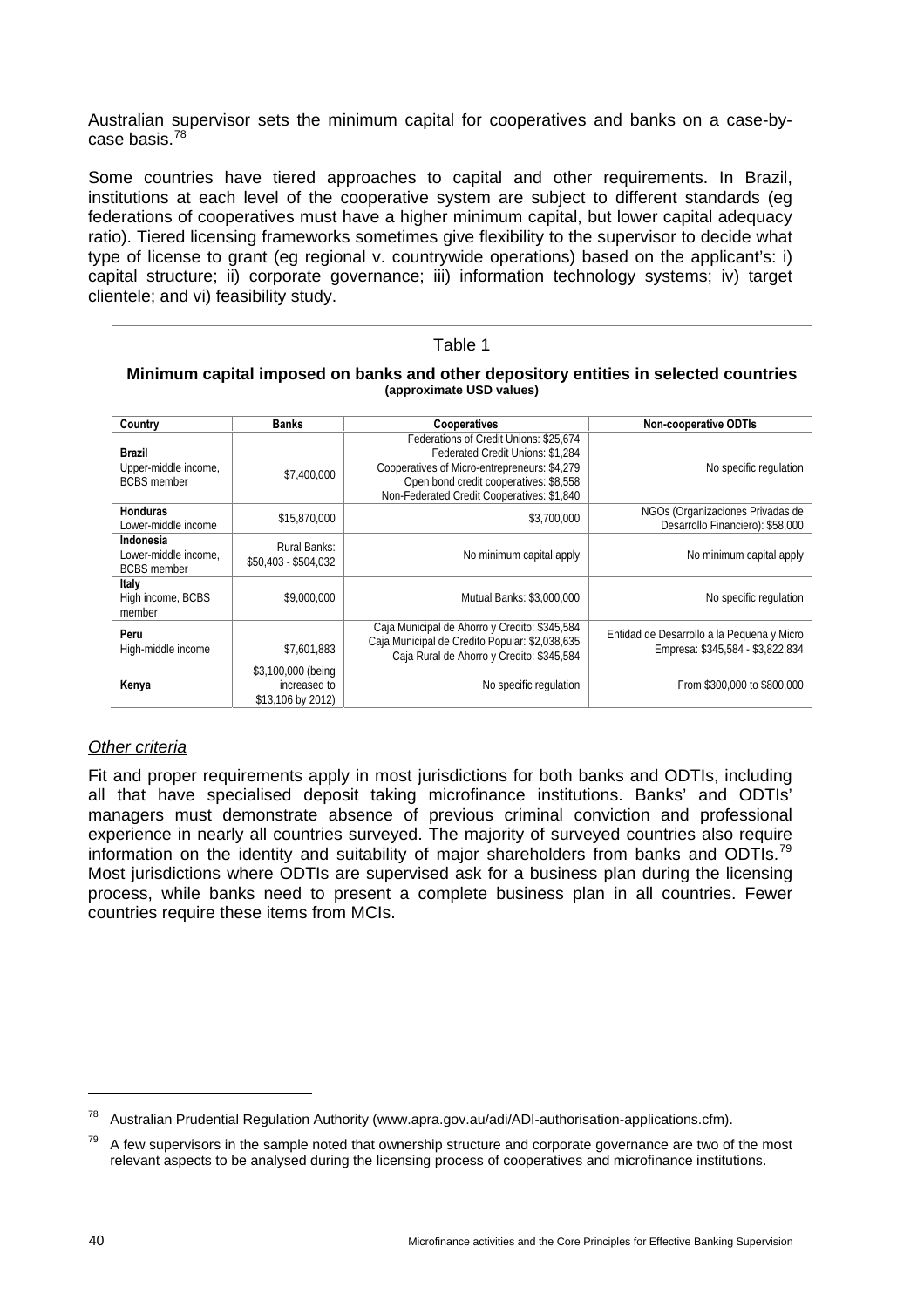## Chart 3



## **Number of respondent countries that set criteria to obtain a license/authorisation or register**

Only a few countries (all middle- and low-income) reported applying explicit exemptions to licensing requirements for non-bank institutions under a certain size, or with limited scope of operations. However, many respondents reported being less strict when analysing applications for smaller non-bank institutions with regard to the completeness and sophistication of the business plan and the evaluation of management. At least three countries have explicit exemptions for small cooperatives, leaving them outside the supervisory purview while larger ones are fully regulated. In Chile, the exemption applies to member-only cooperatives with capital under US\$14 million and in Mexico it applies to member-only cooperatives with assets lower than US\$1.9 million. In South Africa, a cooperative bank with deposits greater than approximately US\$2.6 million is supervised by the banking supervisor; those with deposits between US\$100,000 and US\$2.6 million are subject to delegated supervision, and smaller institutions are exempt.

## *D. Participation in deposit insurance schemes*

ODTIs are permitted to participate in deposit insurance schemes in 13 of 23 jurisdictions which responded to this question. Eight of those countries provide the same coverage as banks, while the other five offer different coverage. Two low- and middle-income countries are currently developing a deposit insurance system for ODTIs. In one country, an insurance scheme exists specifically for non-banks (including cooperatives) that requires faster reimbursement of funds than the bank deposit insurance scheme. In another example, second tier cooperatives (that is, cooperatives of cooperatives) are required to set aside funds to guarantee deposits of their members; each cooperative system's coverage is different.

## <span id="page-46-0"></span>**2. Arrangements for ongoing supervision and supervisory tools**

## *A. Objectives and powers of supervisors*

According to the survey, there is a fair level of clarity and transparency concerning responsibilities and objectives of different supervisors charged with microfinance supervision. However, when carrying out their responsibilities, agencies involved in the supervisory process other than the banking supervisor may lack adequate resources and expertise,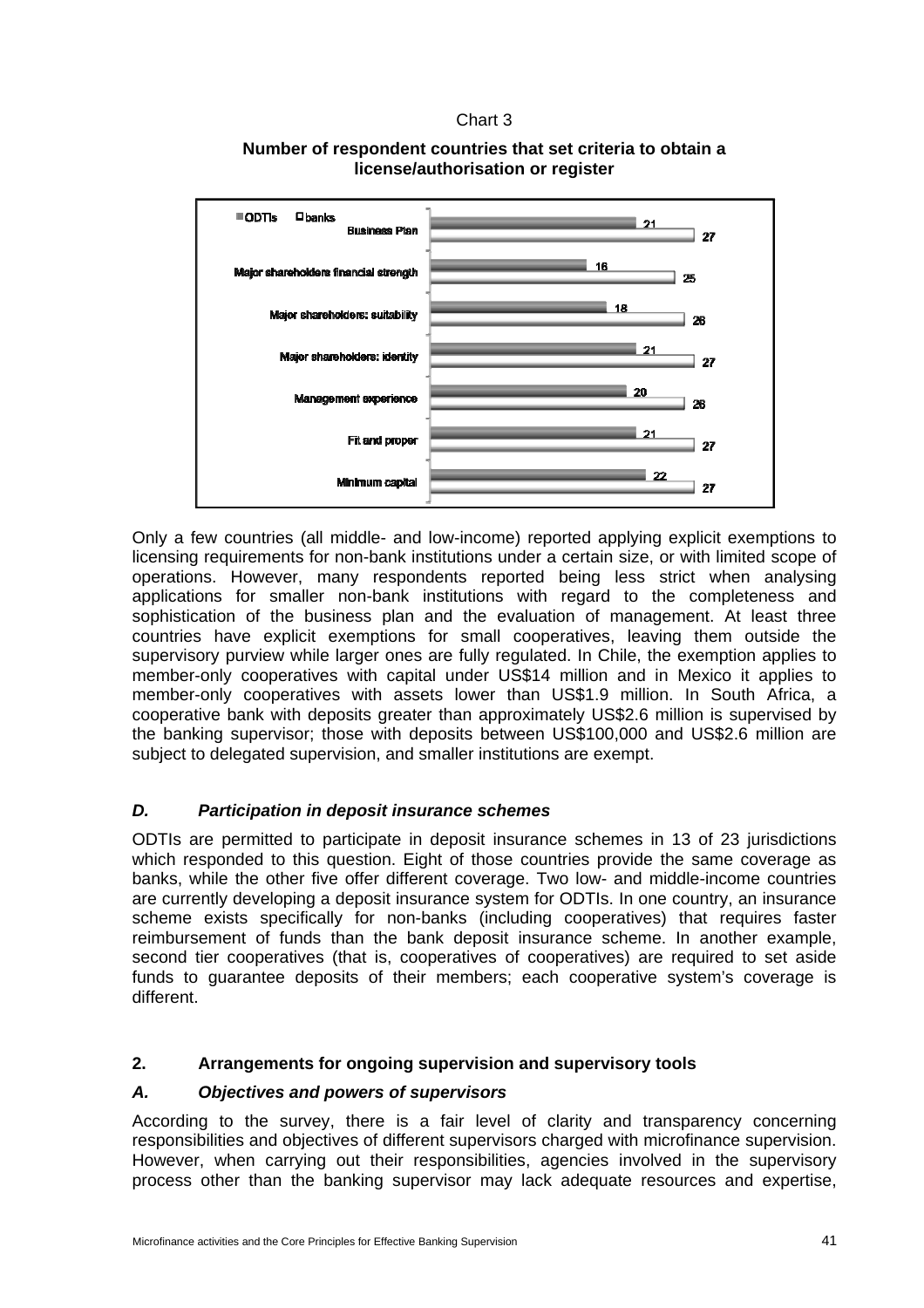sound governance, operational independence and remedial powers to deal with problem institutions or system-wide crisis. Some respondents note that, given the rapid pace of development in the microfinance industry and the entry of banks into this market, their laws and regulations may be not updated as timely as necessary.

When more than one agency is involved in the supervisory process, survey responses indicated common deficiencies in coordination, cooperation and systems for information sharing among different microfinance supervisors. In some middle- and low-income jurisdictions, supervisors report lack of authority to gather information on non-depository entities or depository institutions overseen by another agency, particularly in the cooperative sector, where the supervisory arrangement is more fragmented.

## *B. Supervisory approach*

The separation of responsibilities and objectives of different agencies involved in supervision of microfinance institutions varies by institutional types, in the large majority of countries surveyed. For instance, in a given country supervision of financial cooperatives may be beyond the resources of the supervisor, while microcredit entities could be supervised by the banking supervisor. Some countries, including three high-income countries, have explicit exemptions from supervision or lighter oversight for licensed financial institutions with low level of risk, mainly based on their size (ie assets, deposits, clients). Overall, there is mixed recognition among supervisors in the sample that allocation of scarce resources should take into account the relative risks posed by small institutions and the different tools available to mitigate those risks.

Most of the sampled countries license and supervise at least some of their ODTIs. In over 90% of cases, licensing and prudential supervision of ODTIs is conducted by a banking supervisor. Different approaches are common in middle- and low-income countries, where some groups of depository entities, particularly cooperatives, may be out of reach of any prudential regulator/supervisor. In one country the banking supervisor registers and regulates cooperatives while not conducting prudential supervision. Five respondents informed that MCIs are prudentially supervised by a banking authority. All of them are middle- or lowincome countries that have created special regulatory windows for this type of institution.

Nearly half of the respondent countries in the sample that have ODTIs and/or MCIs (all lowand middle-income countries) have specialised teams for supervising microfinance. In most, this is a relatively new development emanating mainly from regulatory reforms that created specialised windows for microfinance institutions. Only two supervise microfinance as a business line that cuts across different types of institutions including commercial banks, as opposed to a specialised activity of microfinance institutions. Specialised supervision may focus on, for example: (a) evaluating microfinance lending policies and procedures; (b) reviewing the adequacy and effectiveness of the management information system for microfinance operations; (c) evaluating credit and operational risks and verifying compliance with regulations; or (d) reviewing audit and internal controls of microfinance operations.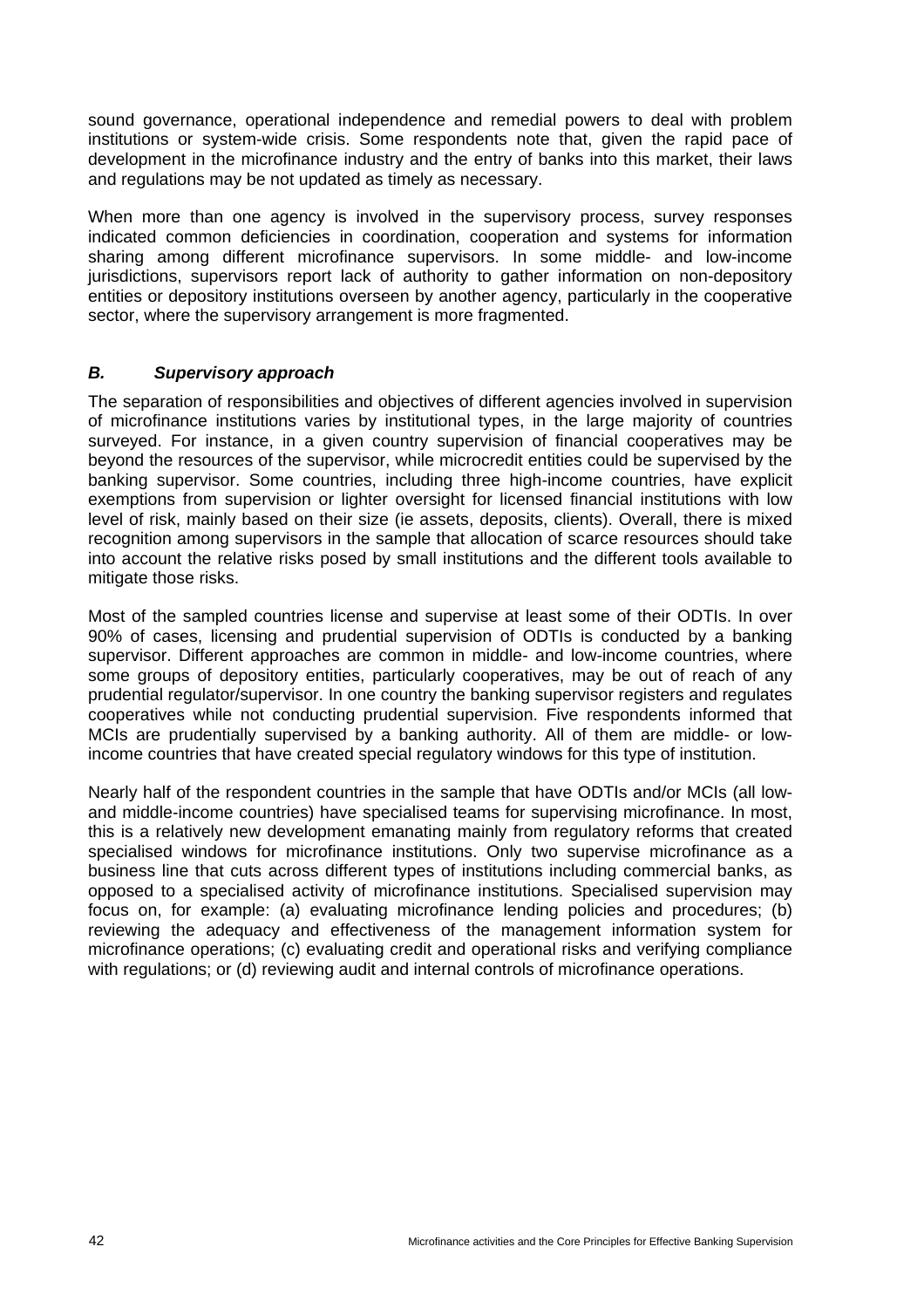Chart 4

## **Supervisors of Banks, ODTIs and MCIs (% of respondents)**



While the supervisor in all countries has the authority to do on-site inspections in banks, not all are authorised to examine ODTIs<sup>[80](#page-48-0)</sup> and MCIs. Except for those countries with a specialised microfinance unit, supervisory processes and techniques are largely identical to those used for monitoring banks.

# Table 2

## **Authority to conduct onsite inspections (number of respondents)**

| In Banks (out of 27 respondents) | 27 |
|----------------------------------|----|
| In ODTIs (out of 24 respondents) | 20 |
| In MCIs (out of 16 respondents)  |    |

Only seven (26%) supervisory authorities are explicitly allowed to delegate supervisory roles to another entity. None of them are high-income countries. This reflects an emerging arrangement for dealing with the burden of supervising large numbers of small institutions such as financial cooperatives. For example, such delegated or auxiliary supervision arrangements can be found in Brazil and is currently being implemented in Mexico. $^{81}$  $^{81}$  $^{81}$  where the banking supervisor holds responsibility for overseeing all financial cooperatives (except those under a certain size in Mexico that are explicitly exempted from licensing and supervision), but only directly supervises a few (second tier cooperatives). Auxiliary supervisors are responsible for monitoring the larger group and regularly disclosing the financial and managerial information of all entities that they monitor.

<span id="page-48-0"></span><sup>&</sup>lt;sup>80</sup> This excludes jurisdictions where certain types of deposit taking institutions such as cooperatives are not supervised at all.

<span id="page-48-1"></span> $81$  It should be noted that neither supervisor has authorisation to delegate entirely their supervisory responsibility. Supervisors are still fully liable for the prudential soundness of these institutions.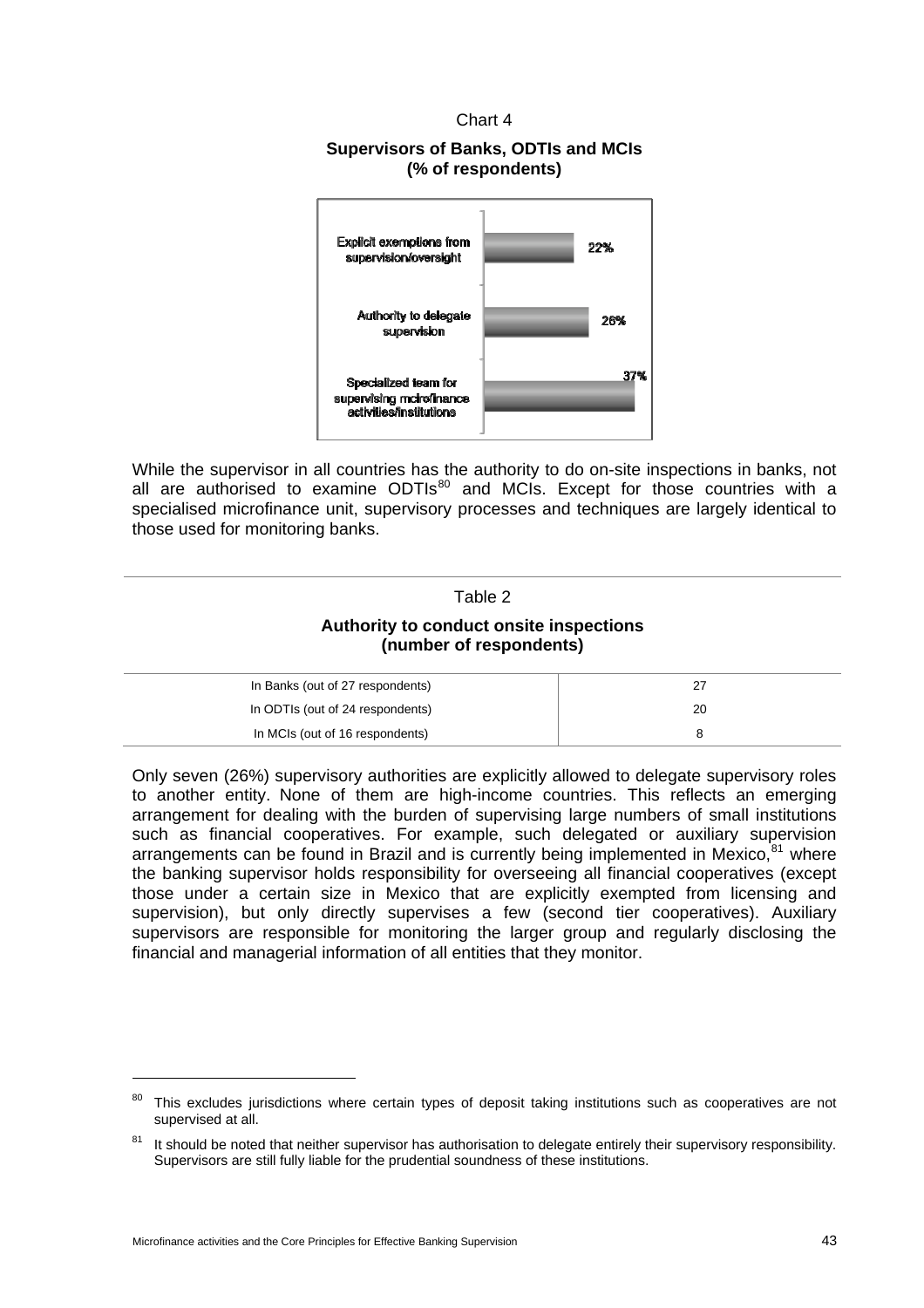## *C. Supervisory reporting*

Those jurisdictions that prudentially supervise ODTIs conduct off-site monitoring using data from prudential reports, statistical returns and publicly available information. Supervisors are less strict with reporting requirements for ODTIs and MCIs in comparison with banks. While all supervisors in the sample require financial statements (balance sheet, profit and loss statement) from banks, 21 (out of 24 that have ODTIs) require them from ODTIs and only a few require them from MCIs. Frequency of reporting is significantly lower for MCIs, but in most jurisdictions it is only slightly lower for ODTIs, compared to banks. Reports such as funding structure and problem assets are required in fewer jurisdictions for all institutional categories.

| Table 3                                                  |                             |                       |                          |
|----------------------------------------------------------|-----------------------------|-----------------------|--------------------------|
| <b>Reporting requirements</b><br>(number of respondents) |                             |                       |                          |
|                                                          | <b>Financial Statements</b> | <b>Problem assets</b> | <b>Funding structure</b> |
| Banks (out of 27 respondents)                            | 27                          | 23                    | 21                       |
| ODTIs (out of 24 respondents)                            | 21                          | 15                    | 14                       |
| MCI (out of 16 respondents)                              |                             | 5                     | 5                        |

## *D. Corrective and remedial powers*

The majority of supervisors reported having authority to use a range of corrective and remedial tools over banks and ODTIs. The most common are fines related to noncompliance with prudential rules. One respondent also reported having the power to restrict the ability of federations of cooperatives to take new members during the implementation of a correction/restoration plan. Another has the power to remove shareholders from institutions and sell their shares. Likewise, most supervisors have authority to impose administrative sanctions and apply for criminal sanctions in a range of circumstances, for both banks and ODTIs.

The survey results suggest there is less clarity concerning circumstances that justify such measures in the case of ODTIs, particularly the cooperative sector, compared to banks. Corrective and remedial powers, including the authority to impose administrative sanctions, are less evident for MCIs.

#### Table 4

## **Remedial and corrective powers available to the supervisor (number of respondents)**

|                                                        | <b>Banks</b><br>27 respondents | <b>ODTIS</b><br>24 respondents | <b>MCIs</b><br>16 respondents |
|--------------------------------------------------------|--------------------------------|--------------------------------|-------------------------------|
| Require the institution to take prompt remedial action | 27                             |                                |                               |
| Restrict the current activities of the institution     | 26                             | 21                             | 8                             |
| Remove or restrict the powers of the management        | 26                             | 20                             |                               |
| Provide for the interim management of the institution  | 24                             | 20                             | 6                             |
| Impose sanctions on the institution                    | 26                             | 21                             |                               |
| Fine                                                   | 26                             | 21                             |                               |
| Remove the license or authorisation                    | 26                             | 20                             |                               |
| Impose sanctions on management                         | 25                             | 20                             |                               |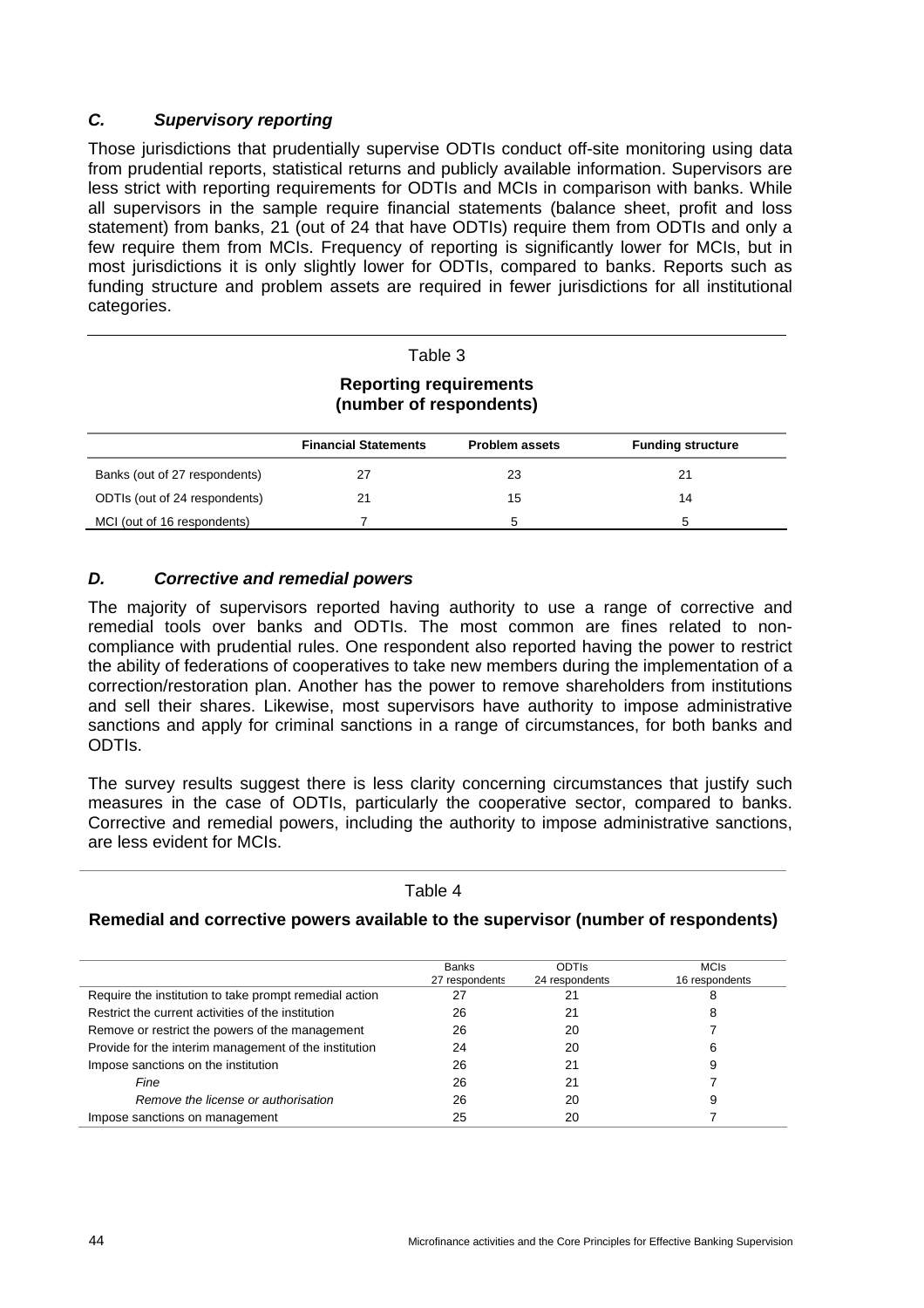## *E. Accounting and disclosure*

In the large majority of jurisdictions, banks are required to publish annual financial statements, mostly according to internationally recognised standards such as the International Financial Reporting Standards (IFRS), and have these statements audited in accordance with internationally accepted practices and standards. ODTIs are subject to the same requirements in most surveyed countries. The use of local chart of accounts is more common for ODTIs than for banks.

## <span id="page-50-0"></span>**3. Risk management**

## *A. Risk management process*

Most supervisors in the surveyed countries require banks and ODTIs to establish a risk management process, although ODTI supervisors do so less often than banking supervisors. The emphasis is on general risk management, and credit, market and operational risks. Similar to banks, ODTIs are, in most countries, required to have a risk management strategy approved by the board; policies and processes for risk-taking; risk evaluation; and monitoring and control function, with duties clearly segregated from risk taking, internal audit and compliance functions. Where risk management processes are required, a plan for this area must be provided as part of the licensing procedures with the caveat that some countries are less strict in the evaluation of these plans for small entities. Mexico has a tiered approach to regulating risk management: only more complex institutions need to have a risk committee and monitor market risk. Another middle-income country (not a Basel Committee member) has set explicitly lower requirements for risk management in microfinance institutions, based on their exposure to low-income clients. MCIs are not regulated in the same level as banks and ODTIs.



Chart 5

**Requirements on risk management strategy, policies and processes (% of respondents)**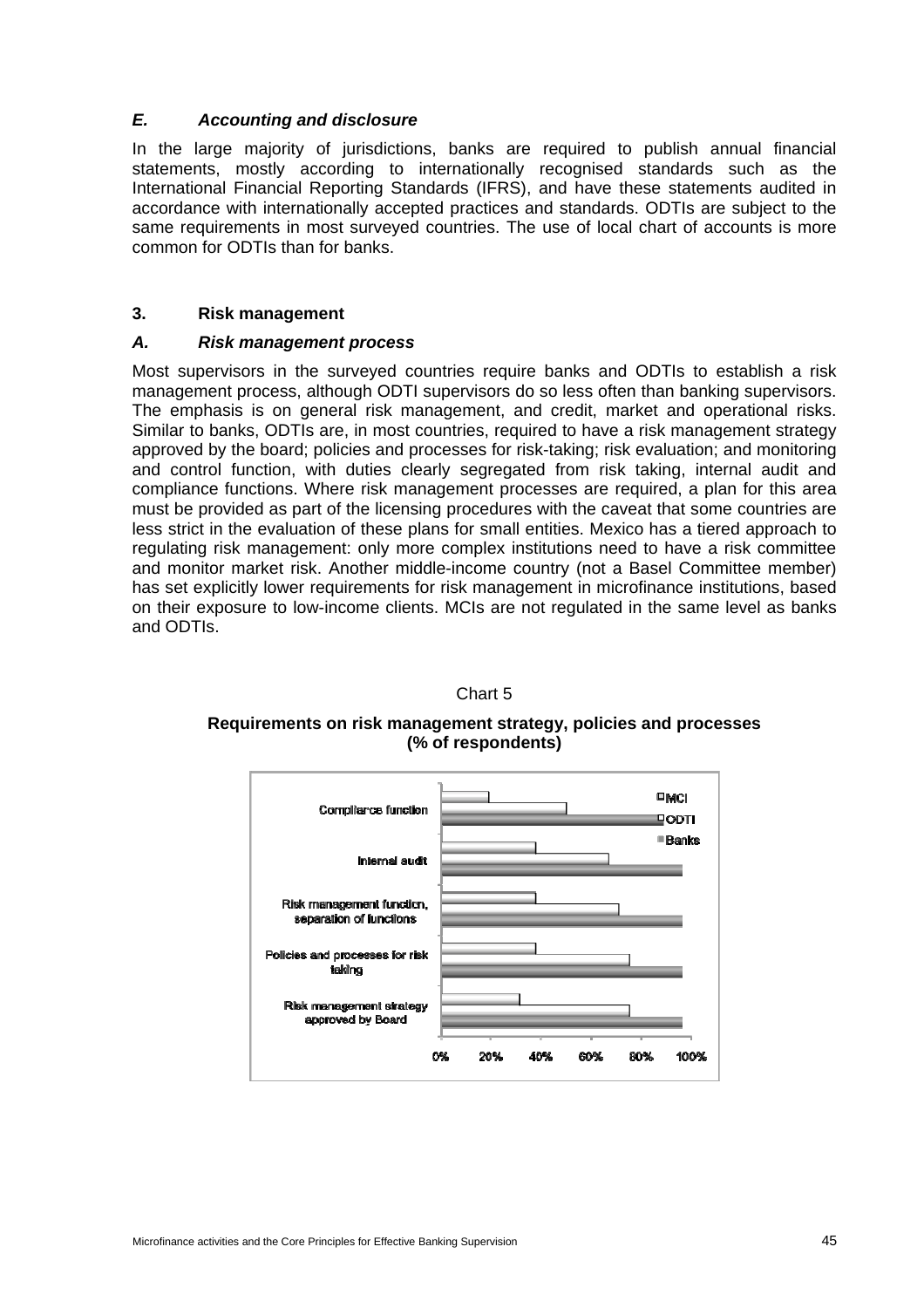





## *B. Credit risk*

The complexity and distinctive features of microlending, especially the decentralised lending process, raise important risk management issues for microfinance activities and institutions. For example, according to the available literature, fraud in microlending (eg creation of phantom borrowers and misappropriation of payments) occurs primarily at the level of the loan officer, which is with decentralised lending methodologies.<sup>[82](#page-51-0)</sup>

While most countries require regulated ODTIs and banks to adopt and maintain policies for the approval of new credit exposures or the renewal and refinancing of existing exposures, very few (all low- and middle-income countries) have differentiated requirements for microfinance loans, credit administration policies and loan documentation. Even less common are specific rules for microlending in credit cooperatives.

## *Lending methodology*

Unsecured lending is permitted in most surveyed jurisdictions to all institutional types, although regulations do not usually distinguish clearly between secured and unsecured lending, or provide explicit rules covering unsecured microlending. As a result, microloans may fall under general unsecured lending rules requiring higher provisioning regardless of the underwriting standards, or limitations for individual or aggregate exposures. $83$  In one jurisdiction, unsecured loans in banks cannot be larger than US\$6,250 to a single person. In another, unsecured lending is limited to 30% of the regulatory capital of any institution. Another country limits a bank's unsecured lending to 50% of its total capital. Most countries also do not specify in their regulation the types of guarantees and securities needed to

<span id="page-51-0"></span><sup>82</sup> Jansson et al 2004

<span id="page-51-1"></span><sup>&</sup>lt;sup>83</sup> In the context of Basel II, unsecured lending may always produce higher loss given default (LGD) according to some Basel Committee member countries that participated in the survey.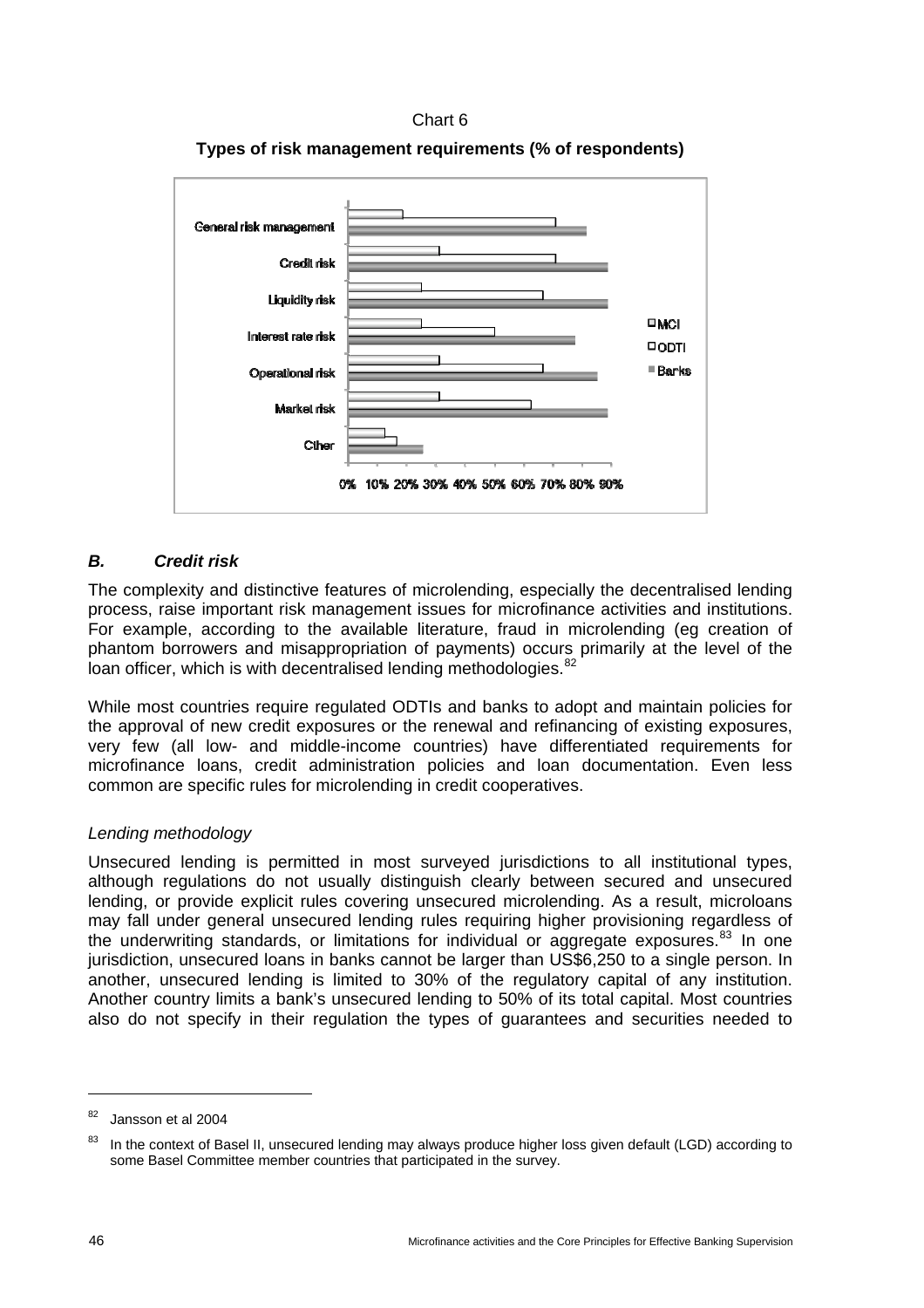qualify a loan as secured for provisioning purposes, regardless of the institutional type. This leaves a good amount of supervisory discretion over underwriting methods.

Microcredit can be based on a group lending model (also known as village banking or solidarity groups), a methodology usually employed for very poor clients. Eight countries in the sample – all of them low- and middle-income – have regulatory provisions for group microcredit methodologies applied by banks, ODTIs and MCIs. In such cases, existing lending limits are either not applicable or higher than for individual loans. A few countries have developed supervisory programs that deal specifically with group lending. In one Asian country, for instance, supervisors evaluate the incentives and the performance of loan officers using different parameters for individual and group lending methodologies.

Most reporting countries do not impose regulations for banks, ODTIs and MCIs prohibiting extensions of credit to persons without commercial and tax registration, accounting and financial statements or those not up to date with tax contributions. Where they do exist, such restrictions are more common for banks. On the other hand, one country reported having an explicit exemption from such prohibitions for microcredit loans.

#### *Loan classification*

Regulations usually outline criteria for classifying loans in banks, ODTIs and MCIs, although microcredit is a separate asset class in only a few jurisdictions (none high-income). In the vast majority (78%) of sampled countries loan classification rules apply equally to conventional retail loans and microcredit, for all institutional types. Most jurisdictions that have specific rules for classifying microcredit use the criteria to determine provisions and credit impairment.

#### *Provisions and reserves*

Where there is special treatment of microcredit, provisioning usually starts earlier than conventional retail lending and migrates faster to higher risk levels. Microcredit also is considered overdue earlier in jurisdictions that have specialised microlending regulation. Some jurisdictions surveyed require a minimum level of provisioning for performing microloans as well. At the other end of the spectrum, only a few surveyed countries (20% of 25 respondents) recognise alternative underwriting methodologies typical of microfinance that may receive favourable treatment for provisioning purposes.

An example of specialised microfinance treatment is provided by an African country, where the regulation establishes five risk levels for bank loans. The three highest levels are provisioned at 20%, 50% and 100%. Comparatively, the ODTIs in this jurisdiction classify microloans according to days in arrears only, eg 30-89 days, 90-179 days, and 180 or more days. Provisions are set for each category at 25%, 50%, 100%, respectively. Another African country uses a stricter schedule from that applicable to banks.

#### *Large exposure limits*

The limited information provided by the survey on exposure or concentration limits suggest the presence of stricter rules for ODTIs than for banks. In one country (low-income), loans to a single borrower at a specialised microfinance institution cannot exceed 10% of the core capital, while the limit is 25% in commercial banks. In a middle-income country, microfinance institutions can lend up to 30% of the loan portfolio to a single borrower, while there is no such limit for banks.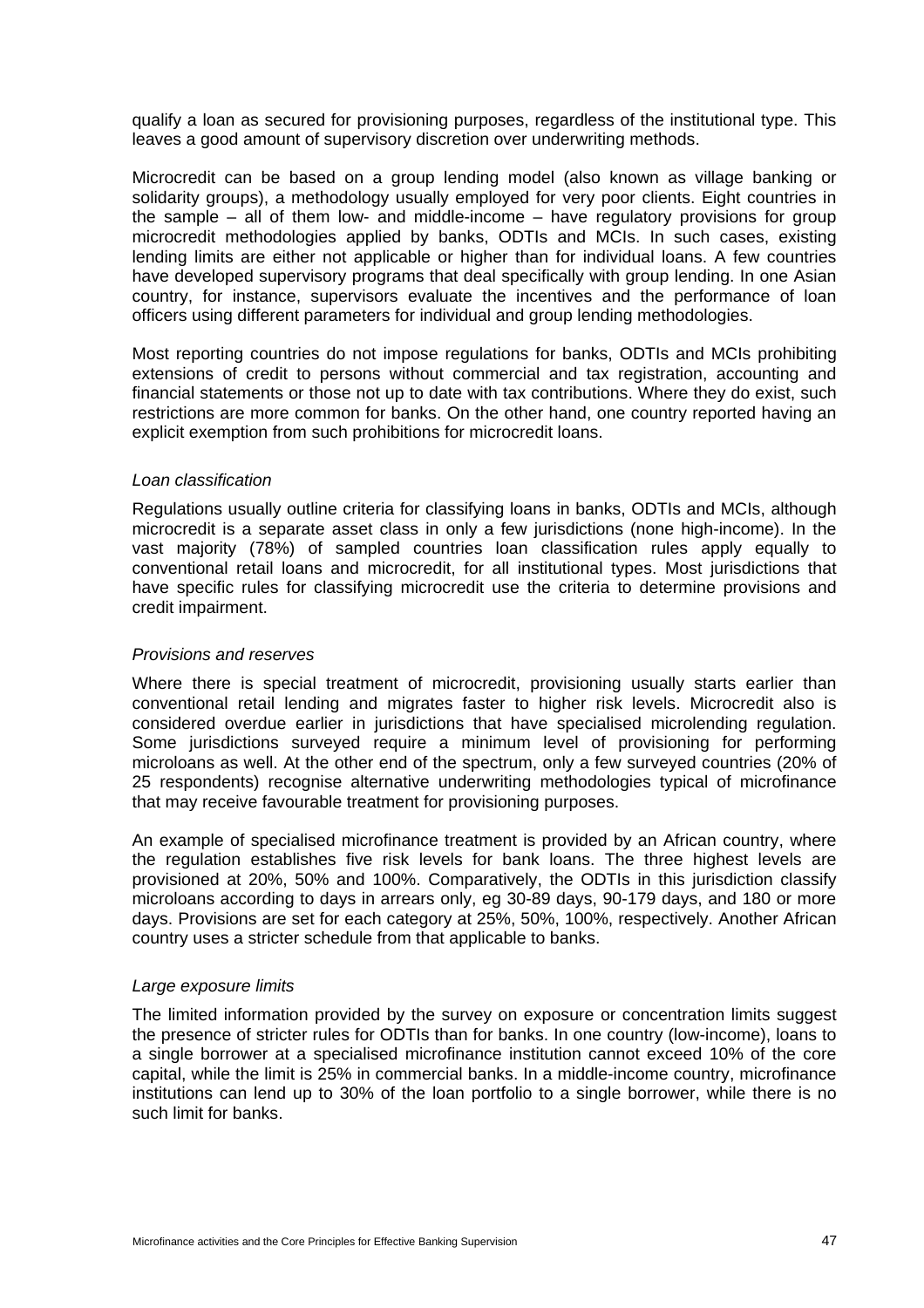## Chart 7

## **Respondents that require provisions to be raised earlier/sooner when microcredit falls in arrears than in the case of banks' conventional retail loans (% of 27 respondents)**



## *C. Operational risk*

## *Operational risk management*

All but one surveyed country require banks to have risk management policies and processes to identify, assess, monitor and mitigate operational risk. Such requirements might be set in regulations regarding internal controls, governance, internal auditing. The same rules apply to ODTIs in 64% of the surveyed jurisdictions where they are supervised. Only one country reported having specific rules dealing with operational risk in microfinance institutions. In another, specific operational risks of microfinance are recognised not in the regulations, but in the supervision manual.

#### Table 5

## **Operational risk management requirements (number of respondents)**

|                               | Does the regulation require specific<br>risk management policies for<br>operational risk? | If so, are they specifically tailored<br>to microfinance operations and<br>techniques? |
|-------------------------------|-------------------------------------------------------------------------------------------|----------------------------------------------------------------------------------------|
|                               | Yes                                                                                       | Yes                                                                                    |
| Banks (out of 27 respondents) | 26                                                                                        |                                                                                        |
| ODTIs (out of 24 respondents) | 14                                                                                        |                                                                                        |
| MCIs (out of 16 respondents)  | 3                                                                                         |                                                                                        |

## *Outsourcing*

Many jurisdictions, including high-income countries with little microfinance activity, have explicit regulatory permission – or do not prohibit – financial institutions to outsource activities such as collecting deposits, to non-bank retail agents. In Australia, for instance, the *Anti-Money Laundering and Counter-Terrorism Financing Act 2006* allows entities to outsource some functions, such as customer identification, to third party agents. However, the entity retains responsibility for compliance with the Act. The most commonly permitted outsourced activities among the countries in the sample are verifying customer identity, collecting client documentation, and receiving loan applications. Permissions are mostly for banks and some types of ODTIs, while there is usually no specific regulation for MCIs and cooperatives.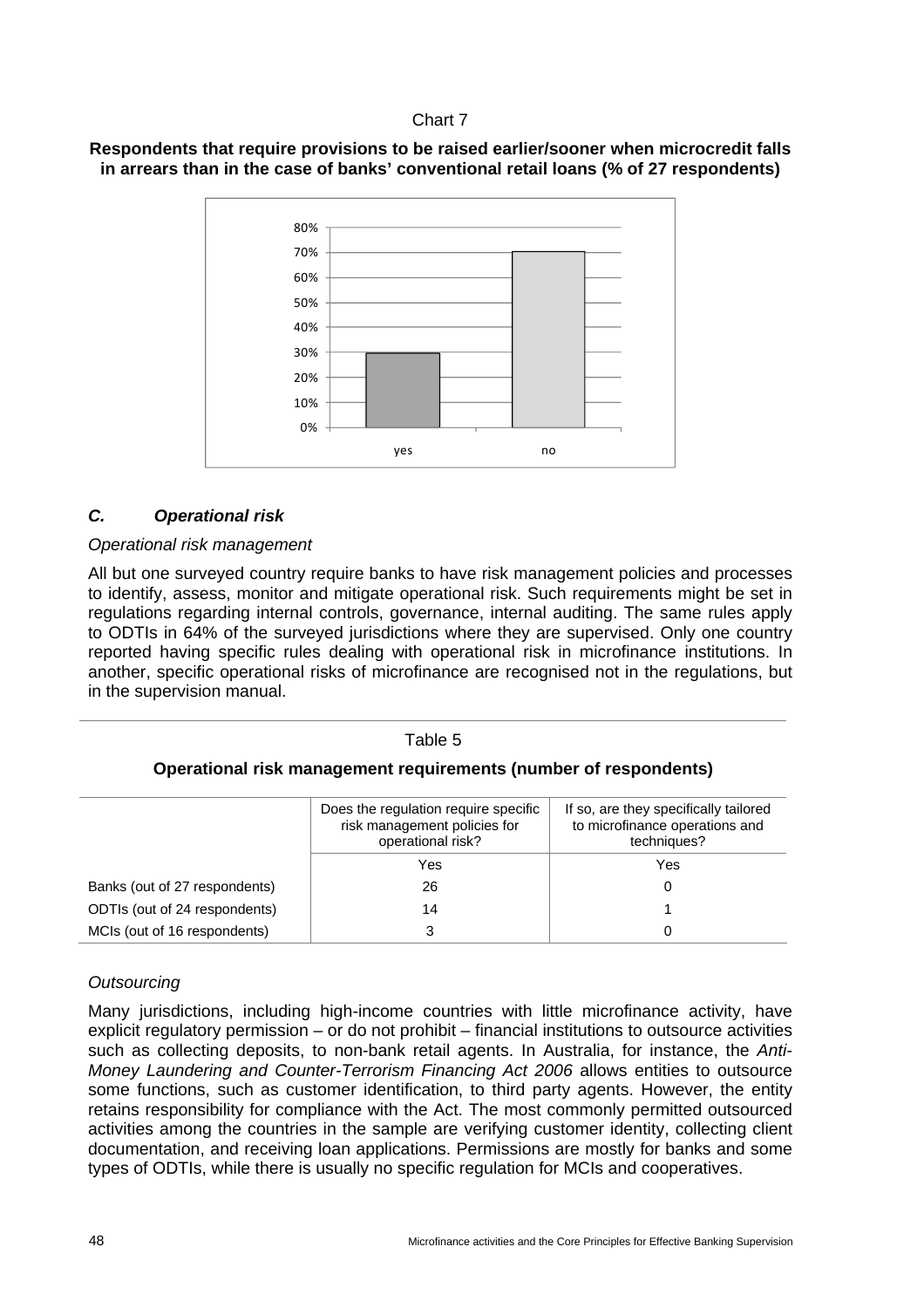Outsourcing by ODTIs is broadly covered by the framework for operational risk management, which is not usually tailored to the use of retail agents. Banks in most jurisdictions are explicitly required to comply with a range of minimum standards for outsourcing, including those involving cash-handling by third parties. All high-income countries and most Basel Committee members apply specific outsourcing principles for banks and prudentially supervised cooperatives, but the framework for ODTIs is less clear in low- and middleincome countries. Moreover, the supervisor has access to outsourced institutions for oversight purposes in most jurisdictions.

#### Chart 8

## **Activities that can be outsourced to retail agents (% of respondents)**



## *D. Liquidity risk[84](#page-54-0)*

Many surveyed countries apply the same liquidity risk management regulation to banks and ODTIs. Most supervisors require covered ODTIs to have a liquidity management strategy and may also require contingency plans for handling liquidity disruptions, and set and regularly review limits on the size of its cash flow mismatches for foreign currencies. In a few cases the rules were specially designed for microfinance institutions or microfinance operations. There are often no provisions for diversification of funding sources for ODTIs, or even banks in some countries.

<span id="page-54-0"></span><sup>&</sup>lt;sup>84</sup> In addition to information from the survey results, this section draws primarily from Brom 2009.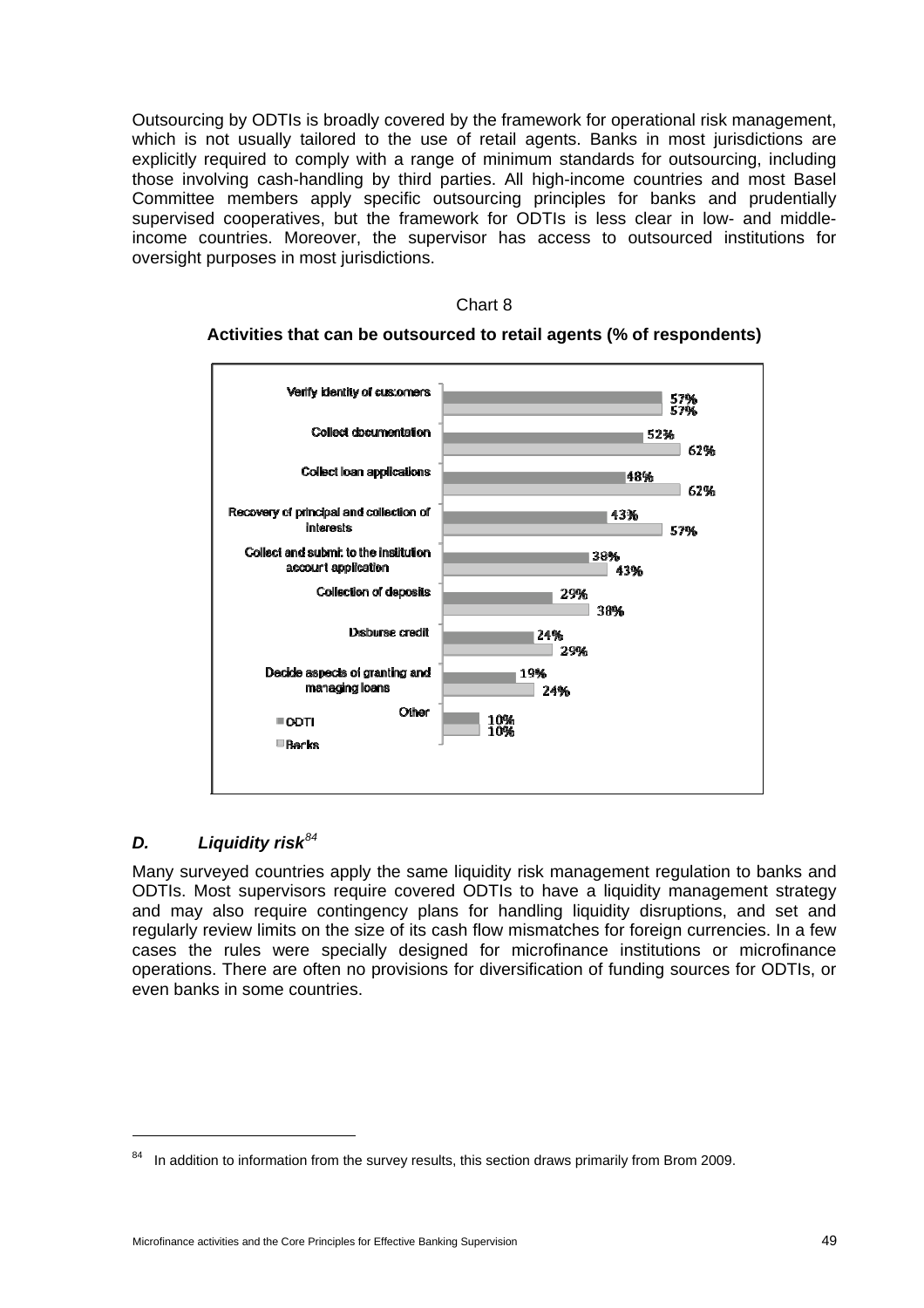## Chart 9

## **Respondents that require liquidity management from ODTIs (% of respondents)**



In addition to deposits, commercial borrowings are an important source of liquidity for many microfinance providers, adding to the complexity of the risk management process.<sup>[85](#page-55-0)</sup> Funders include international aid agencies, multilateral development banks and development finance institutions (eg International Finance Corporation) that specifically target microfinance providers. Funding may also be secured via specialised investment pools, often referred to as Microfinance Investment Vehicles (MIVs).<sup>[86](#page-55-1)</sup> Provision of these funds is concentrated in a handful of large lenders, often in hard (ie non-local) currency. Publicly-funded wholesale or apex lenders may also provide a local source of funding. <sup>[87](#page-55-2)</sup>

## *E. Abuse of financial services*

The large majority of countries in the survey subject banks to AML/CFT controls that follow all FATF recommendations (exceptions apply only to some FATF recommendations such as those on politically exposed persons).<sup>[88](#page-55-3)</sup> All countries require banks to comply with customer due diligence controls, reporting of suspicion transactions, and record-keeping.

ODTIs and MCIs are required less often than other types of institutions such as banks and money or value transfer service providers to implement FATF-related compliance controls. Similarly, in the jurisdictions where cooperatives are not prudentially supervised they are not

<span id="page-55-0"></span><sup>85</sup> CGAP 2008.

<span id="page-55-1"></span><sup>86</sup> An MIV is an investment entity with at least 50% of its portfolio invested in microfinance institutions/portfolios in emerging countries and/or other MIVs.. CGAP 2009a.

<span id="page-55-2"></span><sup>&</sup>lt;sup>87</sup> Wholesale/apex lenders may be private commercial banks, development banks, NGOs, donor programs or government entities. CGAP 2009a.

<span id="page-55-3"></span>The Financial Action Task Force (FATF) is an inter-governmental body whose purpose is the development and promotion of national and international policies to combat money laundering and terrorist financing and to bring about legislative and regulatory reforms in these areas. The FATF has published Recommendations in order to meet this objective. www.fatf-gafi.org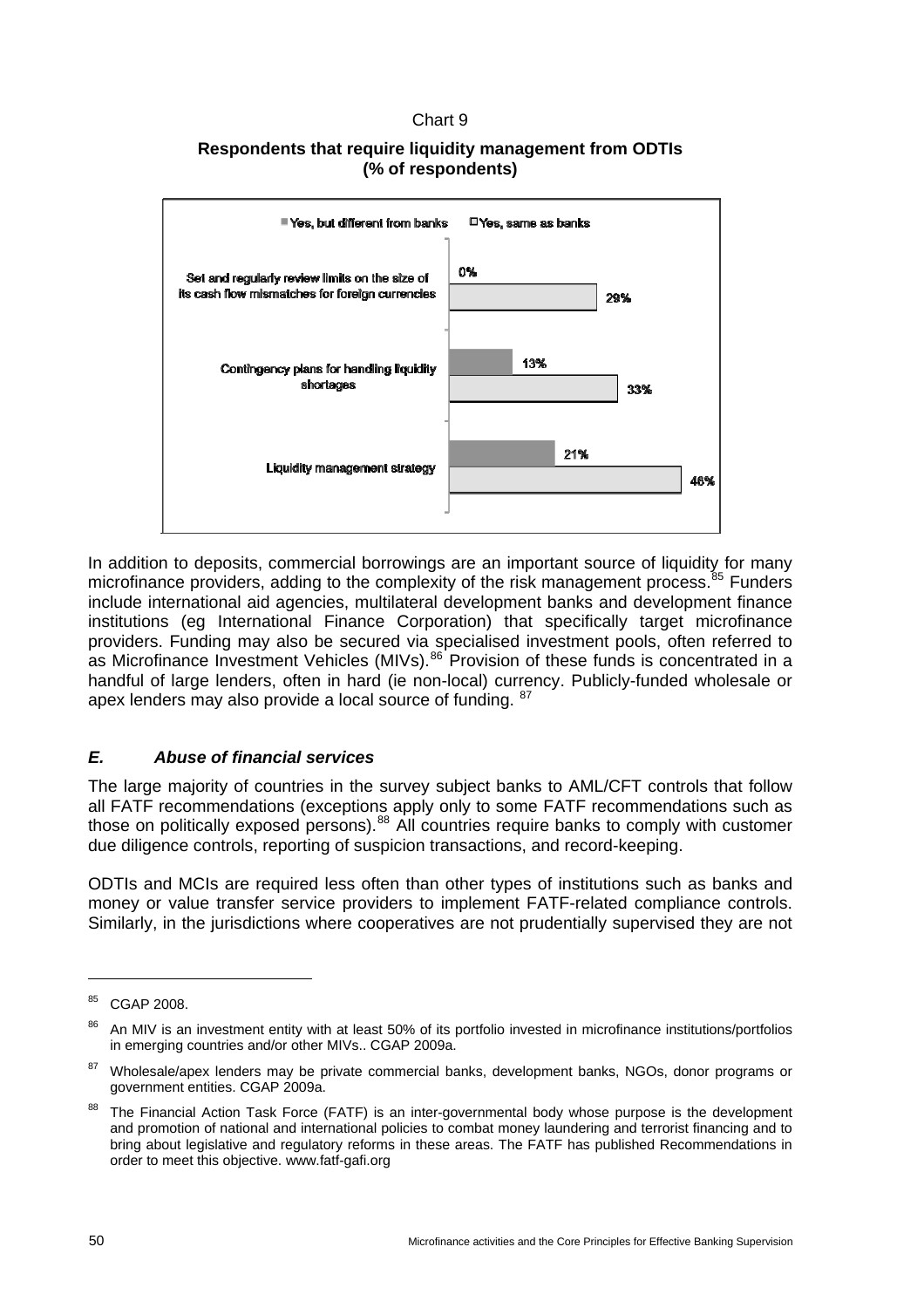required to implement such controls. In most places where AML/CFT controls are imposed, rules are largely the same for all types of institutions, but some countries have lighter rules for smaller institutions, such as exemption from having a formal AML/CFT compliance unit or function.

Only 30% of the respondents (most middle-income) reported having undertaken a formal AML/CFT risk assessment to identify and define low-risk operations.<sup>[89](#page-56-0)</sup> Some, although not conducting a formal AML/CFT risk assessment, have used the flexibility built into the FATF recommendations to implement simpler customer due diligence procedures for some products targeting low-income persons, such as low-value savings accounts, mobile phone based bank accounts and e-money. For example, twelve surveyed countries allow third party agents to check clients' identification documents on behalf of a supervised financial institution, for account opening and other transactions. Two countries reported having lower client documentation requirements or exemptions for people receiving government welfare payments. Isern and de Koker (2009) offer additional examples of simplified measures used by various countries:

- customer due diligence: acceptance of non-standard identification documents, where appropriate (United Kingdom); exempting specific low value products from elements of the standard customer due diligence processes and extending timelines for such processes for existing clients (South Africa);  $\frac{90}{20}$  $\frac{90}{20}$  $\frac{90}{20}$
- management information systems: allowing appropriate record-keeping systems by small institutions, by not prescribing types or level of technology (Indonesia);
- transaction reporting: allowing both electronic and hard copy reporting of reportable transactions (South Africa); and
- compliance function: all businesses and all their employees must report suspicious transactions but only accountable institutions are required to appoint/designate a compliance officer (South Africa).

## *F. Exposures to related parties*

Generally, regulation in the surveyed countries allows banks to have exposure to related parties more often than they allow ODTIs and MCIs. Countries that supervise ODTIs limit exposures to related parties for the most part, and may impose other restrictions such as prohibiting unsecured loans to major shareholders. Where countries impose limitations on the volume of related party exposures, they tend to be stricter for ODTIs than for banks; for example, one low-income country limits ODTI loans to a related party to 2% of the core capital individually and 20% in the aggregate while for banks, these limits increase to 20% and 100%, respectively. Other countries may only require institutions to have internal policies for related party lending without setting specific limits. Related-party exposures may also affect regulatory capital in many jurisdictions. For example, in Mexico they receive a credit risk weighting of 115%.

<span id="page-56-0"></span><sup>&</sup>lt;sup>89</sup> FATF recommendation 5 notes: "In certain circumstances, where there are low risks, countries may decide that financial institutions can apply reduced or simplified measures". See also section 2 of the FATF Guidance on the risk-based approach, and De Koker 2009a for a definition of "low-risk" in the FATF context.

<span id="page-56-1"></span><sup>90</sup> De Koker (2009) found that while some abuse of exempted financial products in South Africa occur, the level of abuse was substantially lower and the amounts involved were much less compared to the abuse of standard, non-exempted products.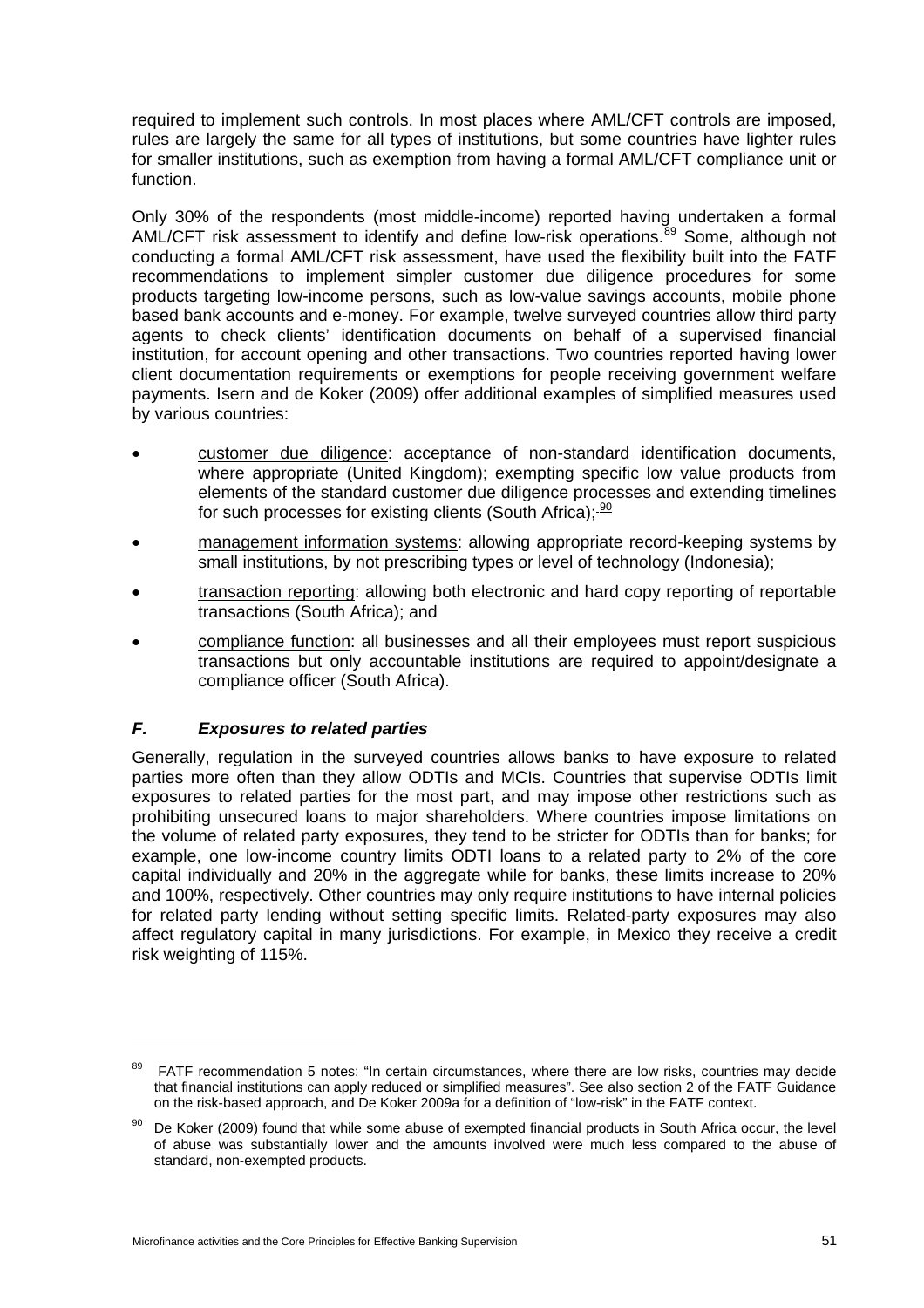#### Table 6

|                                                         | <b>Banks</b>   | ODTI           | <b>MCI</b>     |
|---------------------------------------------------------|----------------|----------------|----------------|
|                                                         | 27 respondents | 24 respondents | 16 respondents |
| Exposures to related parties allowed                    | 25             | 14             |                |
| Requirements that they be made on an arm's length basis | 16             |                |                |
| Amount limited                                          | 23             |                |                |
| Deduction from regulatory capital                       | 10             |                |                |

## **Are there restrictions concerning exposures to related parties?**

Given cooperatives' community-oriented purpose and *modus operandi*, supervisors may also set limitations on a single member's ownership. In a middle-income Latin American country, for instance, members cannot own more than 10% of the capital, if an individual, or 49%, if a legal entity. In another jurisdiction in the same region the limit is 15% for legal entities.

## <span id="page-57-0"></span>**4. Capital adequacy**

## *Definition of regulatory capital and framework*

Regulatory capital in banks and ODTIs is defined according to Basel standards in the majority of countries included in the sample. Other definitions are used for some types of institutions to substitute for or complement the Basel framework. With respect to member shares in financial cooperatives, some supervisors impose restrictions on redemption of shares or exclude the volatile portion of share capital from the definition of regulatory capital.

Basel standards are also used to define and calculate the regulatory capital ratio for banks and, in several countries, for ODTIs. In jurisdictions where Basel II is being implemented, few (all Committee members) use these parameters for financial cooperatives as well.



Chart 10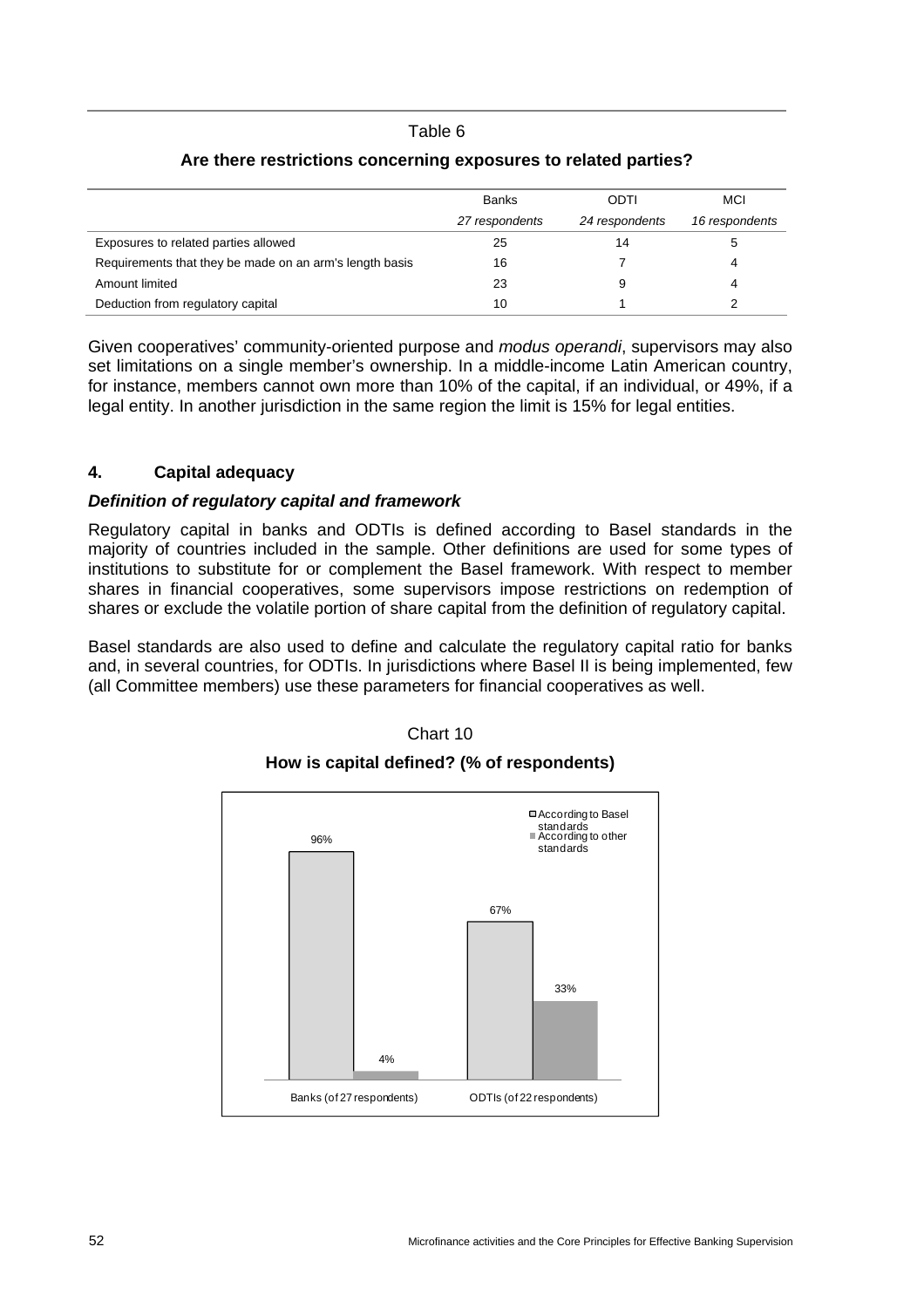## *Capital adequacy requirements*

Capital adequacy requirements among survey respondents tend to be higher for ODTIs than for banks. In countries without specialised microfinance regulation, however, the same CAR is applied for both. In sectors where cooperatives are prudentially regulated, the survey results suggest they face higher CAR requirements than other types of ODTIs.

Rules vary immensely among the countries that have ODTIs other than cooperatives. Some (4 out of 16) apply Basel I, but other approaches are used as well, from not requiring a CAR at all to imposing various other types of leverage or asset-weighted ratios. For example, Kenya imposes a capital to total deposit liabilities requirement on ODTIs of at least 8%.

A handful of sampled countries require a leverage ratio for MCIs, ranging from 10% to 12%. The majority of countries do not impose a risk-weighted capital requirement on MCIs.

|                                              | Table 7                                                |                                                  |  |
|----------------------------------------------|--------------------------------------------------------|--------------------------------------------------|--|
| Capital adequacy ratio in selected countries |                                                        |                                                  |  |
|                                              | <b>ODTI</b>                                            | <b>Banks</b>                                     |  |
| Kyrgyzstan                                   | 18% - specialised microfinance deposit taker           | 12%                                              |  |
| Honduras                                     | 15% - retail specialised microfinance deposit taker    | 10%                                              |  |
|                                              | 10% - wholesale specialised microfinance deposit taker |                                                  |  |
| Chile                                        | 10% - cooperatives                                     | 8%                                               |  |
| <b>Brazil</b>                                | 17% - independent cooperatives                         | 11%                                              |  |
| Mexico                                       | 8% - cooperatives                                      | 8%                                               |  |
| Australia                                    | 8% - cooperatives                                      | 8%                                               |  |
|                                              | (higher charges may apply in formative years)          | (higher charges may<br>apply in formative years) |  |
| Bolivia <sup>1</sup>                         | 10% - specialised microfinance deposit taker           | 10%                                              |  |

## *Coverage of risks in capital adequacy ratios*

In most cases, CAR requirements for ODTIs cover credit risk only. Other risks are usually separately reserved using flat ratios/limits. In Pakistan, 1.5% of the ODTI's loan portfolio is reserved to cover market and operational risk. In Brazil cooperatives with no foreign exchange exposure and total assets of under approximately US\$2 million are not required to allocate capital for market risk, but their CAR requirement is raised by 200 basis points. In Mexico charges for ODTI market risk follow a tiered system according to the level of complexity.

#### *Treatment of microloan portfolio*

As a business line, microloan portfolios in countries responding to the survey receive mostly the same treatment given to other retail exposures as defined in the Basel II framework for credit, market and interest rate risks. Only two countries in the sample have specific capital treatment for microcredit portfolios, compared to other loan types in banks.

References to countries in the sample have specific capital treatment for microcredit portfolios, compared to other loan types in banks.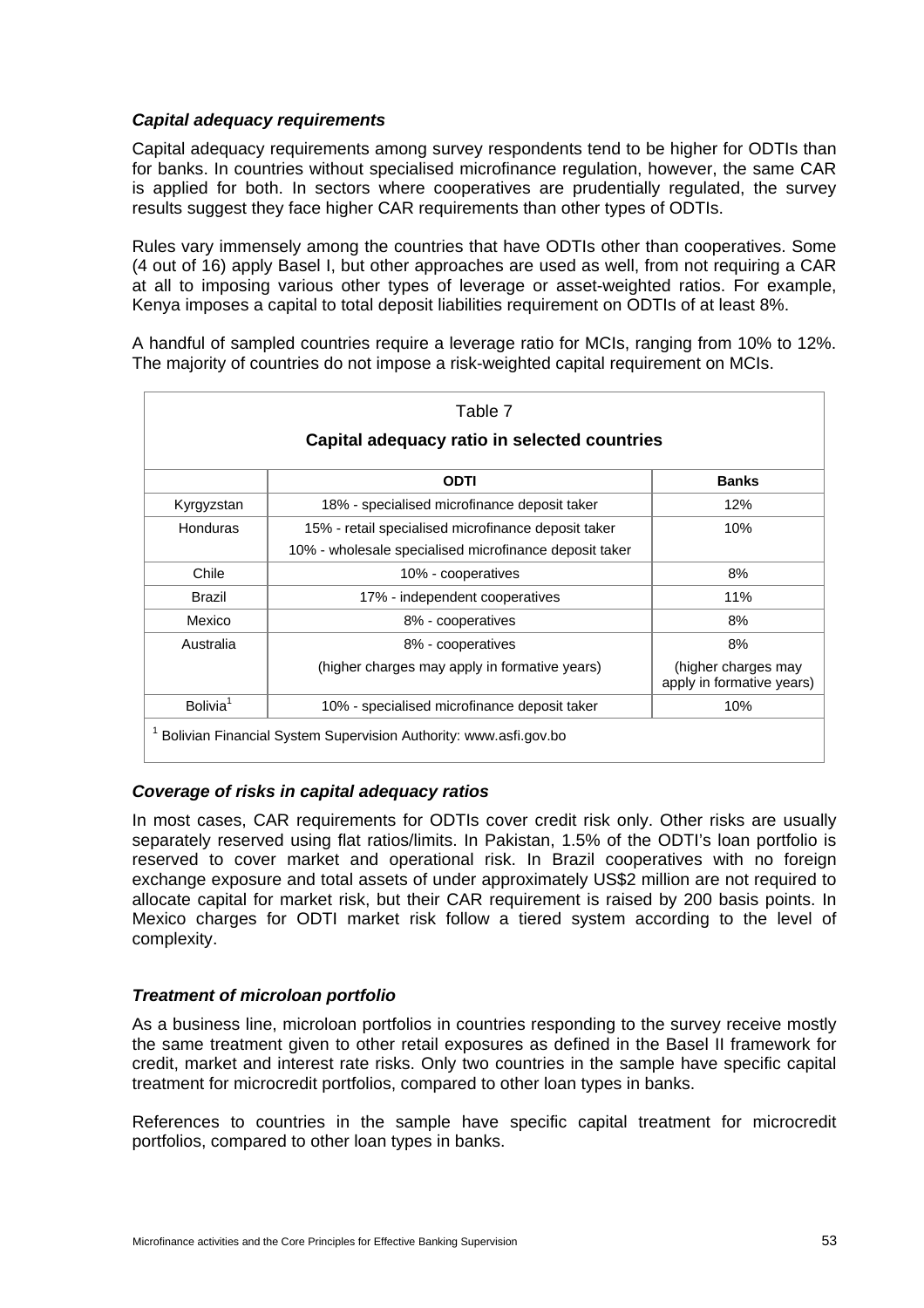## **References**

<span id="page-59-0"></span>Bankable Frontier Associates, 2009. *The Mzansi Bank Account Initiative in South Africa*. Final Report commissioned by FinMark Trust [http://www.finmarktrust.org.za/documents/R\\_Mzansi\\_BFA.pdf](http://www.finmarktrust.org.za/documents/R_Mzansi_BFA.pdf) 

Banking with the Poor Network (BWTP), 2009. *Microfinance Industry Report: Indonesia*. Singapore. http://www.bwtp.org/files/MF\_Industry\_Report\_Indonesia\_ELECTRONIC.pdf

Basel Committee on Banking Supervision (BCBS), 2008. *Principles for Sound Liquidity Risk Management and Supervision.* Basel. http://www.bis.org/publ/bcbs138.htm

Basel Committee on Banking Supervision (BCBS), 2006. *Core Principles for Effective Banking Supervision*. Basel. http://www.bis.org/publ/bcbs129.htm

Basel Committee on Banking Supervision (BCBS), 2006a. *Core Principles Methodology*. Basel, 2006. http://www.bis.org/publ/bcbs130.htm

Basel Committee on Banking Supervision (BCBS), 2006b. *Enhancing Corporate Governance for Banking Organisations*. Basel, 2006. http://www.bis.org/publ/bcbs122.pdf

Basel Committee on Banking Supervision (BCBS), 2005. *Outsourcing in Financial Services*. Basel, 2005. http://www.bis.org/publ/joint12.pdf

Basel Committee on Banking Supervision (BCBS), 2004. *Principles for the Management and Supervision of Interest Rate Risk*. Basel. http://www.bis.org/publ/bcbs108.htm

Basel Committee on Banking Supervision (BCBS), 2004a. *Implementation of Basel II: Practical Considerations*. Basel. http://www.bis.org/publ/bcbs109.htm

Basel Committee on Banking Supervision (BCBS), 2003. *Sound Practices for the Management and Supervision of Operational Risk*. Basel. http://www.bis.org/publ/bcbs96.htm

Basel Committee on Banking Supervision (BCBS), 2001. *Risk Management Principles for Electronic Banking*. Basel. http://www.bis.org/publ/bcbs98.pdf

Brom, K., 2009. *Asset and Liability Management for Deposit-Taking Microfinance Institutions*. Focus Note 55. Washington, D.C.: CGAP.http://www.cgap.org/p/site/c/template.rc/1.9.34818

Consultative Group to Assist the Poor (CGAP), 2009. *Financial Access 2009: Measuring Access to Financial Services Around the World*. http://www.cgap.org/p/site/c/template.rc/1.9.38735/

Consultative Group to Assist the Poor (CGAP), 2009a. *MIV Survey 2009.* Washington, D.C. CGAP. http://www.cgap.org/p/site/c/template.rc/1.26.11139

Consultative Group to Assist the Poor (CGAP), 2008. *Microfinance Funder Survey 2008*. Washington, D.C.: CGAP.

[http://www.cgap.org/gm/document-1.9.6303/Regional%20Snapshots%20-%20Global%20-](http://www.cgap.org/gm/document-1.9.6303/Regional%20Snapshots%20-%20Global%20-%207Nov08-rev2.pdf) [%207Nov08-rev2.pdf](http://www.cgap.org/gm/document-1.9.6303/Regional%20Snapshots%20-%20Global%20-%207Nov08-rev2.pdf)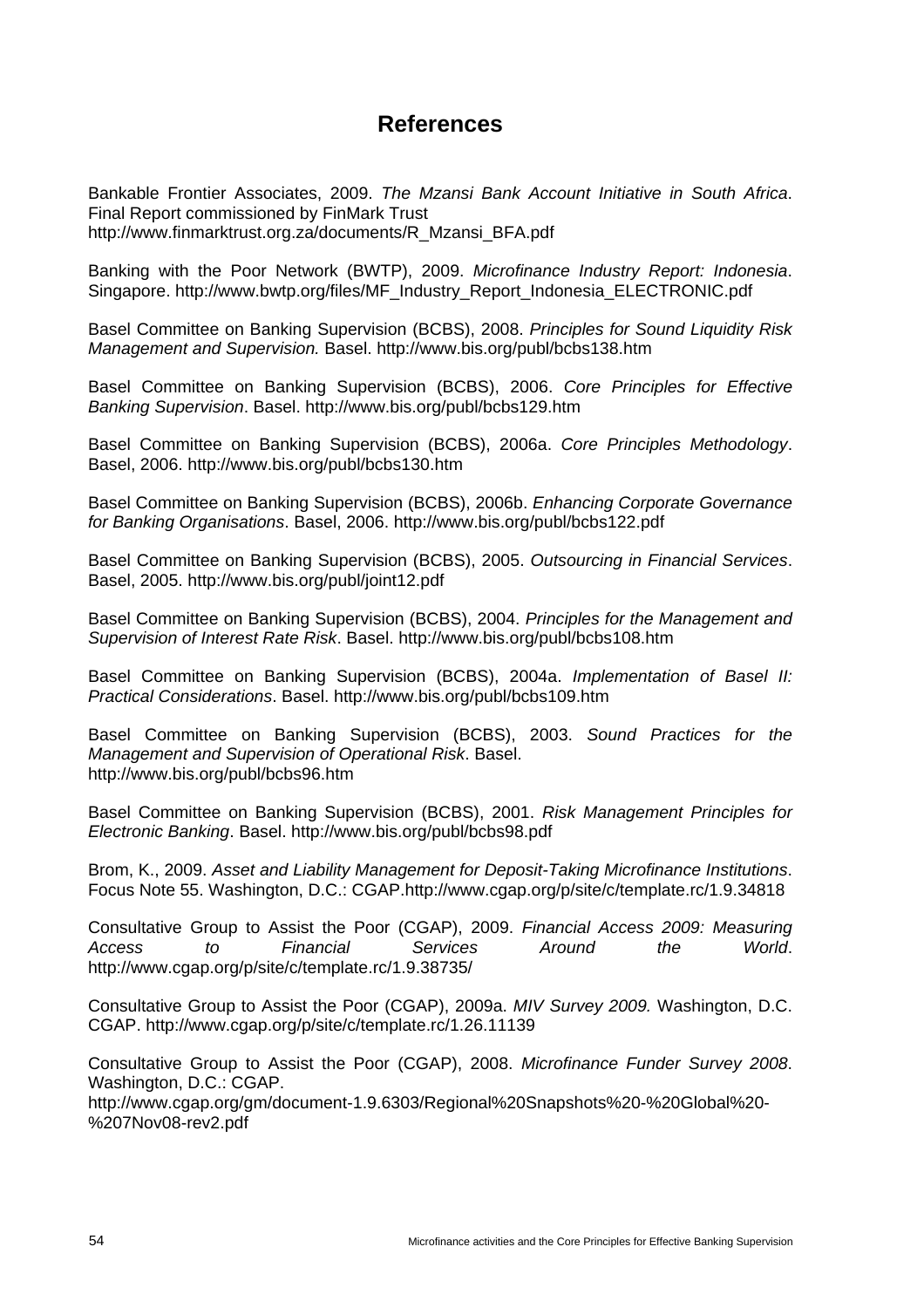Chatain, P-L, Hernandéz-Coss, R., Borowik, K, and Zerzan, A., 2008. *Integrity in mobile phone financial services: Measures for mitigating risks from money laundering and terrorist financing.* World Bank Working Paper No. 146. Washington, D.C.: The World Bank.

Christen, R., Lyman, T. R. and Rosenberg, R., 2003. *Microfinance Consensus Guidelines. Guiding Principles on Regulation and Supervision of Microfinance*. Washington, D.C.: CGAP. http://www.cgap.org/gm/document-1.9.2787/Guideline\_RegSup.pdf

Collins, D., Morduch, J., Rutherford, S. and Ruthven, O., 2009. *Portfolios of the Poor: How the World's Poor Live on \$2 a Day*. Princeton University Press. Princeton, New Jersey.

Cuevas, C., & Fischer, K. P., 2006. *Regulation and Supervision of Cooperative Financial Institutions: The Debate over Delegated and Auxiliary Supervision.* Access Finance No. 12. Washington, D.C.: The World Bank.

http://siteresources.worldbank.org/INTACCESSFINANCE/Resources/AF12Carlosarticle.pdf

De Koker, L. 2009. *The money laundering risk posed by low risk financial products in South Africa: Findings and Guidelines*. Journal of Money Laundering Control*,* Vol. 12 No. 4. [http://www.emeraldinsight.com/Insight/ViewContentServlet?Filename=Published/EmeraldFull](http://www.emeraldinsight.com/Insight/ViewContentServlet?Filename=Published/EmeraldFullTextArticle/Articles/3090130102.html) [TextArticle/Articles/3090130102.html](http://www.emeraldinsight.com/Insight/ViewContentServlet?Filename=Published/EmeraldFullTextArticle/Articles/3090130102.html)

Financial Action Task Force. 2009. *Risk-based Approach: Guidance for Money Service Business*. Paris: FATF. http://www.fatf-gafi.org/dataoecd/45/1/43249256.pdf

Financial Action Task Force. 2008. *Money Laundering and Terrorist Financing Risk Assessment Strategies.* Paris: FATF. http://www.fatf-gafi.org/dataoecd/46/24/40978997.pdf

Financial Action Task Force. 2007. *Guidance on the Risk-based Approach to Combating Money Laundering and Terrorist Financing – High Level Principles and Procedures. Paris:* FATF. http://www.fatf-gafi.org/dataoecd/43/46/38960576.pdf

International Monetary Fund (IMF), 2008. *Implementation of the Basel Core Principles for Effective Banking Supervision: Experience with Assessments and Implications for Future Work*. Washington, D.C.: IMF.

Isern, Jennifer, and Louis de Koker. 2009. *AML/CFT: Strengthening Financial Inclusion and Integrity*. Focus Note 56. Washington, D.C. CGAP. http://www.cgap.org/p/site/c/template.rc/1.9.37862

Jansson, T., Rosales, R. and Westley, G., 2004. *Principles and Practices for Regulating and Supervising Microfinance.* Washington, D.C.: The Inter-American Development Bank. http://www.iadb.org/sds/doc/principlenpract.pdf

Lauer, K., 2008. *Transforming NGO MFIs: Critical Ownership Issues to Consider.* Occasional Paper No 13. Washington, D.C.: CGAP. http://www.cgap.org/p/site/c/template.rc/1.9.4213/

Ledgerwood, J. & White, V., 2006. *Transforming microfinance institutions: providing full financial services to the poor*. Washington, D.C.: The World Bank.

Lyman, T. R., Pickens, M. and Porteous, D., 2008. *Regulating Transformational Branchless Banking: Mobile Phones and other Technology to Increase Access to Finance*. Focus Note 43. Washington, D.C.: CGAP. http://www.cgap.org/p/site/c/template.rc/1.9.2583/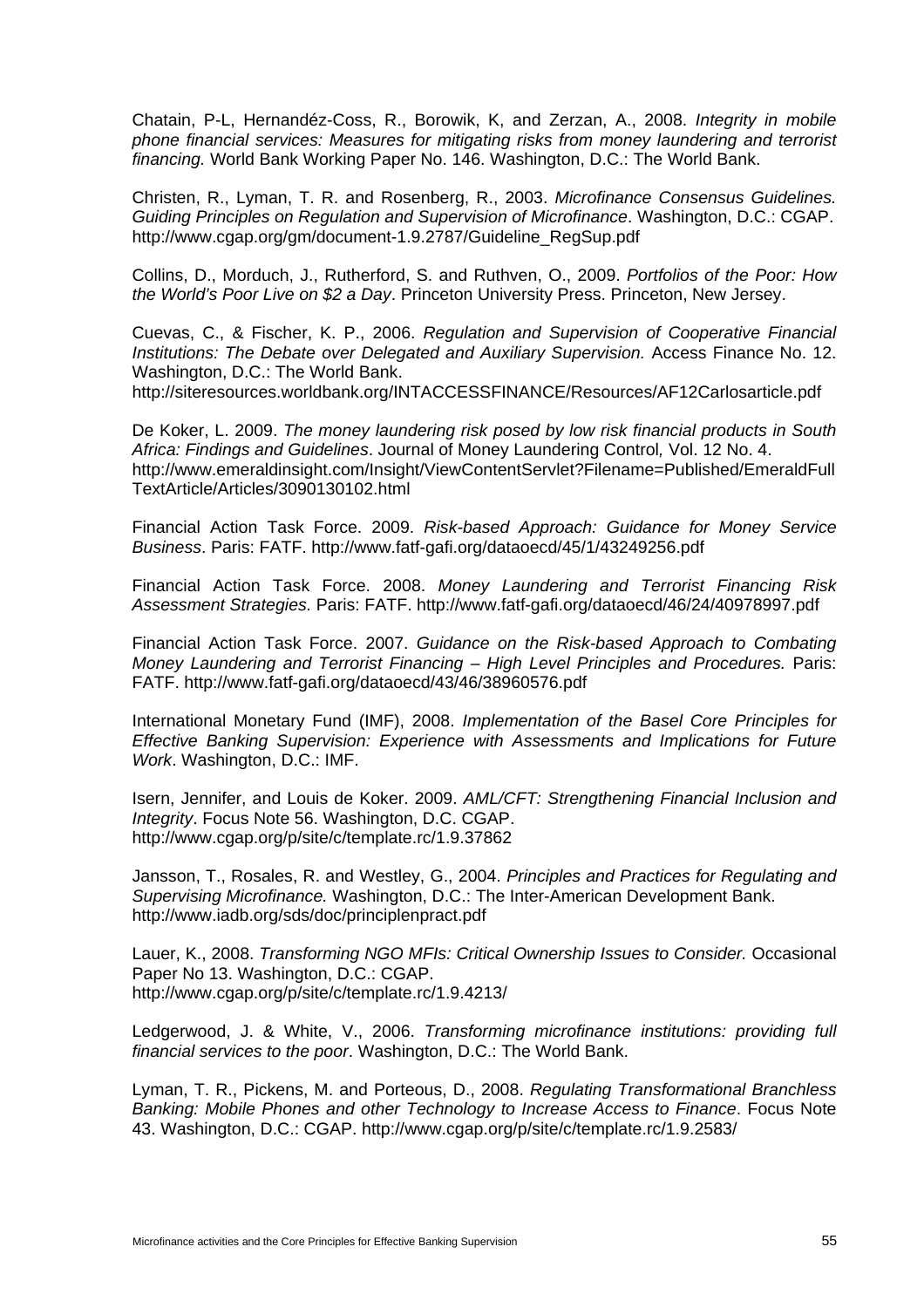Vega, Juan C., 2005. *The Microfinance Associations of Nicaragua Law: Prospects and Outlook*. Essays in Regulation and Supervision No. 7 commissioned by the Microfinance Regulation and Supervision Resource Center: [www.microfinanceregulationcenter.org](http://www.microfinanceregulationcenter.org/) 

World Savings Banks Institute (WSBI), 2008. *Position Paper on the Regulation of Microfinance Services.* Brussels. http://www.wsbi.org/uploadedFiles/Position\_papers/0608.pdf

## **Additional resource:**

Microfinance Regulation and Supervision Resource Center [http://www.microfinanceregulationcenter.org](http://www.microfinanceregulationcenter.org/)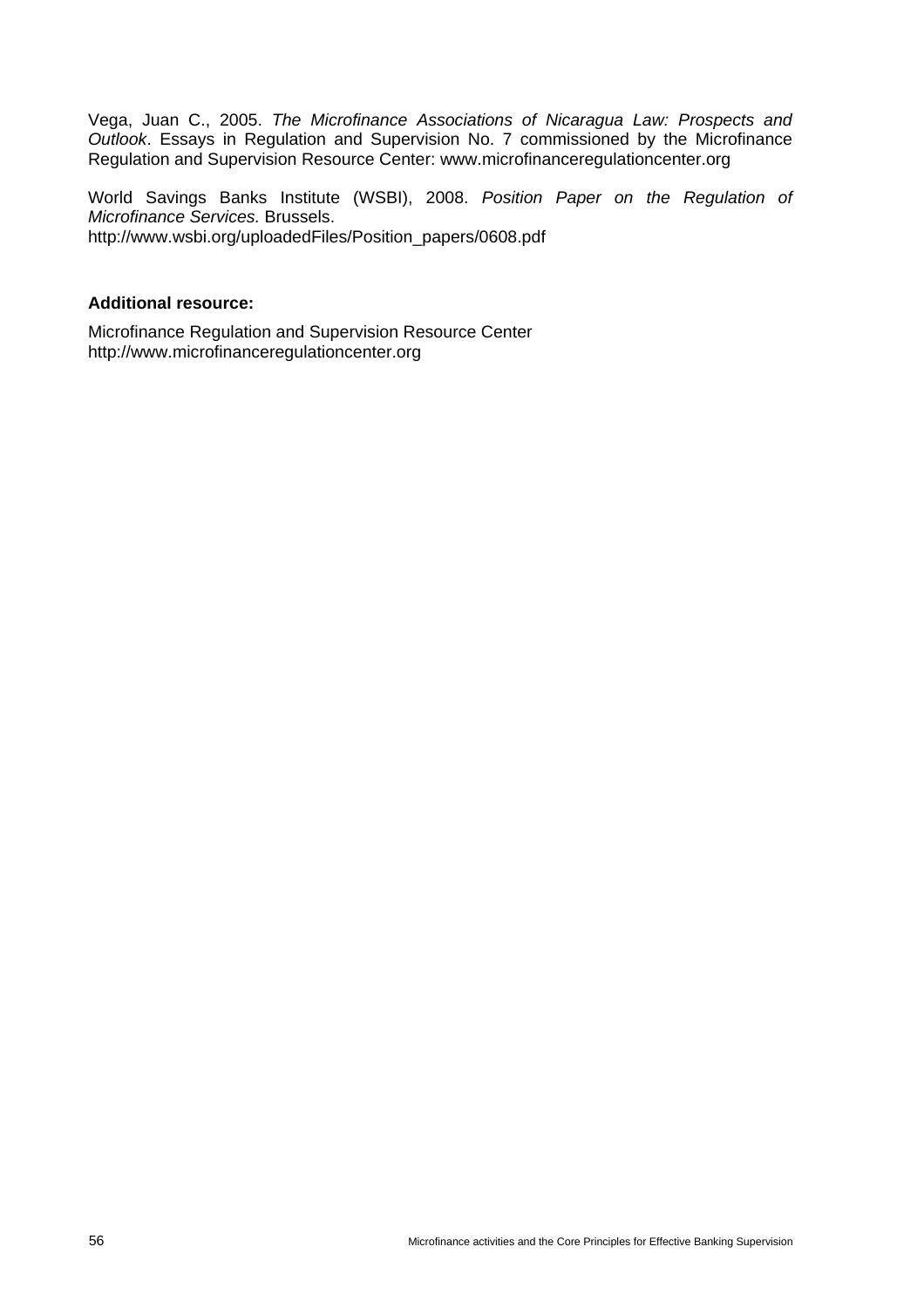# **Annex I**

# **Participating Countries and Institutions[91](#page-62-0)**

| <b>Country</b>                                                   | Income level <sup>92</sup>         | <b>BCBS</b> membership |
|------------------------------------------------------------------|------------------------------------|------------------------|
| Argentina                                                        | Upper middle income                | Member                 |
| Australia                                                        | High income                        | Member                 |
| <b>Brazil</b>                                                    | Upper middle income                | Member                 |
| CEMAC Low/Middle income (for the<br>purpose of this report only) |                                    |                        |
| Cameroon                                                         | Lower middle income                |                        |
| Central African Republic                                         | Low income                         | Non-members            |
| Congo, ROC                                                       | Low income                         |                        |
| Gabon                                                            | Upper middle income<br>High Income |                        |
| <b>Equatorial Guinea</b><br>Chad                                 | Low income                         |                        |
| Chile                                                            | Upper middle income                | Non-member             |
| Colombia                                                         | Upper middle income                | Non-member             |
| France                                                           | High income                        | Member                 |
| <b>Honduras</b>                                                  | Lower middle income                | Non-member             |
| Indonesia                                                        | Lower middle income                | Member                 |
| Italy                                                            | High income                        | Member                 |
| Japan                                                            | High income                        | Member                 |
| Kenya                                                            | Low income                         | Non-member             |
| Kyrgyzstan                                                       | Low income                         | Non-member             |
| Mexico                                                           | Upper middle income                | Member                 |
| Mozambique                                                       | Low income                         | Non-member             |
| The Netherlands                                                  | High income                        | Member                 |
| Nicaragua                                                        | Lower middle income                | Non-member             |
| Pakistan                                                         | Lower middle income                | Non-member             |
| Peru                                                             | Upper middle income                | Non-member             |
| Philippines                                                      | Lower middle income                | Non-member             |
| Russia                                                           | Upper middle income                | Member                 |
| Rwanda                                                           | Low income                         | Non-member             |
| Saudi Arabia                                                     | High income                        | Member                 |
| South Africa                                                     | Upper middle income                | Member                 |
| South Korea                                                      | High income                        | Member                 |
| Spain                                                            | High income                        | Member                 |
| Uganda                                                           | Low income                         | Non-member             |

<span id="page-62-0"></span><sup>91</sup> In addition to the respondents above, the survey was also sent to Bangladesh, Bolivia, Cambodia, Ghana, India, Ecuador, El Salvador, Mongolia, Nigeria, Tajikistan, Belgium, Canada, China, Germany, Luxembourg, Sweden, Switzerland, the United Kingdom, the United States, Czech Republic, Hong Kong SAR, Poland, Singapore.

<span id="page-62-1"></span> $92$  Income classification is according to the World Bank's Atlas method, as of July 2009. See <http://go.worldbank.org/K2CKM78CC0>.